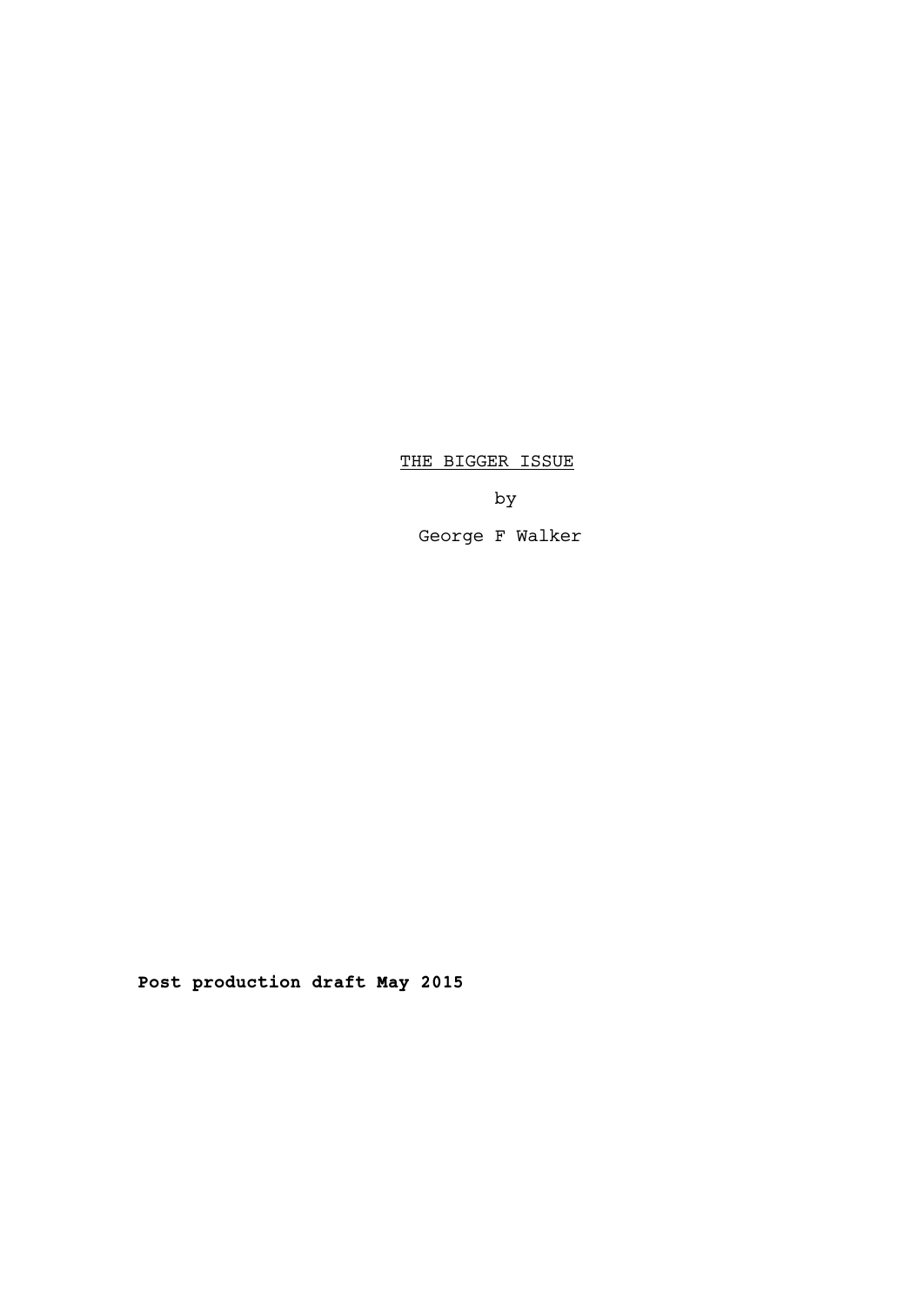GRADE 7 CLASSROOM

Irene, 43, and Suzy, 23, are having an intense conversation. Suzy has her head in her hands.

IRENE

What's the first rule?

SUZY

I'm sorry? I don't--

IRENE

There are rules, right? Rules a teacher has to follow. You were taught that, weren't you. Taught about the rules.

SUZY

Yeah, but they weren't numbered, so when you ask what the first one is I'm not sure what you-

IRENE

The most important one. I'm asking about the most important one.

SUZY

Well wouldn't that depend on the circumstances--

IRENE

Jesus!

SUZY

Please don't shout. It makes me really nervous.

IRENE

What's the most important rule, Suzy! The most important rule for a teacher to follow. Even a new teacher. Especially a new teacher.

SUZY

(near tears) Well... I don't know if it's a rule exactly, but the most important thing to me is to always... always...

IRENE

Always what!

SUZY Protect the children.

IRENE No. That's not it.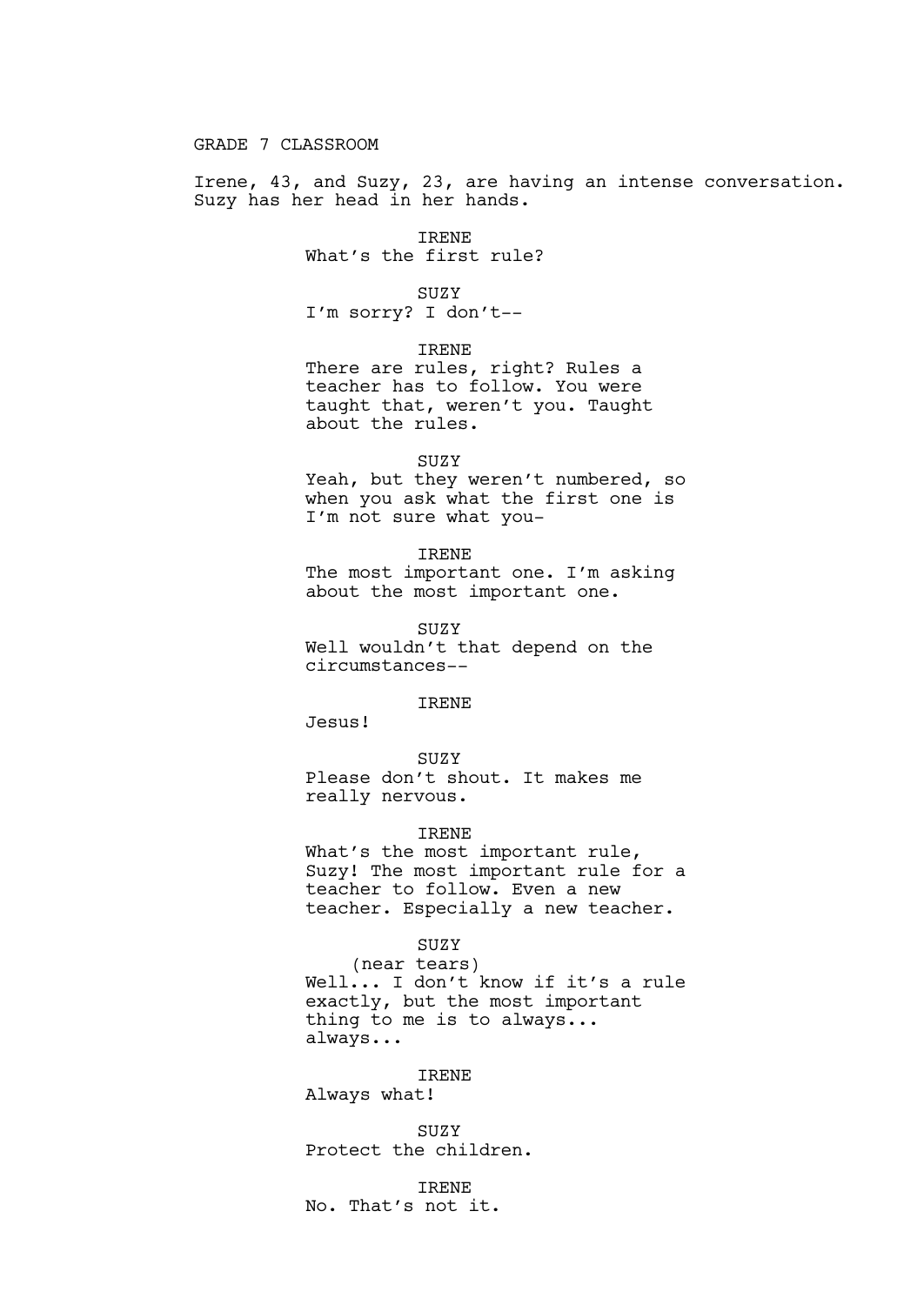2.

SUZY

It's not? Really? How can that not be the most--

### IRENE

All right it is. Basically it is. But how can you do that, how can you protect the children if you're not in control. The most important "thing" is to always be in control.

SUZY

Of what?

IRENE

Of everything. But mostly yourself Always be in control of yourself!!

SUZY Like you are now?

IRENE

Excuse me?

SUZY I'm sorry. I just meant--

IRENE (deep breath) You were out of control.

SUZY

No I wasn't.

IRENE Yes. You were.

SUZY No. I was trying to protect Florence. And he was--

IRENE You injured him.

SUZY He was hurting her.

IRENE

You could have prevented that and still stayed in control.

SUZY Okay but he's big, right. Malcolm's a big kid.

IRENE

So?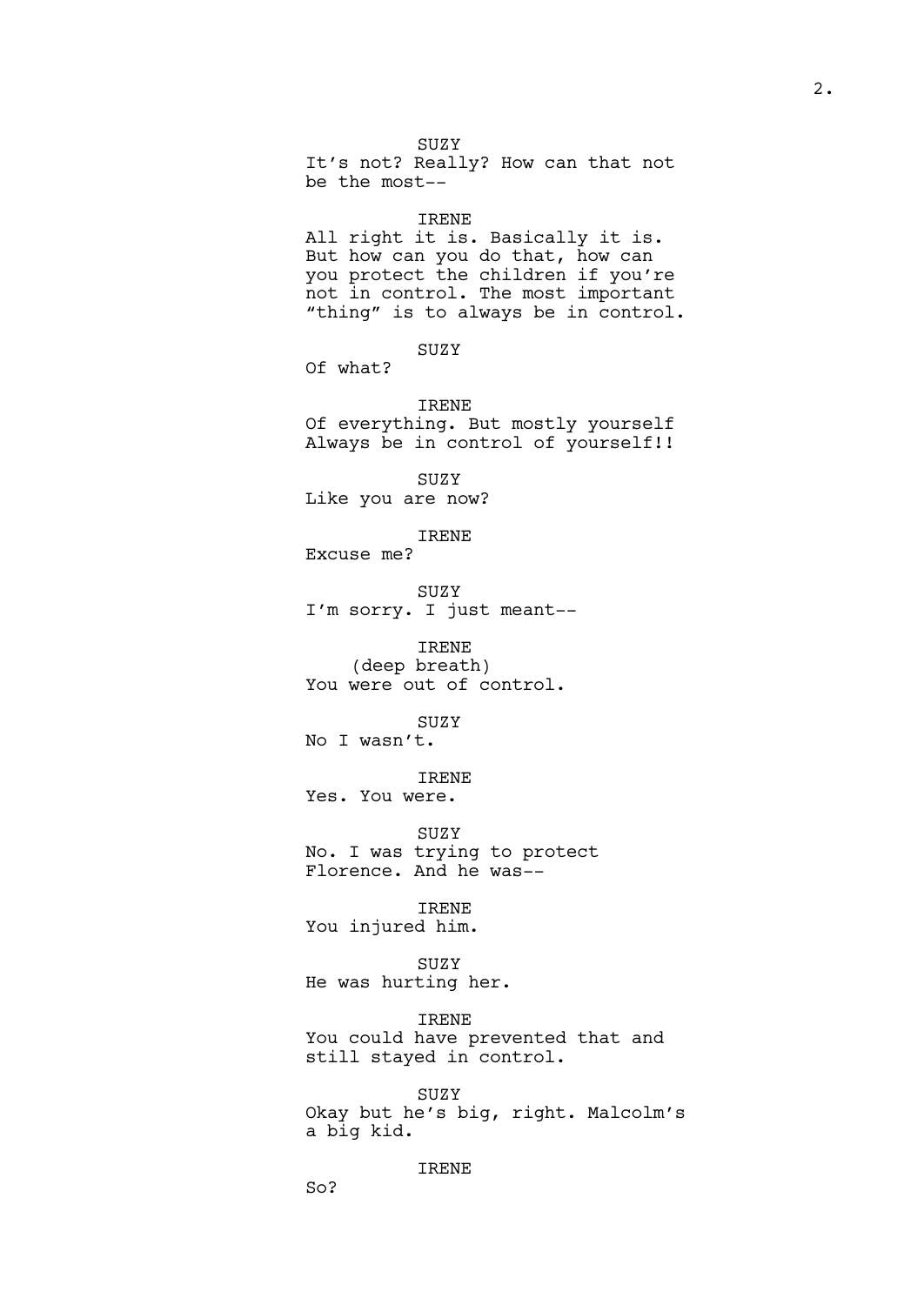SUZY

So I had to--

IRENE Grab him and push him to the ground.

SUZY He lost his balance.

### IRENE

Because you pushed him. Because you were out of control. And now all hell is going to break loose around here. Do you know what I'm talking about when I say that?

SUZY Yes. No. Sort of.

#### IRENE

You know he's on the spectrum, right.

SUZY

Well when you say the spectrum...

#### IRENE

I mean the spectrum. You're not familiar with the term?

## SUZY

Of course I am. I just hope you're weren't suggesting he's full on autistic. Because he's not.

## IRENE

Did I say he was? I said he was on the spectrum. Do you agree with that? Is he somewhere on the goddamn spectrum or not?

## SUZY

Yes. He is.

### IRENE

Okay then. So that's a complicating factor. And they haven't had him diagnosed yet for some reason. I mean the kids's 12 years old for godsake so why the hell not?

## SUZY

I don't know.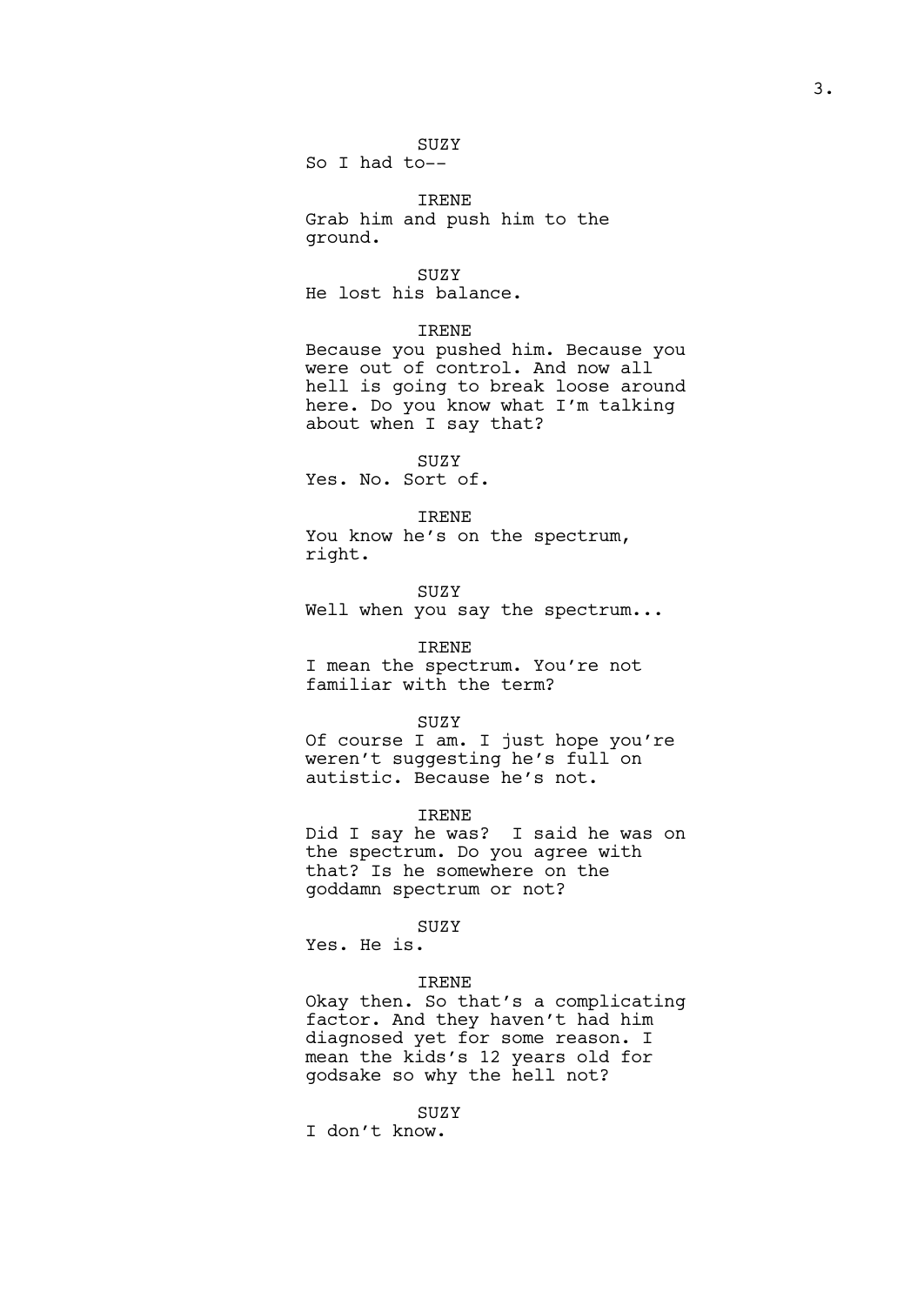## IRENE

Of course you don't. How could you. But he's definitely on it, right. I mean he's...

## SUZY

Yeah he's--

IRENE Different. He's different than the other kids

SUZY You mean the other boys.

IRENE Yeah I guess I do. I mean I tried to bring it up when he first transferred in, but--

SUZY

Actually I don't think he's *that* different. I mean other boys in the class are--

IRENE Disruptive?

SUZY

Yeah. Absolutely.

#### IRENE

But he's worse. Because he's on the spectrum.

SUZY I dunno. Maybe they all are.

IRENE Jesus. Don't ever say that. You mean that?

#### SUZY

Well if being on the spectrum means they're pretty much always causing some kind of disruption or being increibily rude then--

### IRENE

It's more than that. You must have noticed. Anyway don't ever say that to anyone else okay. I mean hearing that you think all the boys in your class are autistic might be seriously detrimental.

## SUZY

To the boys?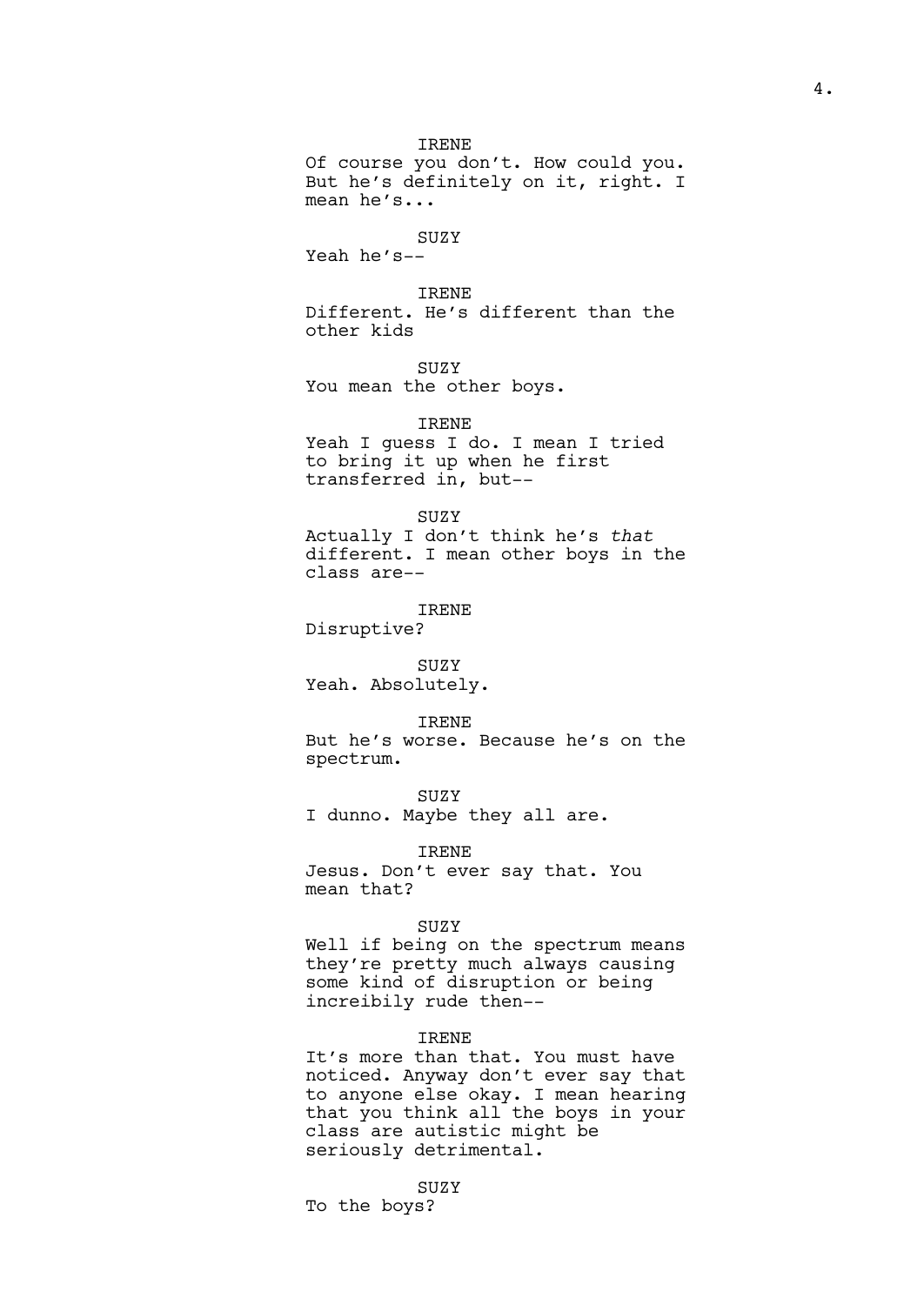### IRENE

To your career. And mine I mean I hired you for godsake. Anyway we have to be prepared for the consequences of what you did. His mother's on the way in.

SUZY

She is?

IRENE Yeah. Have you met her?

SUZY

No.

## IRENE

Well she's... Yeah she's... The thing is, we should be prepared for it to get ugly.

SUZY

Really? Do I have to be here?

IRENE

Of course you have to be here. It's you she wants to confront.

## SUZY

I don't think I'm up to being confronted. Look I really don't want to be here.

#### IRENE

You think I do? It's just an unfortunate part of the job and we--

## **SUZY**

No I mean in this school. I don't actually want to be in this school. I'd pretty much decided that grade five was my tops. You know when they're still actually...kids. Still open to *being* kids. But you kept hiring me to sub and then this full time thing came up, and I guess no one better, I mean no one with half a brain, wanted to take it on so-- And this isn't even one of the worst right. Not really. I mean there are way worse schools that I had placements in. And when I told my dad, he's a cop right, and when I told him I was taking a job teaching grade seven, he said I might as well join the force. Well first he said, "Are you fucking nuts"...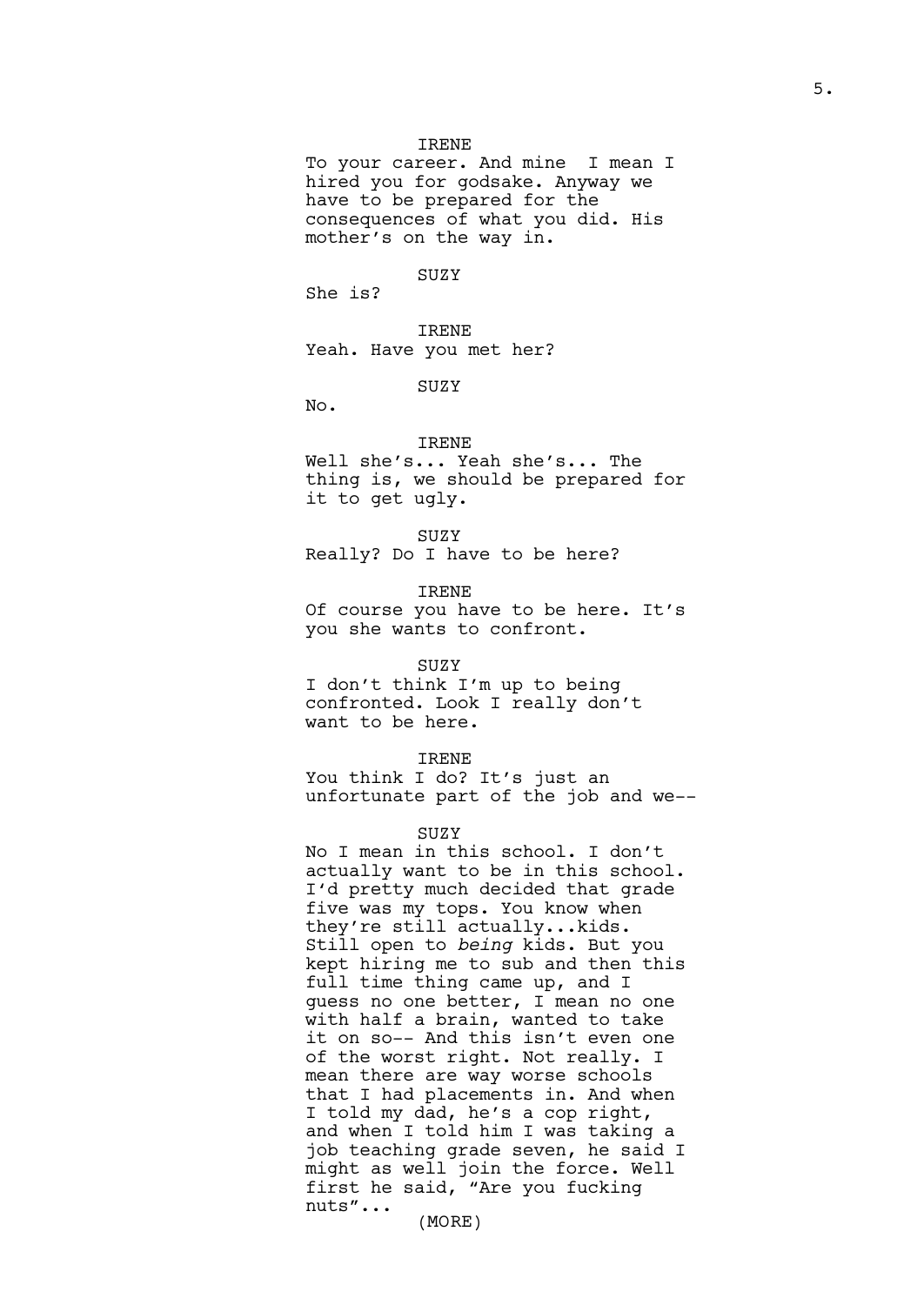## SUZY (CONT'D)

He's seen lots of twelve year olds in juvenile court, right. So he said I should just join the force and help put them away until they've been taught about the consequences of their actions and become human enough to be in *any* classroom situation. But I thought that was way too harsh. So I took your job offer. And I've been trying my best but feeling like a failure almost right from the start. And now...well yeah I guess I am really of out of control.

IRENE

Don't be silly. You're doing fine. I was just trying to make a point.

SUZY

You were?

IRENE I might have gone too far.

SUZY (wobbling a bit) I think I'm gonna be sick.

She rushes out.

### IRENE

Sorry!

Irene's cell rings.

IRENE (CONT'D) (into phone) Hi ... Yeah. I did ... Not too well. She's in the bathroom vomiting... Well apparently she has issues... The same ones it took most of us twenty years to develop. She's both terrified and fed up ... Yeah I hired her but you okayed it... Well when you didn't get back to me, I assumed you were okaying it ... My point is we're both ... I'm not panicking. I'm preparing ... No not to pass the buck. I'm just, well if it's like last time it's going to reverberate... It means it'll be on the news, what do you think it means ... No that's your job. You're the district supervisor, so if you want news cameras kept off the school grounds you can get over here and--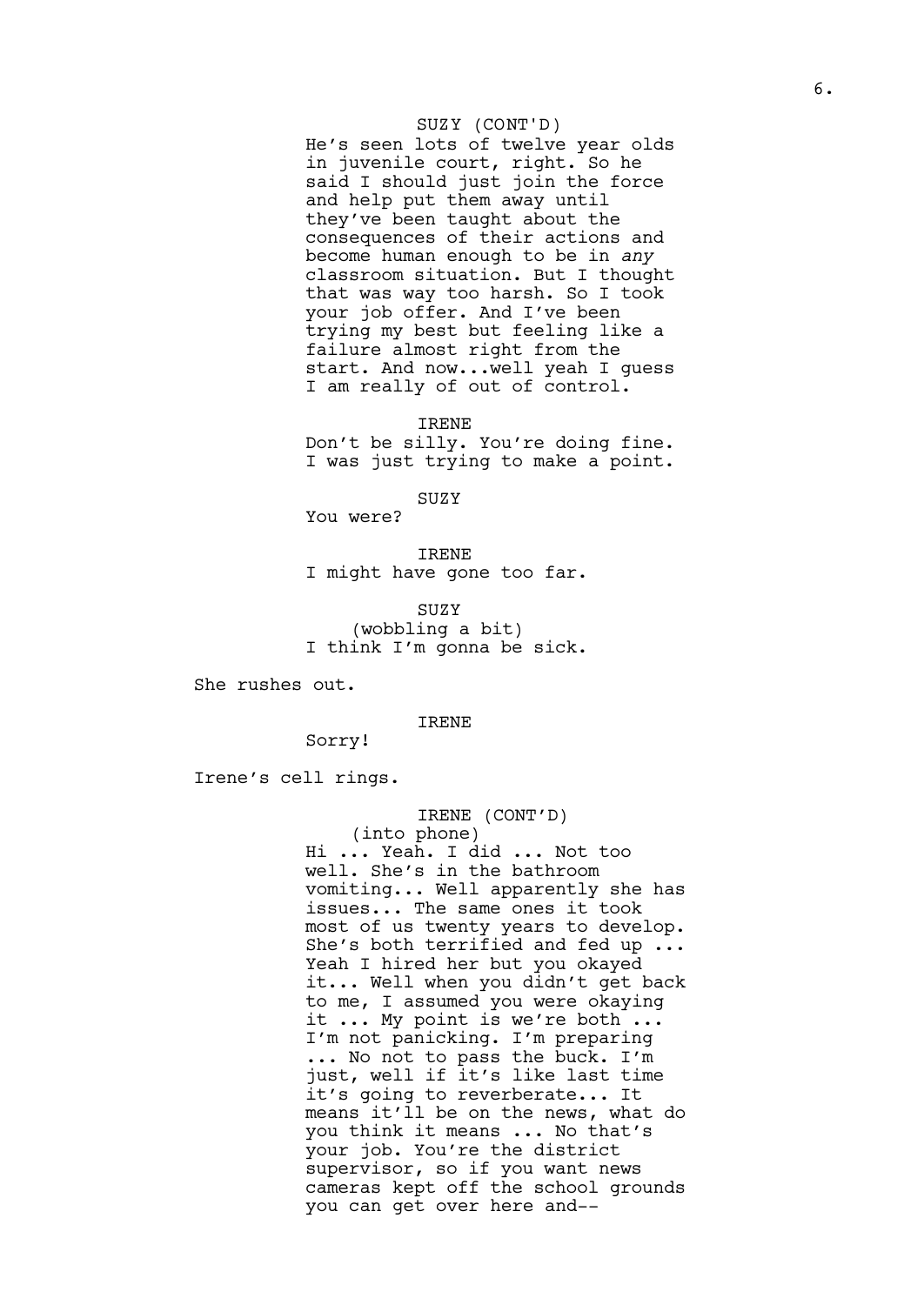Maggie, 37, comes in. She has a shoulder bag on and she is carrying her car keys.

## MAGGIE

Where is she?

IRENE Hi. I wasn't expecting you so soon.

MAGGIE

Why not?

IRENE

Well you said you had a meeting and-

MAGGIE

I cancelled it. I was supposed to meet a client in court, but I wasn't in any mood to be nice to him. Where's the girl?

IRENE

In the washroom. She's quite upset.

MAGGIE

Yeah? So you canned her then.

IRENE No she-- It's a bit premature to be talking about her dismissal.

MAGGIE

Why?

IRENE

Well there are--

MAGGIE You mean you have to get the union

on side. How long will that take?

IRENE

If it comes to that, there's a very clearly outlined process and we'll have to--

MAGGIE

Can you suspend her in the meantime?

IRENE Even that decision will involve an investigation.

MAGGIE An investigation. Right. You mean by the police?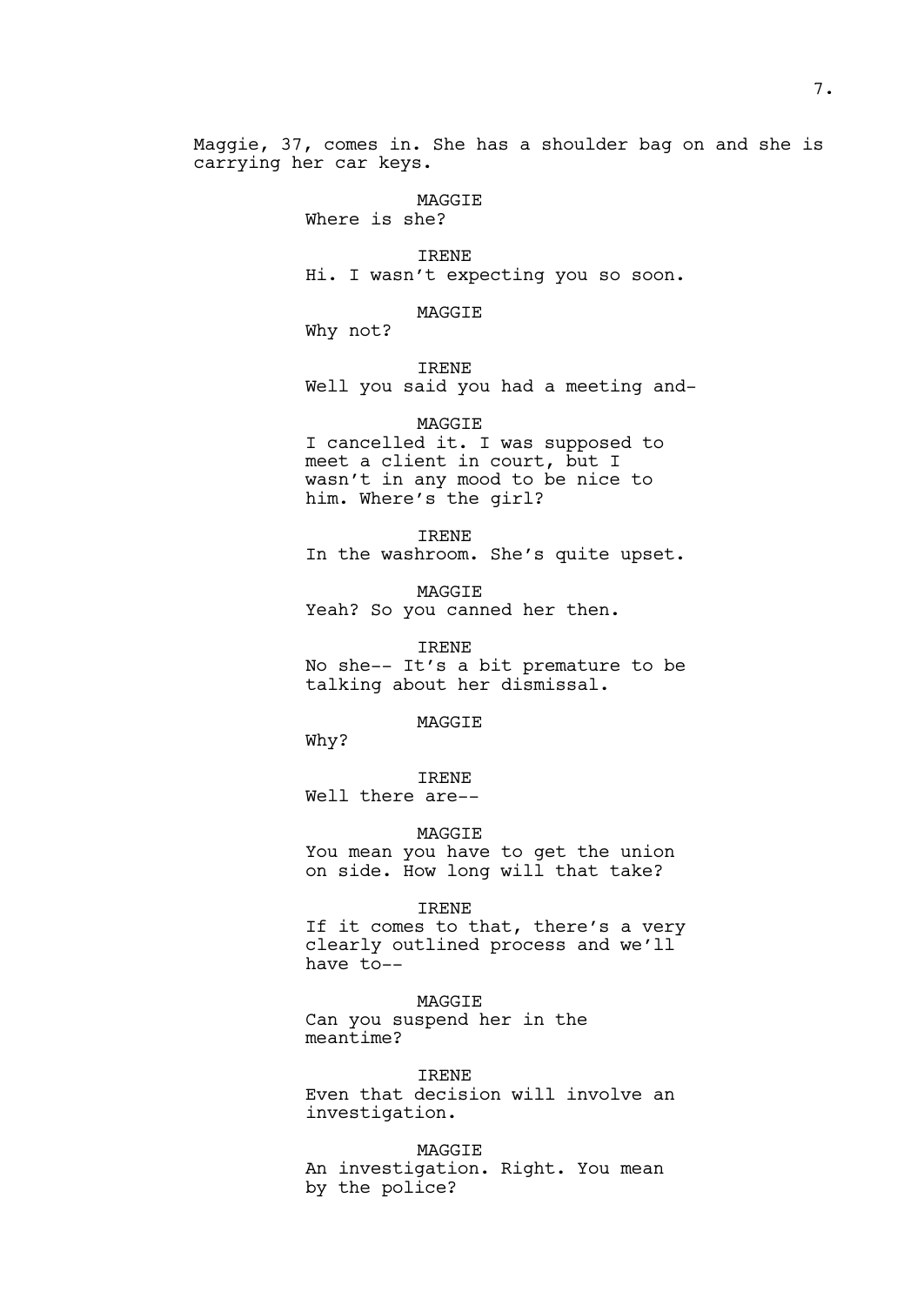## IRENE

No I meant an internal--

# MAGGIE

Because I'm fine with that. I was hoping we could handle this quietly for your sake, but I'm fine with calling in the police.

IRENE

No. I think we can handle this without--

MAGGIE She assaulted my son.

### IRENE

Well that has yet to be determined. And we should probably begin with--

#### MAGGIE

There were witnesses. I talked to the parents of two of his classmates who saw what happened.

IRENE

All of it?

## MAGGIE

Excuse me?

#### IRENE

Well did they see what Malcolm was doing before Ms Nevins was forced to intervene.

## MAGGIE

Intervene? He was having an argument with that girl. You know, the loud one. He was trying to explain something to her and she, as usual, wouldn't let him get a word in.

## IRENE

Well that might be part of it.

## MAGGIE

Yes. The most important part. You know we chose this school because it has a half decent reputation, but it's starting to look like a very big mistake.

## IRENE

Well I think you should reserve judgement on that until we've reviewed all the facts. (MORE)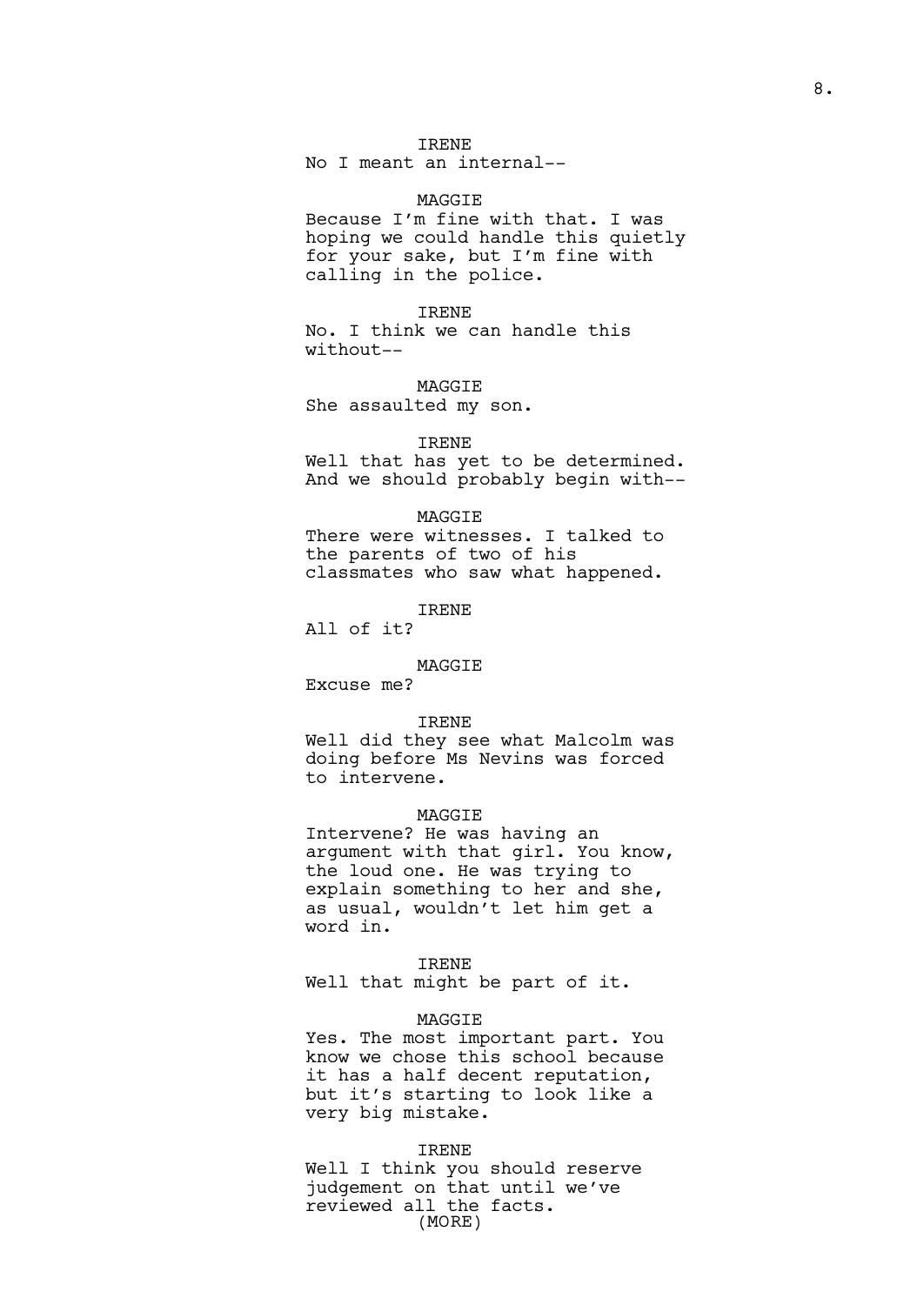Which reminds me, I still haven't received Malcolm's records from his previous school. MAGGIE They sent them to me. IRENE Why would they do that? MAGGIE Because I told them we weren't sure about keeping him here. I tend to think ahead about these things. Suzy comes back in. She and Maggie just look at each other. IRENE (to Suzy) Better? SUZY Yes. Thanks. (off Maggie's glare.) Look... Ms Alexander, I ah... MAGGIE Save your breath. There's no way an apology of any kind is going to make this just disappear. SUZY Okay, but-- MAGGIE Good. As long as you both understand that. (to Irene) Because what she did to my boy is-- SUZY But I wasn't going to apologize. MAGGIE I'm sorry? SUZY I wasn't going to apologize. I was going to explain why I felt it necessary to do what I did. MAGGIE Really. SUZY IRENE (CONT'D)

Yeah. You can't think I just decided to...grab your son for no reason. That would be stupid.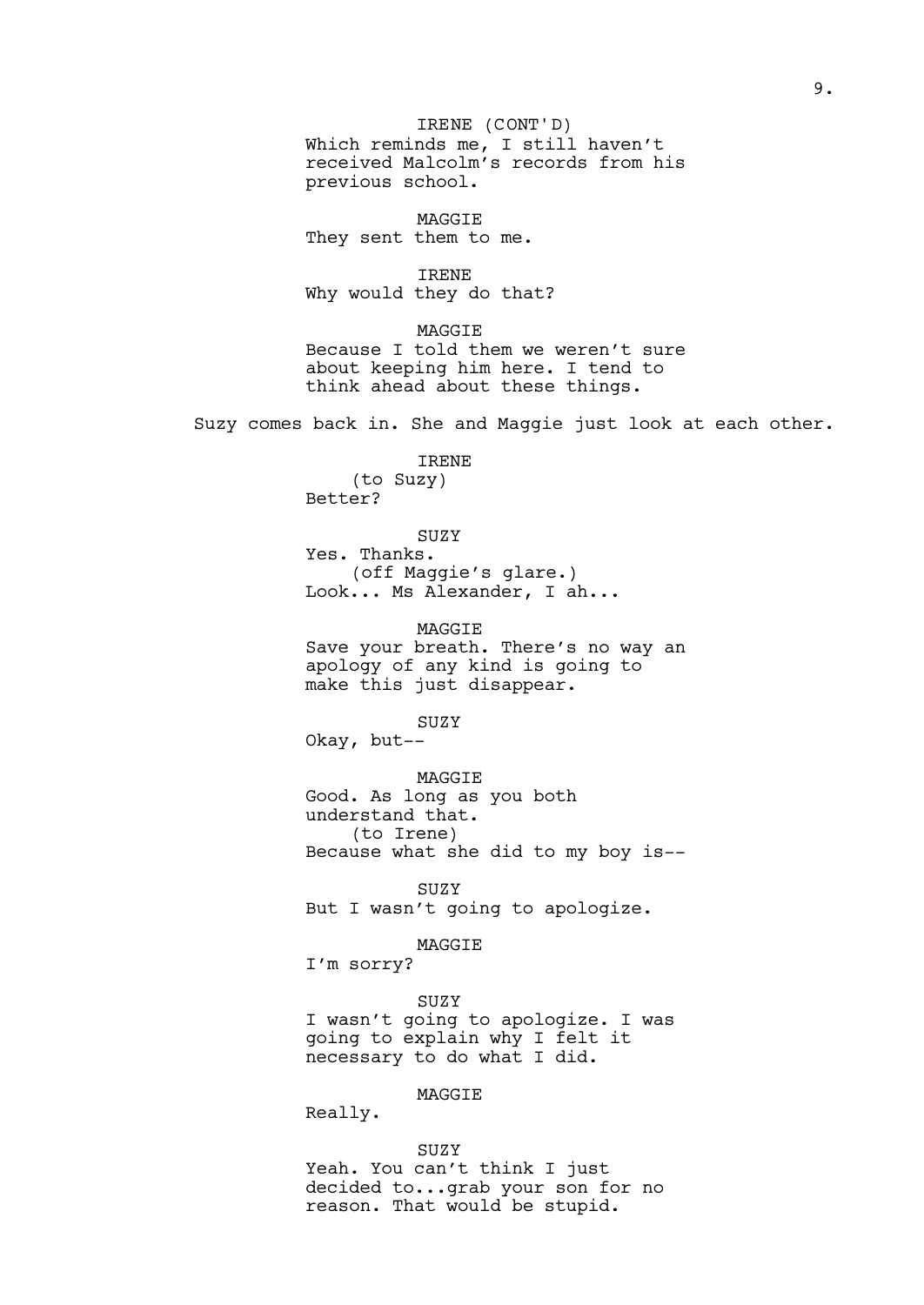MAGGIE You mean you'd have been stupid to do it, or I'd be stupid to think it.

## SUZY

Both.

IRENE I think maybe this would be a good time for--

MAGGIE For what? Refreshments?

IRENE No for us all to just take a breath and-- Unless you feel like something. A coffee maybe?

MAGGIE (to Suzy) How old are you?

SUZY

Twenty-four.

MAGGIE And this is your first teaching job.

SUZY First permanent one, yes. I was subbing for a year.

MAGGIE Without incident?

SUZY

I'm sorry?

MAGGIE Did you attack any other children during that time?

SUZY Come on. Gimme a break.

IRENE

(to Maggie) Yeah. You know what, I think you need to dial it back a bit.

MAGGIE Meaning what exactly?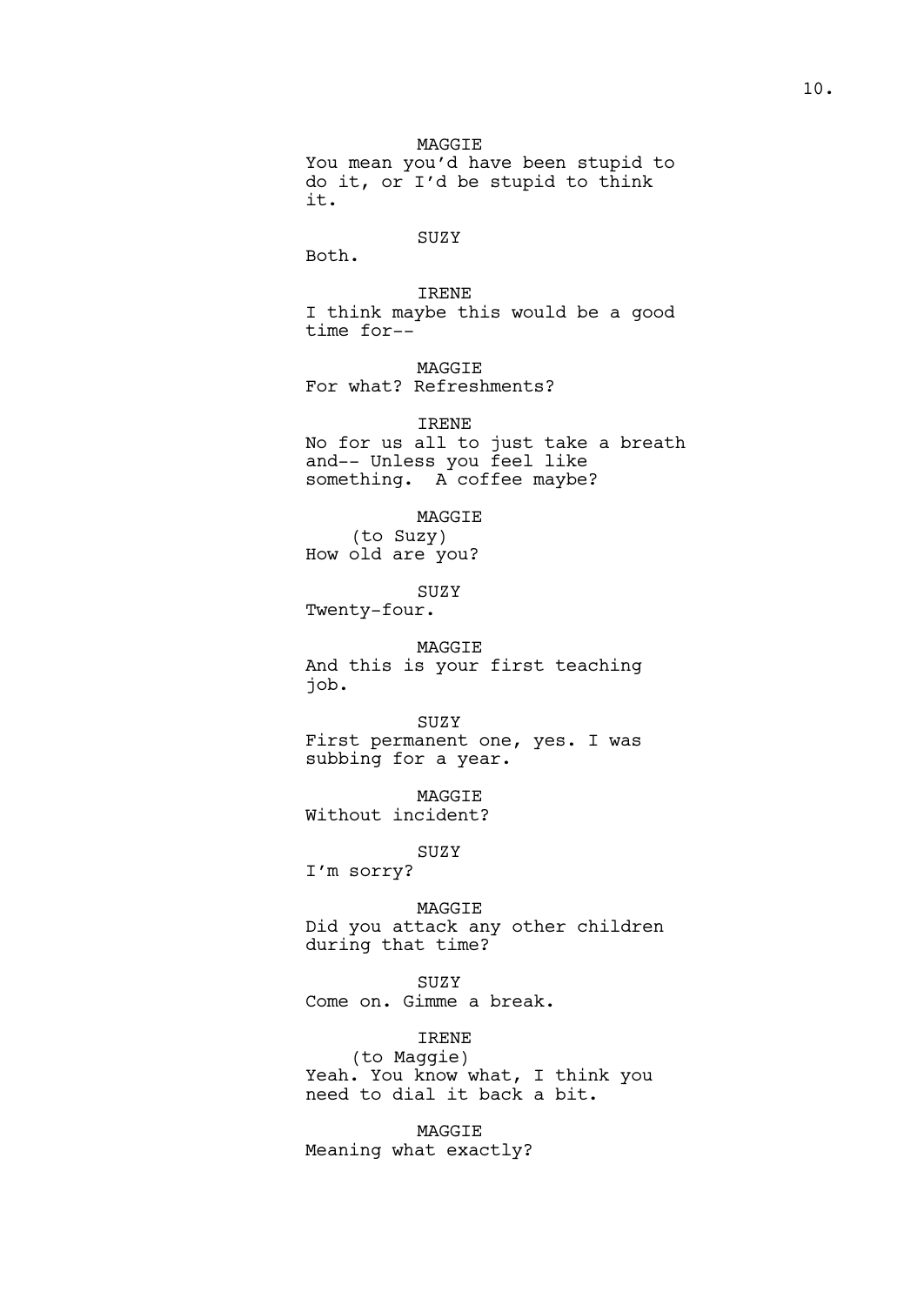SUZY

Meaning you can keep talking to me like that, or we can actually try to get to the bottom of this.

MAGGIE

Sure. Except like I said, there's nothing you can tell me that will excuse--

IRENE He was intimidating another student.

MAGGIE Intimidating?

SUZY

He was behaving in a very threatening manner to one of his classmates.

MAGGIE You're talking about the girl with all the opinions. The bossy one who-

SUZY Her name is Florence and he was--

MAGGIE Standing his ground.

SUZY What? No. He was--

MAGGIE

It was an argument and because Florence never leaves anyone room to express their opinion he--

SUZY

He got very very close to her.

MAGGIE

So what?

### SUZY

Well he's much bigger than she is.

MAGGIE

So this is about his size. You think they were about to have a fist fight and she would have been overmatched.

SUZY She was frightened.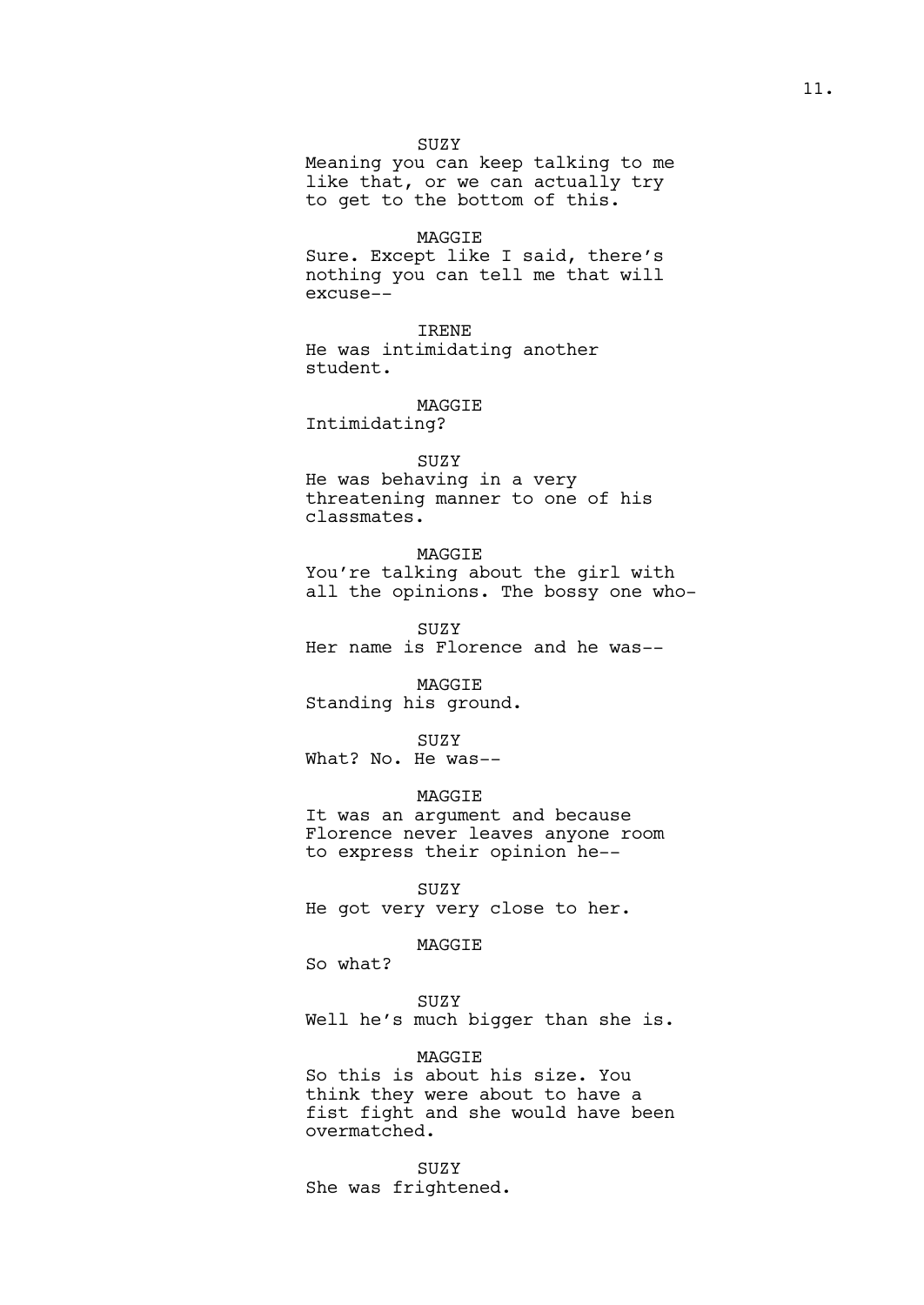MAGGIE Of what? That someone else was actually going to win an argument with her.

SUZY He said he felt like smashing her in the mouth.

MAGGIE I don't believe that.

SUZY

I heard him.

MAGGIE I think you're lying.

IRENE Okay. That's enough.

MAGGIE Enough of what?

SUZY Enough of you.

IRENE (to Maggie) She means if you're not willing to listen to what happened then --

Irene's cell goes off.

IRENE (CONT'D) Excuse me. (answers) Hi... Yeah I'll be there in a minute. (to Maggie) I'm needed in the office.

MAGGIE Something more important come up?

IRENE I won't be long. Maybe you two should take a break until I get back.

MAGGIE Why? Do you think you've been an essential part of the discussion up until now?

SUZY (to Irene) I'll be fine.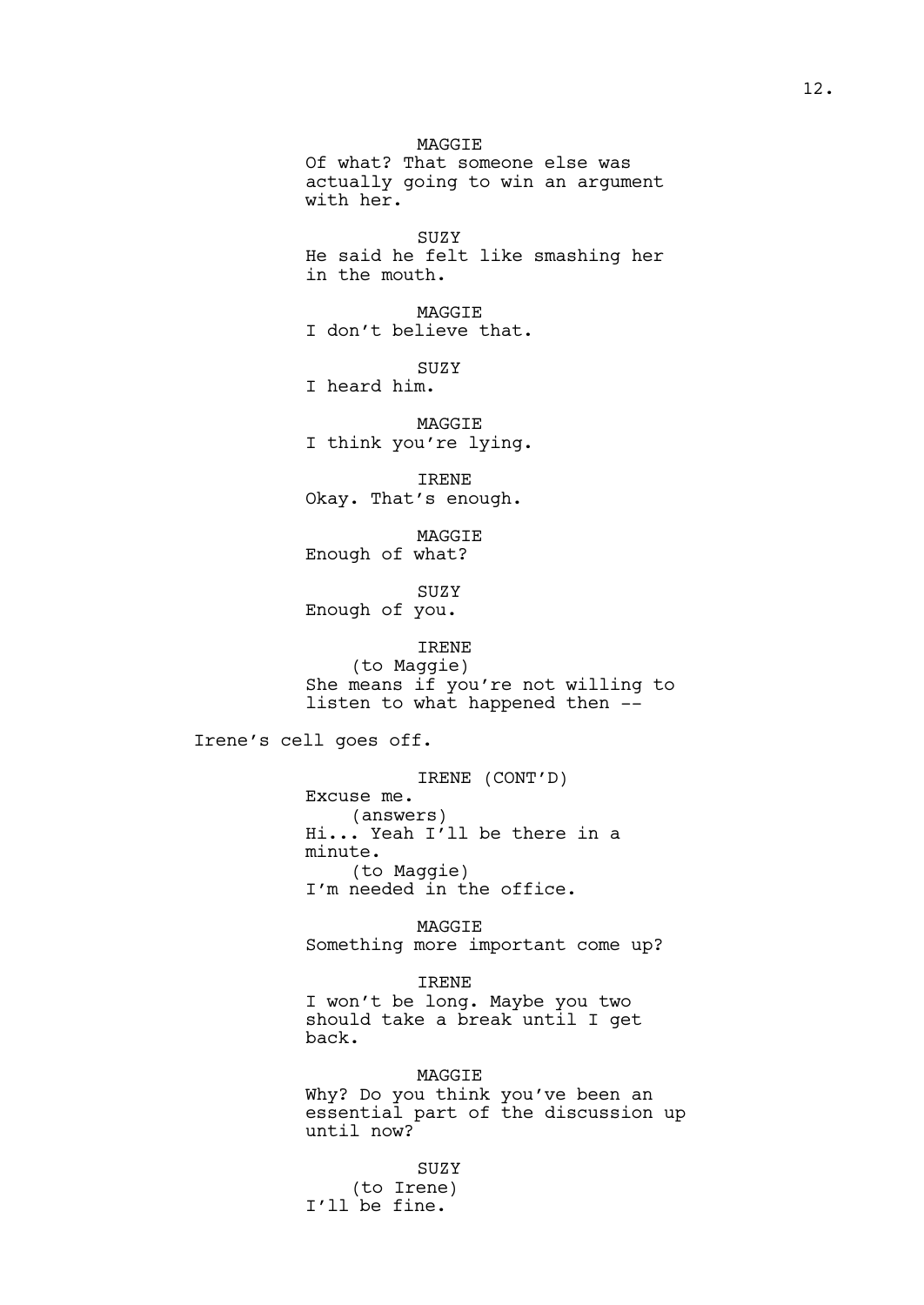#### MAGGIE

"I'll be fine." Why'd you say that? Do you think she's worried about your safety?

SUZY

Why would she be worried about my safety?

## MAGGIE

Well maybe she believes it's a parenting issue. That the belligerence you've decided my son possesses comes from my husband and me. That we're as dangerous as he is. Is that what she thinks?

### **SUZY**

I doubt that's the conclusion she's come to. I mean if she's come to any conclusion at all.

## MAGGIE

(quickly) What are you going to do? (off her look) I mean about a job. (off another look) Surely it's crossed your mind that you're going to have to find a another profession.

## SUZY

What are you going to do about your son.

## MAGGIE

Careful now. That's a very inappropriate question. I know you're relatively inexperienced but even so--

SUZY

You're right. I should have said *for* your son.

MAGGIE Still over the line, dear.

Suzy retrieves a file folder from her desk.

## SUZY

Irene says you haven't had him diagnosed.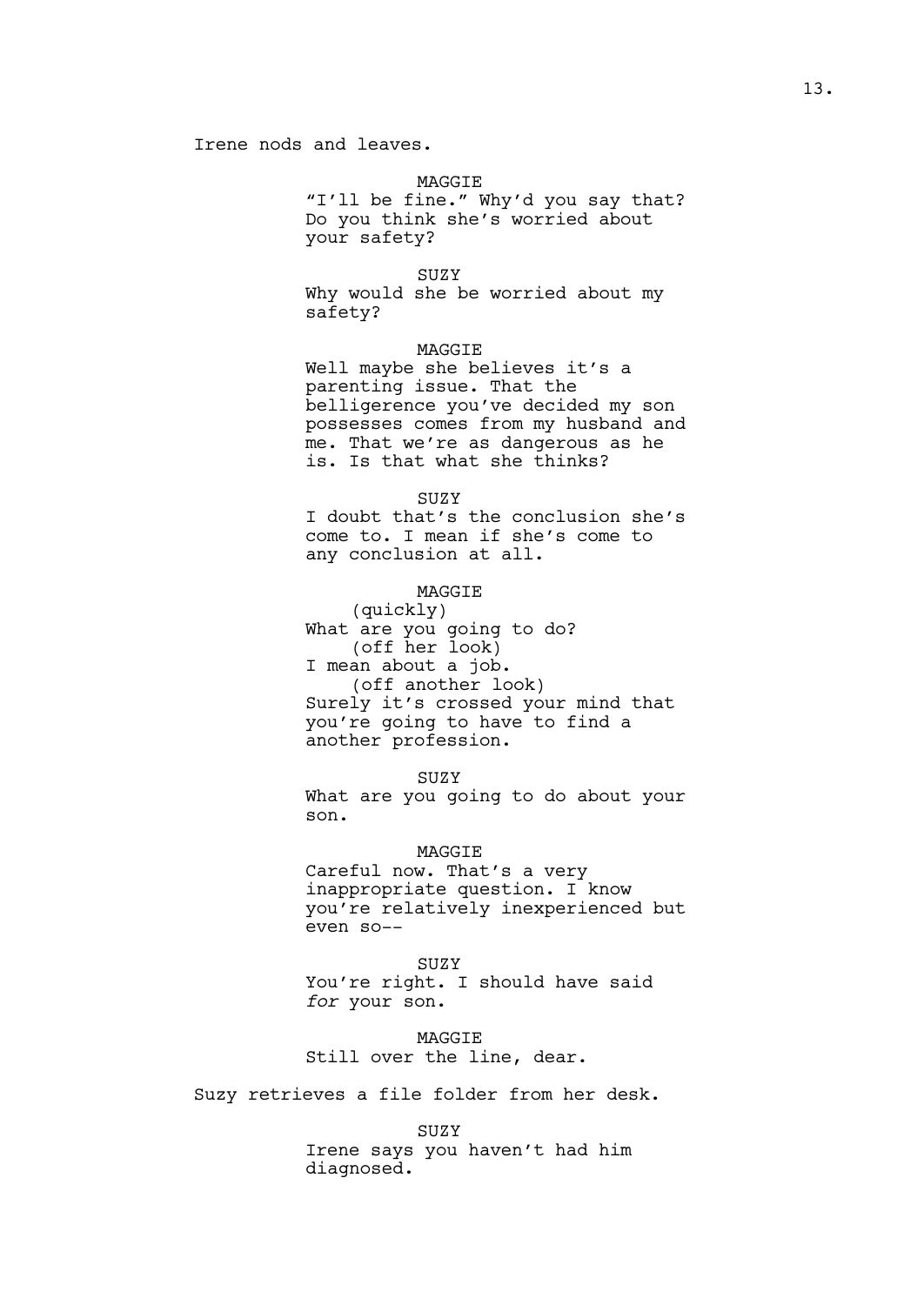## MAGGIE

She does, does she? Well Irene's job might be in jeopardy as well.

### SUZY

Is that why you came here? To threaten us?

## MAGGIE

It wasn't a threat. Do you think you're both immune to the consequences of what was done.

SUZY

Why don't you want to talk about your son's behaviour?

## MAGGIE

Well I'd definitely want to do that if he's the one who'd caused somebody physical harm. But he isn't, is he?

SUZY Because I stopped him.

# MAGGIE

You're sure of that. There's no reasonable doubt in your mind about that.

#### SUZY

No there isn't. Why do you find that hard to believe? You must know that he has a pretty bad temper.

MAGGIE

He gets frustrated. That must be what you're talking about.

SUZY

Sure. Call it frustration. Call it a temper. Call it a developmental disorder.

## MAGGIE

Hey--

SUZY But recognize that he has a problem and get him help.

She hands Maggie the file folder.

MAGGIE What's this?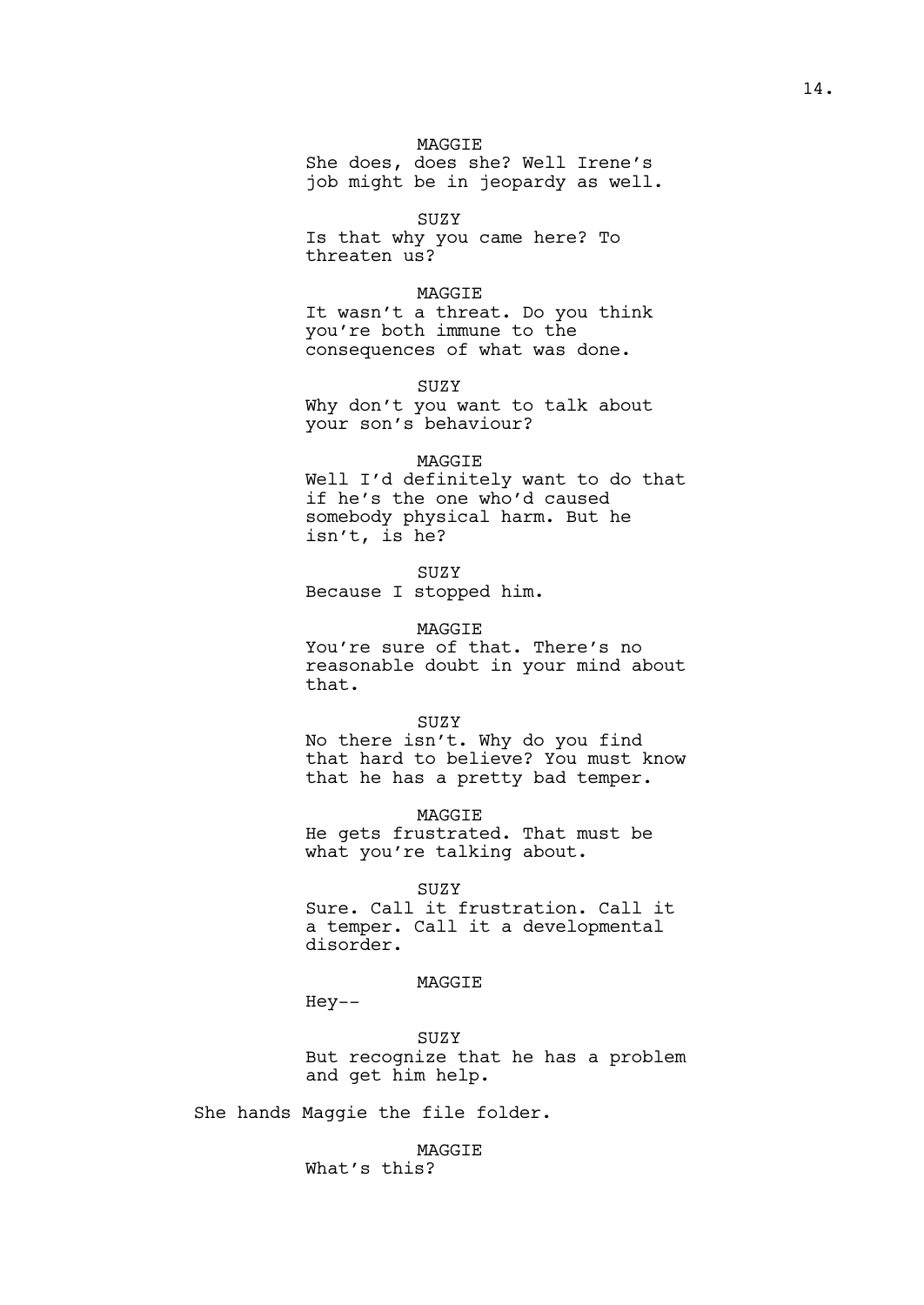His file.

MAGGIE You keep a file on him?

SUZY These are the messages he leaves for me.

MAGGIE Leaves for you where?

SUZY On my desk. Under my door.

MAGGIE Your classroom door?

**SUZY** 

Yes.

MAGGIE Well that's okay. I was worried you were going to tell me he knows where you live.

SUZY Why would you be worried about that?

### MAGGIE

Did I say worried? I meant it would have been of some concern but not-- What kind of messages?

SUZY

All kinds.

## MAGGIE

Meaning?

## SUZY

Well some are nice. Friendly. Wishing me a good evening. Some are not so nice. Complaining that he couldn't understand something in class and blaming me for it. And then there are the others.

# MAGGIE

What "others"?

SUZY

The nasty ones, and the inappropriate ones.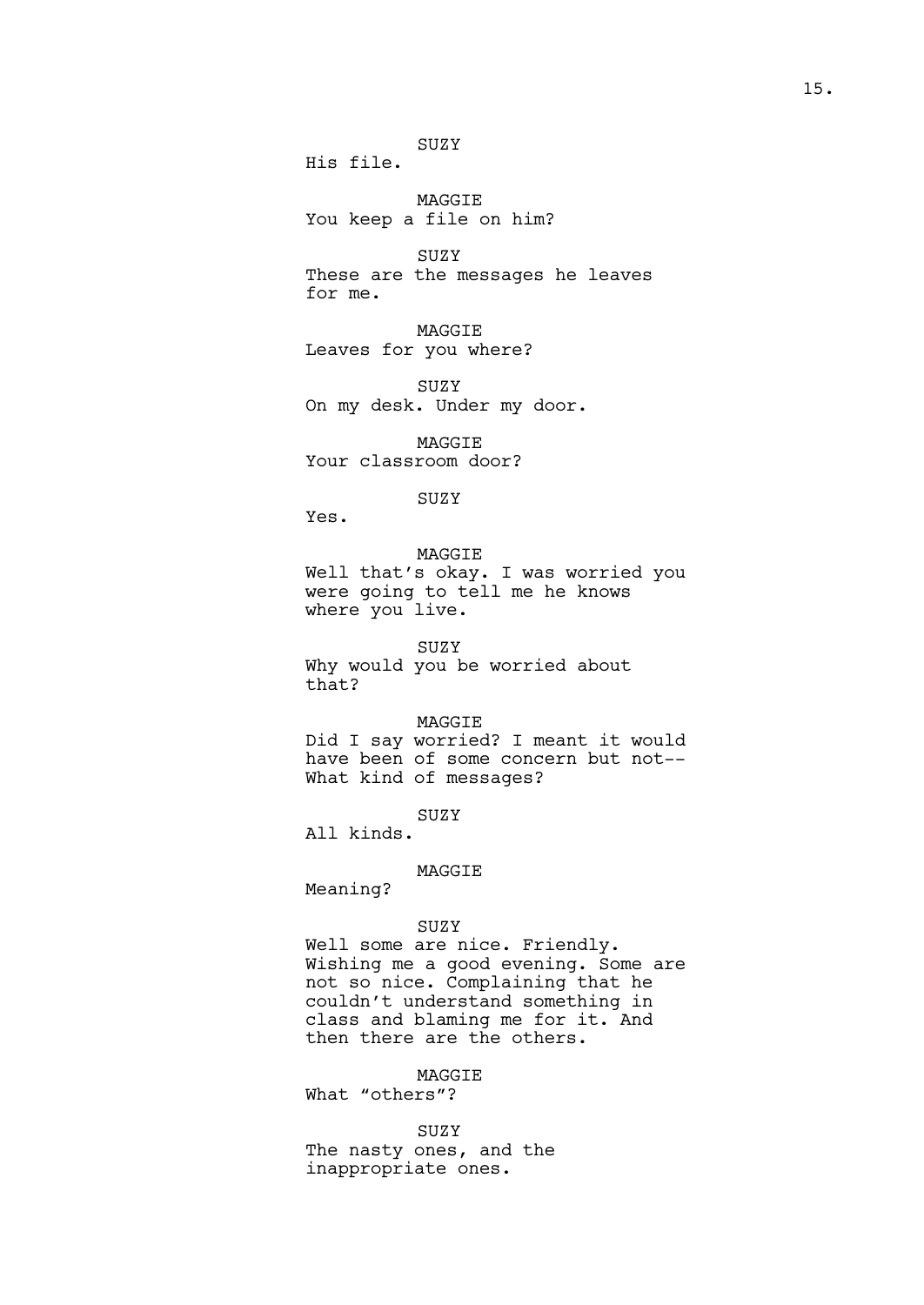MAGGIE Inappropriate in what ways?

SUZY In inappropriate ways.

MAGGIE And are there a lot of those?

SUZY

Yes.

MAGGIE And you keep them all in a file.

SUZY

Yes.

# MAGGIE

Why?

SUZY I was planning to talk to someone about them.

MAGGIE Talk to *me* about them.

SUZY I was actually thinking that a child psychologist might be-- (off her look) Okay. Right. Maybe you should read them first.

Irene enters with a can of ginger ale.

## IRENE

Excuse me. (to Suzy) Mr. Tavana would like to see you in my office.

MAGGIE

Who's he?

IRENE The District Supervisor. (to Suzy) He's just parking his car now, so...

SUZY

Sure.

Suzy leaves.

Irene smiles pleasantly at Maggie.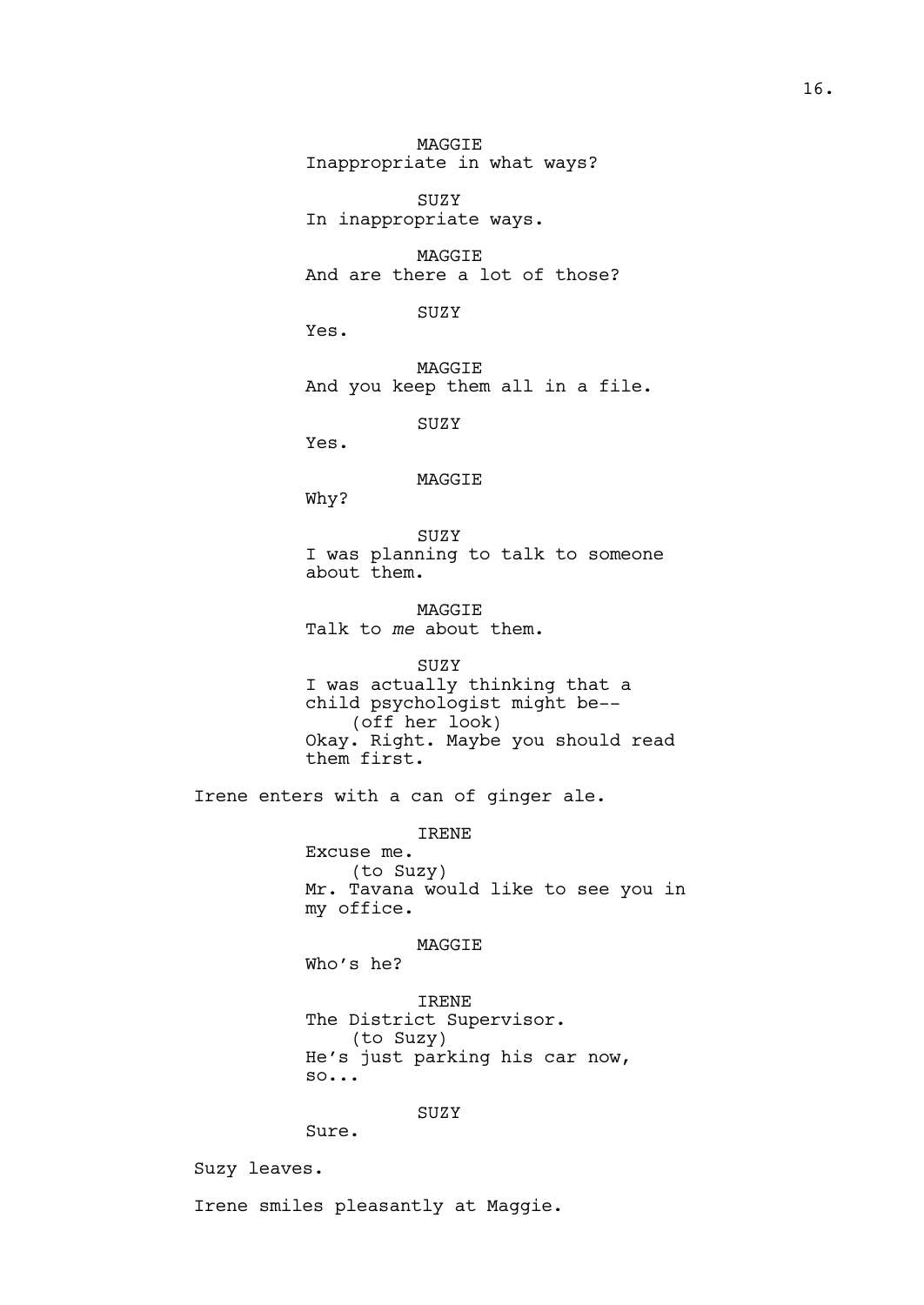## IRENE

Will you be okay?

MAGGIE What are you talking about?

IRENE Are you still sure you don't want a refreshment of some kind? A soft drink maybe?

MAGGIE You know, I get the impression you don't appreciate the gravity of this situation.

IRENE

And why is that?

## MAGGIE

Your obsession with different kinds of beverages, for one thing. Plus your clearly insincere cheerful manner.

IRENE I'll be back in a few minutes.

She starts off. Stops. Watches as Maggie starts to look through the papers in the file. They are mostly pages torn from a notepad. She is getting upset.

> IRENE (CONT'D) He sent her emails too. A fair amount of them actually.

**MAGGTE** That's impossible.

IRENE

Why?

MAGGIE He has no computer skills. Surely someone's noticed that.

Irene smiles. Puts a can of ginger ale on the desk near Maggie.

IRENE

In case you change your mind.

Irene leaves.

Maggie continues reading, grabs the drink absent-mindedly, pops the cap and takes a huge swallow.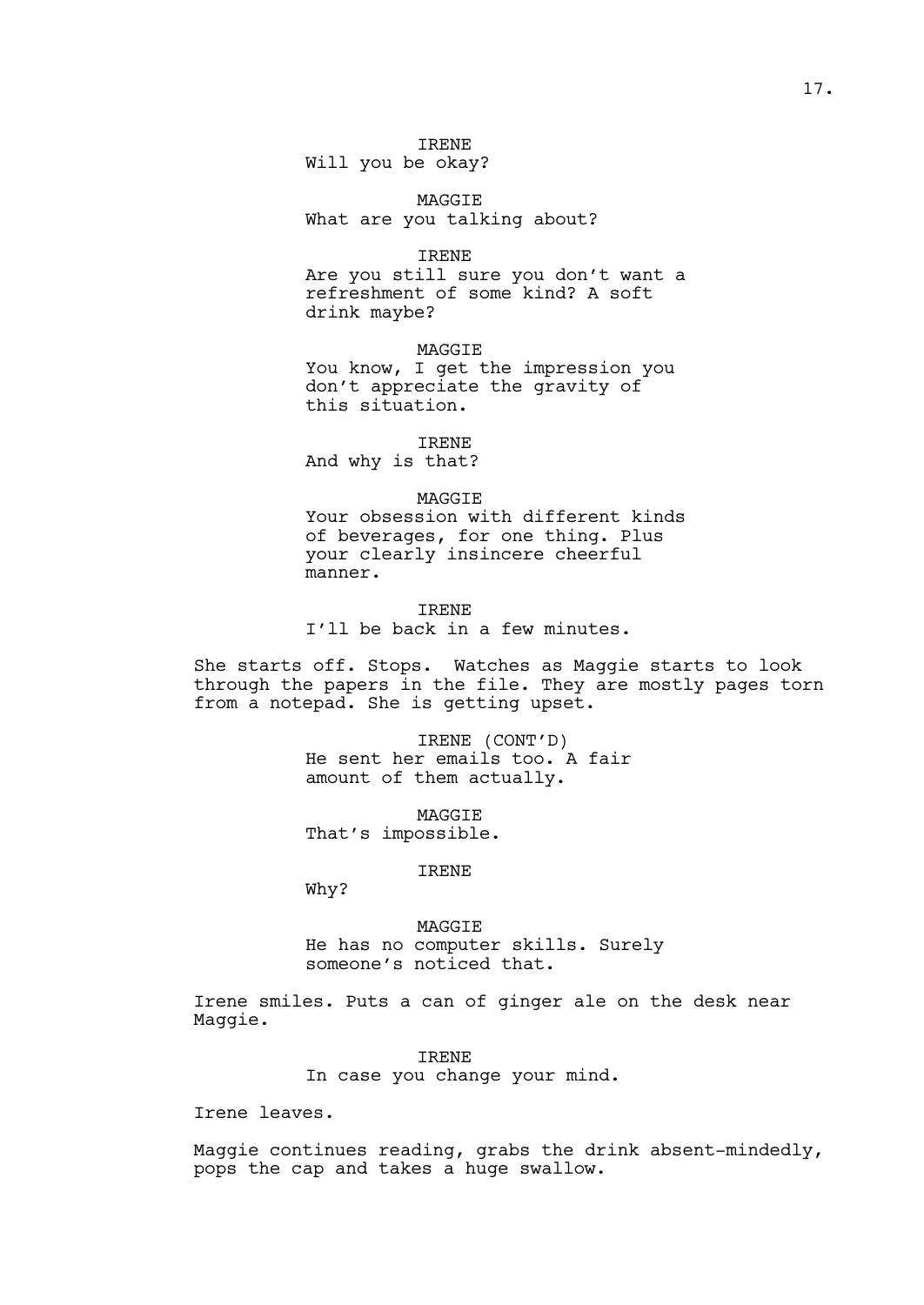18.

# MAGGIE (to herself) What the fuck...

Jack enters the room. He is a little older than Maggie. He is wearing shorts and a t-shirt and an old Tilley hat. And he has a smudge of dirt on his forehead.

JACK

Hey...

Maggie looks up at him in disbelief.

MAGGIE Why are you dressed like that?

JACK I was working in the garden. I'm worried about the broccoli.

MAGGIE

What?

JACK The broccoli.

MAGGIE

Broccoli's tricky. We might have to write it off. Concentrate on the root vegetables.

JACK They'll be fine.

MAGGIE Unless they get infested.

JACK

With what.

#### MAGGIE

Anything. If we want to get though the winter we'll need the carrots and potatoes.

JACK

I don't want to give up on the broccoli.

## MAGGIE

Okay but don't lose your focus. It's all about survival, right. Does Malcolm have access to a computer when you take him to work?

JACK

There's one in the warehouse he sometimes plays around with.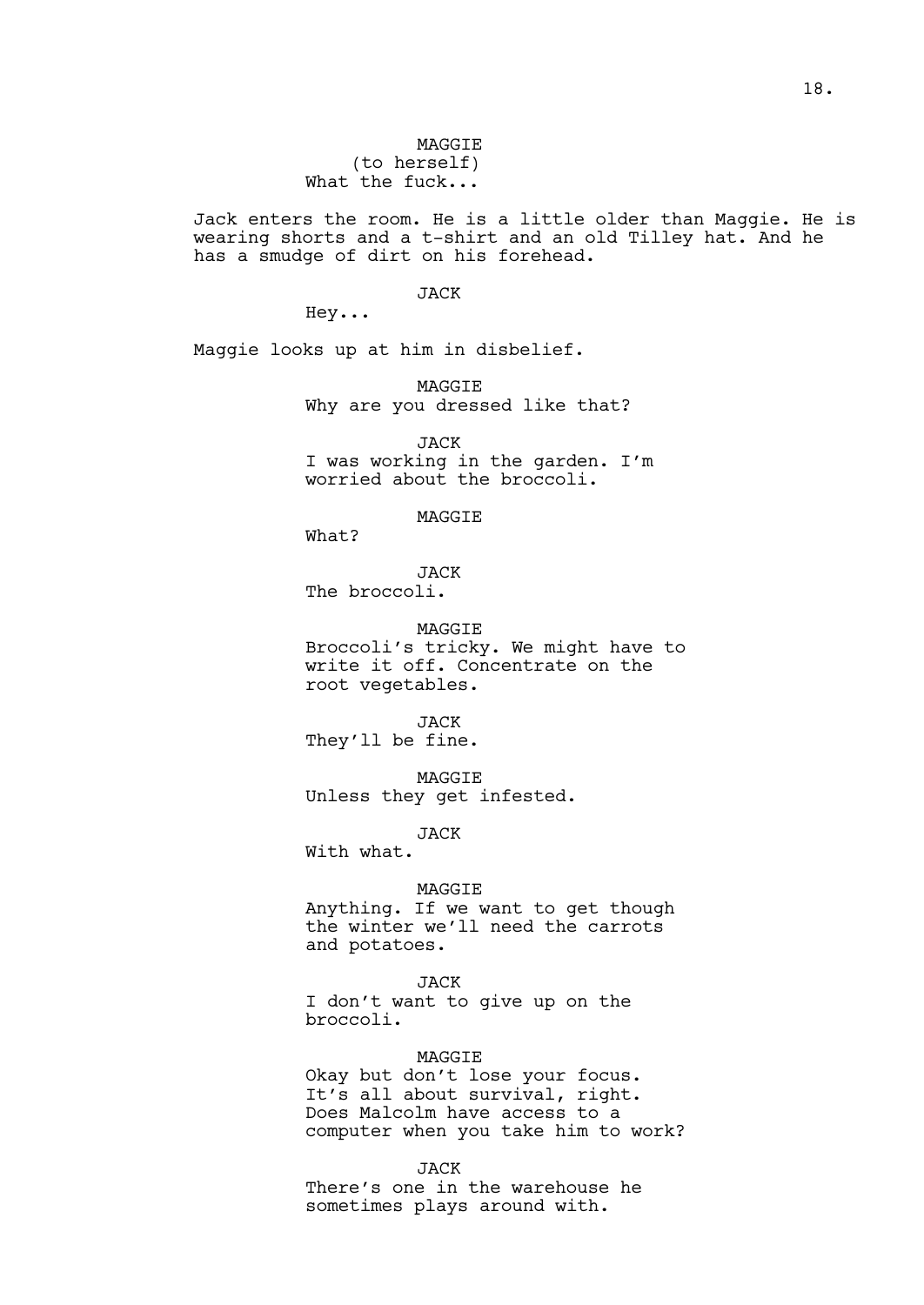## MAGGIE

And do you ever look to see what he's doing when he's...playing around?

JACK No. Why? Are you worried he's looking at porn?

## MAGGIE

No. I'd actually be a little encouraged by that. I mean not that it's the best way to learn, but at least he'd be showing normal curiosity.

#### JACK

Yeah well...normal. What's that mean with his history?

#### MAGGIE

They say he's been emailing the teacher.

#### JACK

Really? That's probably not good.

#### MAGGIE

No. It's probably not, Jack. Why didn't you change? Maybe even take a shower.

#### JACK

I can't get used to cold water showers.

## **MAGGTE**

Please grow up about that. We need for you to fully adjust to our circumstances. We're going to have to interact with these people from time to time.

#### JACK

Okay yeah. But maybe now I have this job--

## MAGGIE

This *part-time* job.

## JACK

Yeah but even with that, maybe we can get the electricity back on. And then we'd have hot--

#### MAGGIE

Is electricity more important than food or Malcolm's supplements?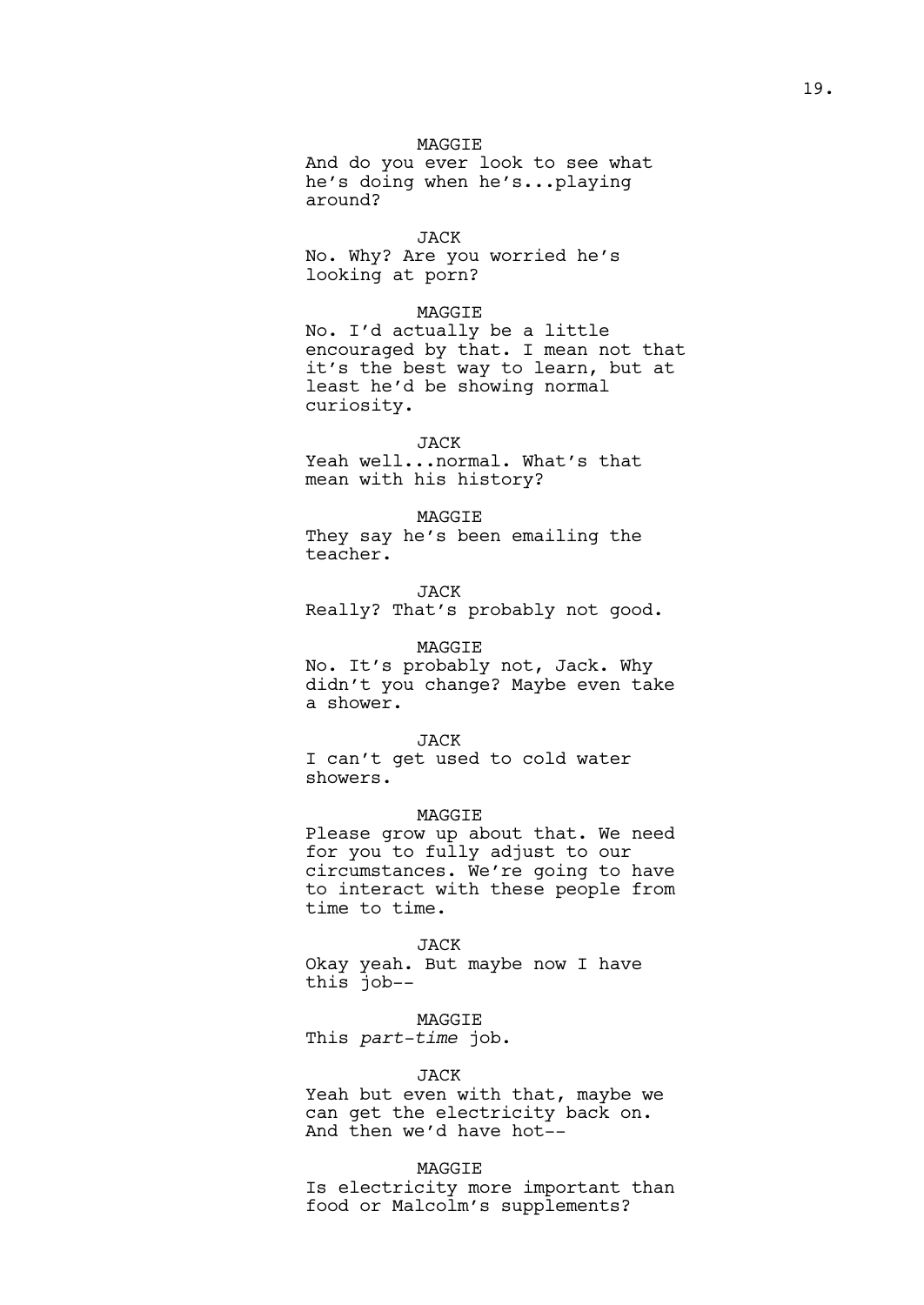## JACK

No.

## MAGGIE

So?

## JACK

Do you want me to go back and clean up?

## MAGGIE

It's too late. Jesus, Jack. It's important that these people take us seriously. Look how I'm dressed.

## JACK

Yeah. You look nice.

### MAGGIE

Yes. I do. And they still can't stop themselves from humouring me.

#### JACK

And you went to all that trouble. You might as well have just put on your jeans like usual.

### MAGGIE

I couldn't. I was coming from work.

#### JACK

What are you talking about?

#### MAGGIE

That's what I told them. These people don't respect stay at home mothers nearly as much as they do lawyers.

### JACK

You told them you were a lawyer?

# MAGGIE

I tried to give them that impression.

### JACK

Jesus. What did you tell them I did?

## MAGGIE

It never came up. But now that you've shown up looking like that I'll have to come up with something suitable. (off his clothes)

Like a grave digger.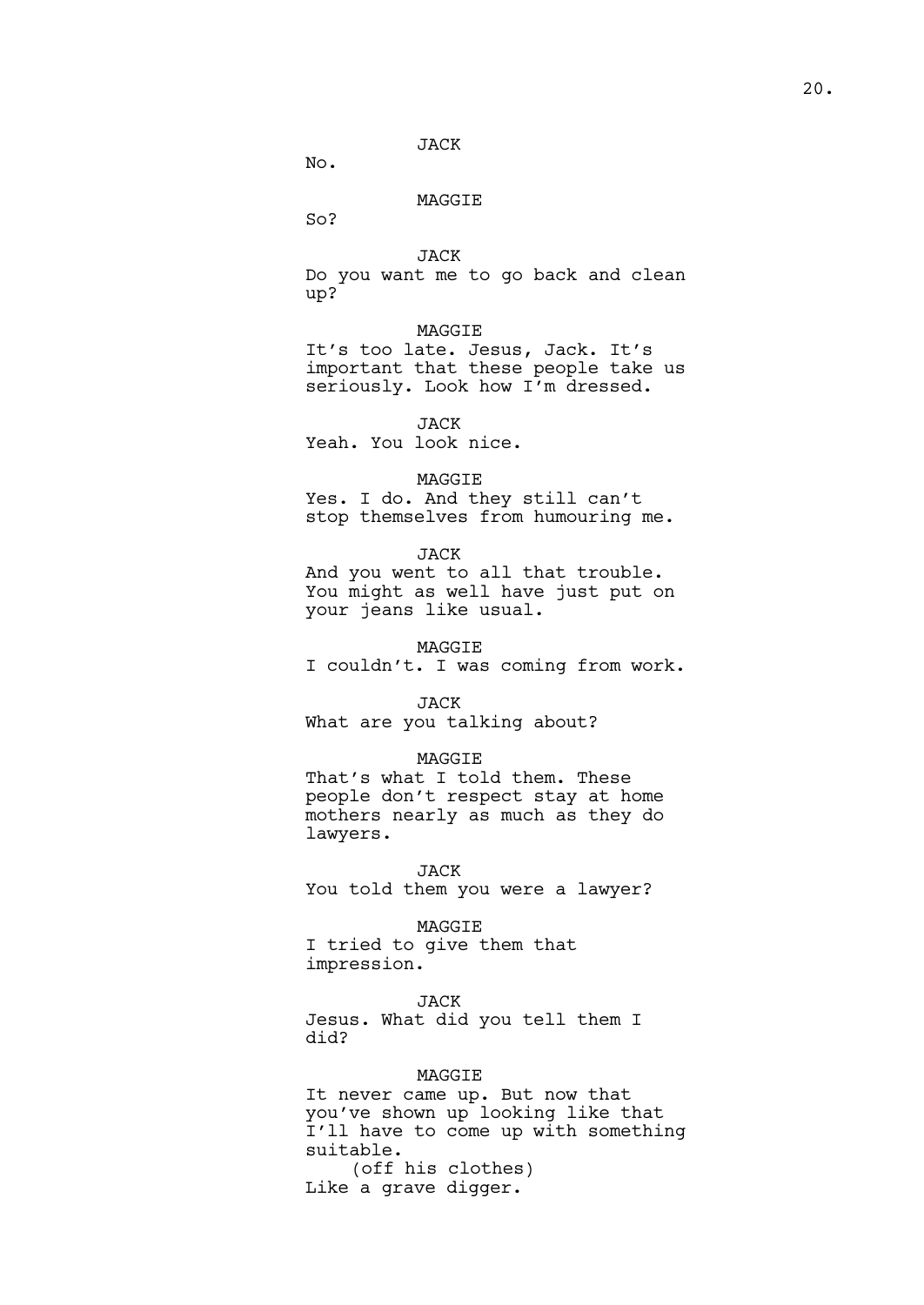JACK What's wrong with the truth?

MAGGIE You think they'll believe I'm married to a night watchman. I'm a goddamn lawyer! (shows him the keys) Look I even have a car.

JACK Where'd you get those.

MAGGIE Found them on the street a few years ago. Thought they might come in useful. They're from an Audi. Would an Audi driver be married to a night watchman?

JACK No way.

MAGGIE I'll tell them you're a writer.

JACK I *am* a writer.

MAGGIE

I'll tell them you're a *published* writer.

#### JACK

Okay. But don't say it like that. Nobody introduces a writer as a published writer. It sounds fake. You can say I'm a widely produced playwright.

MAGGIE

So you want me to go from fake to ridiculous.

JACK

Right. Just say I'm self employed.

# MAGGIE

As what?

### JACK

Doesn't matter. No one ever asks that. I say it all the time. What's wrong with your eyes?

MAGGIE

Nothing.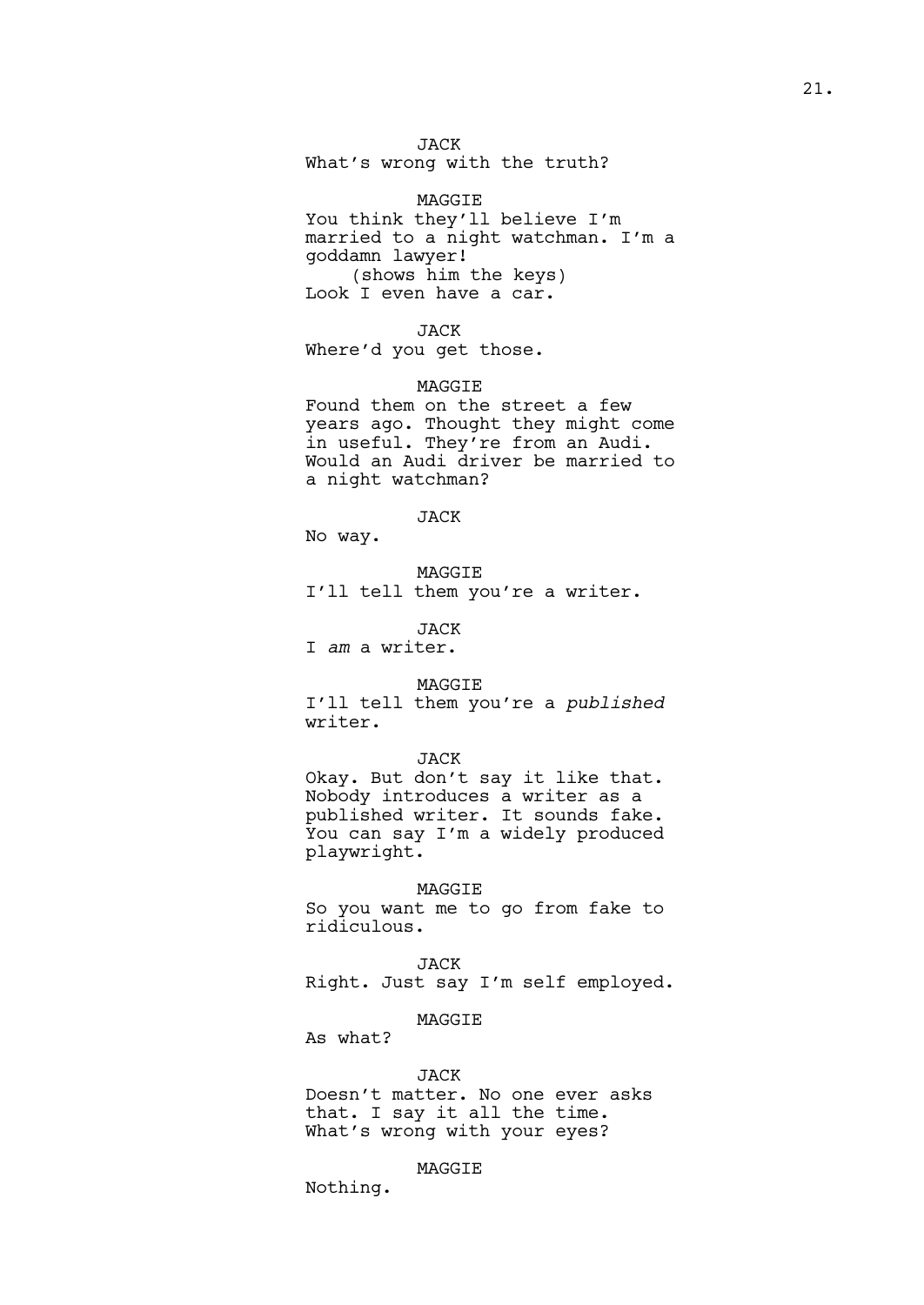JACK Looks like you've got an allergy or something.

## MAGGIE

I don't.

JACK Well what is it then?

MAGGIE It's nothing for godsake!

JACK (looking closer) Jesus. You've been crying.

MAGGIE Okay let's not get all--

JACK

Wow. After all we've been through and how strong you've been, like almost not-quite-human strong... you've let his teacher make you cry?

MAGGIE No. It wasn't her. Here.

She hands him the file.

JACK What's this?

MAGGIE All the things our son wrote to the teacher

JACK You mean besides the emails?

## MAGGIE

Yeah apparently he's got a lot to say to her. You should read them. But sit down before you start.

JACK

Why?

MAGGIE In case you faint.

JACK What are you talking about? I don't faint.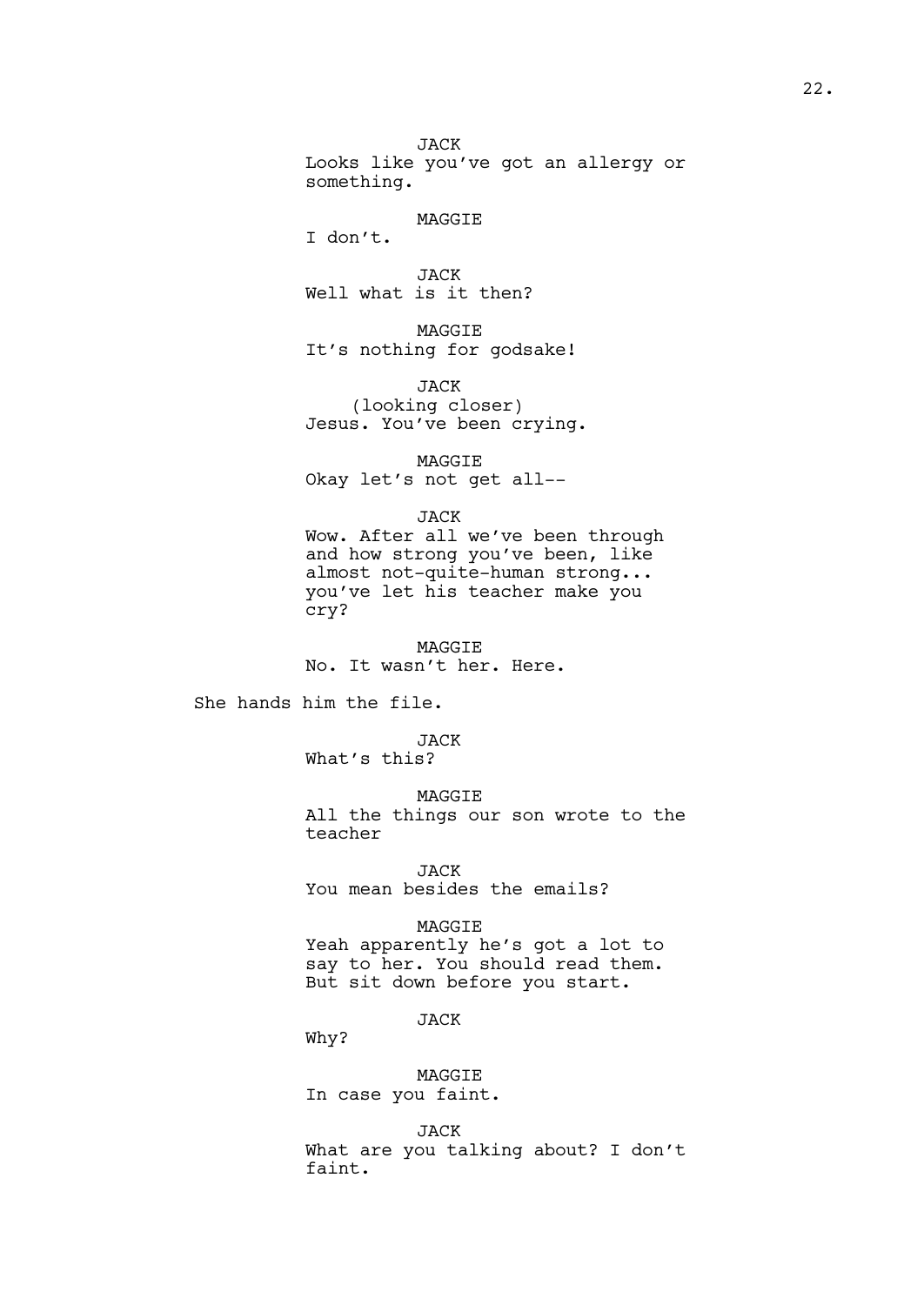MAGGIE You fainted the first time I told you I wanted a divorce.

JACK I thought you were serious.

MAGGIE I was. Anyway this is a lot worse.

He sits at one of the student's desks, starts to read.

MAGGIE (CONT'D) Is Malcolm outside?

JACK

No.

MAGGIE

You left him at home alone? Have you gone nuts?

JACK He never came home. I thought he was with you.

MAGGIE

You thought I'd bring him to school when I was planning to talk to the authorities.

JACK

Don't call them the authorities. We're not in Occupied France. They're just--

MAGGIE They're the people in charge. The people we have to impress.

JACK (off one of the messages) Jesus... What's wrong with this kid.

MAGGIE

Excuse me?

JACK Sorry. But some of these are--

Irene comes in.

IRENE (to Jack) Oh. Hi.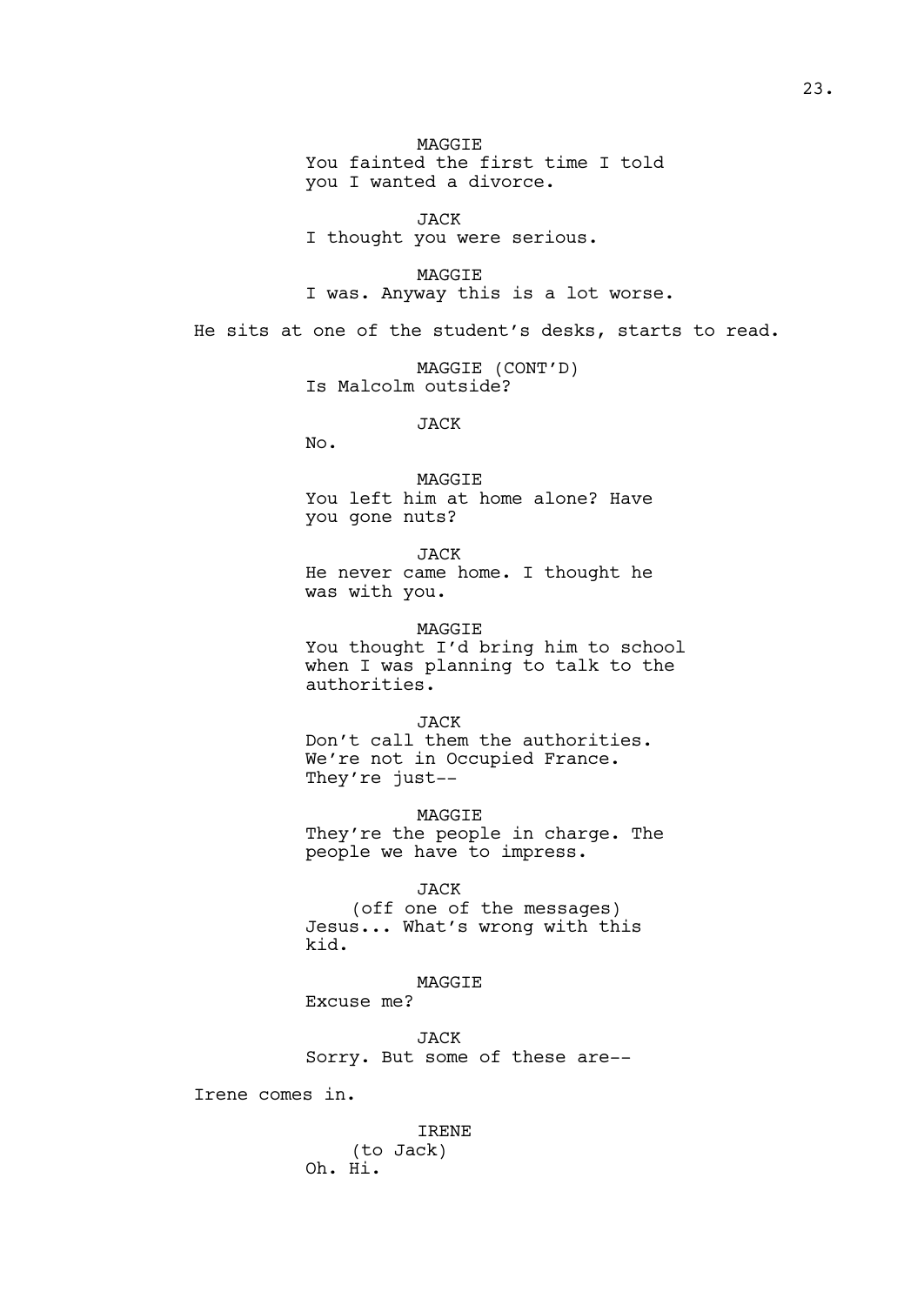MAGGIE This is my husband Jack.

IRENE Really? No. Good. It's good that you're here because--

MAGGIE He can't stay.

IRENE Oh. Well that's unfortunate because The District Super--

MAGGIE Our son is missing.

IRENE I'm sorry? What do you mean missing?

MAGGIE I mean we don't know exactly where he is.

JACK He's probably at his friend's house.

MAGGIE But we're not exactly sure of that  $SO--$ 

IRENE Can't you call?

MAGGIE He doesn't have a phone.

IRENE

I meant his friend. Can you call his friend's house? (to Jack) Do you have the number?

JACK What number?

MAGGIE His friend's number?

JACK

Ah...no.

IRENE If he's a friend from school, I could get it for you.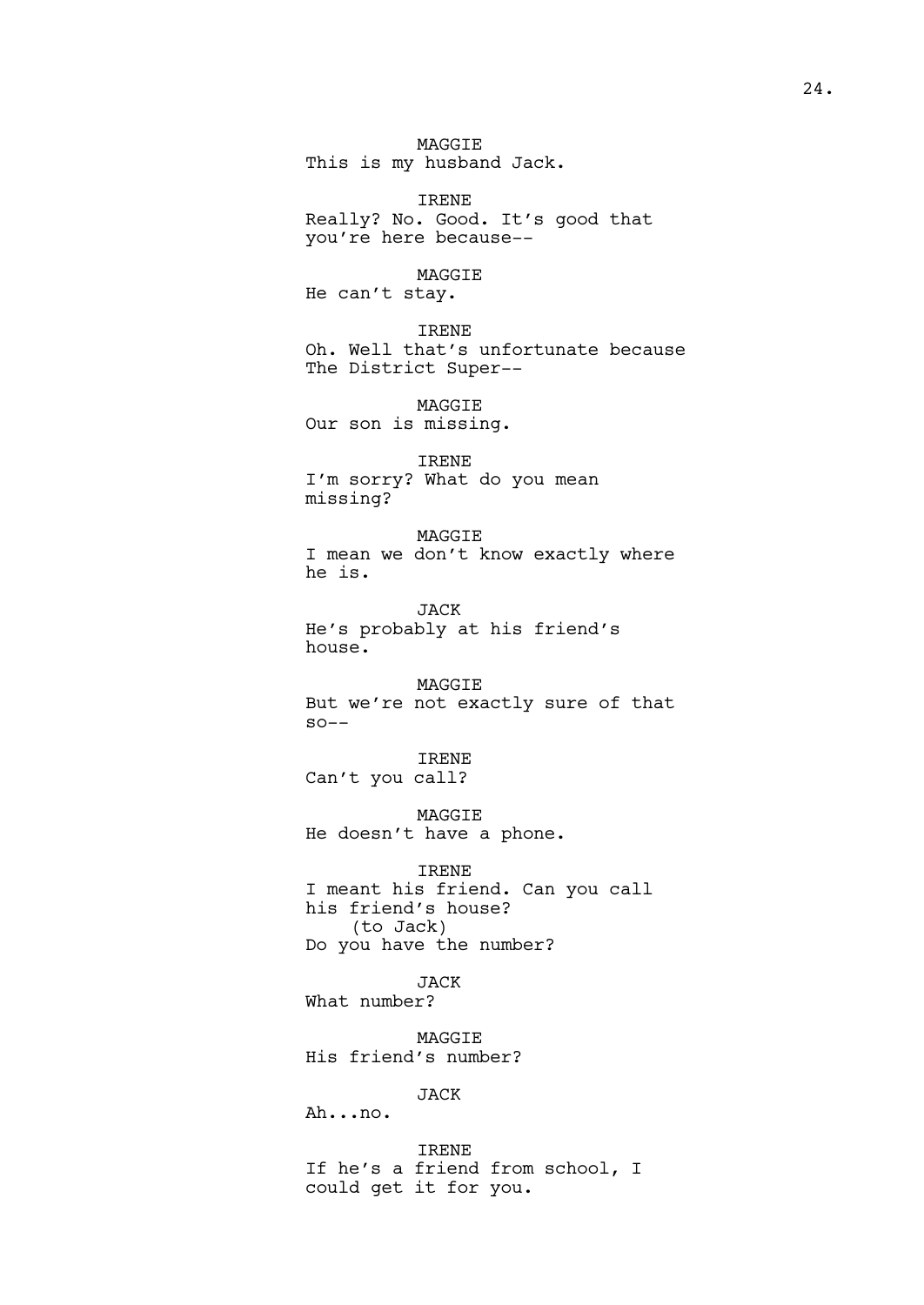JACK Which school? Oh you mean this one.

JACK/MAGGIE

No.

## MAGGIE

He's not. (to Jack) Just go.

JACK Go where?

MAGGIE

To find our son!

JACK Oh. Right. (to Irene) Good to meet you.

He leaves.

MAGGIE (smiles) Men, eh. (shrugs) So...where were we?

IRENE Where were we. Good question.

MAGGIE

I think you were going to tell me that the Supervisor wants to see me.

IRENE Oh well that might not be--

Suzy comes in.

SUZY Who was that?

MAGGIE My husband. I asked him to come here.

SUZY

Oh. (to Irene) He's leaving.

MAGGIE He's gone to look for Malcolm.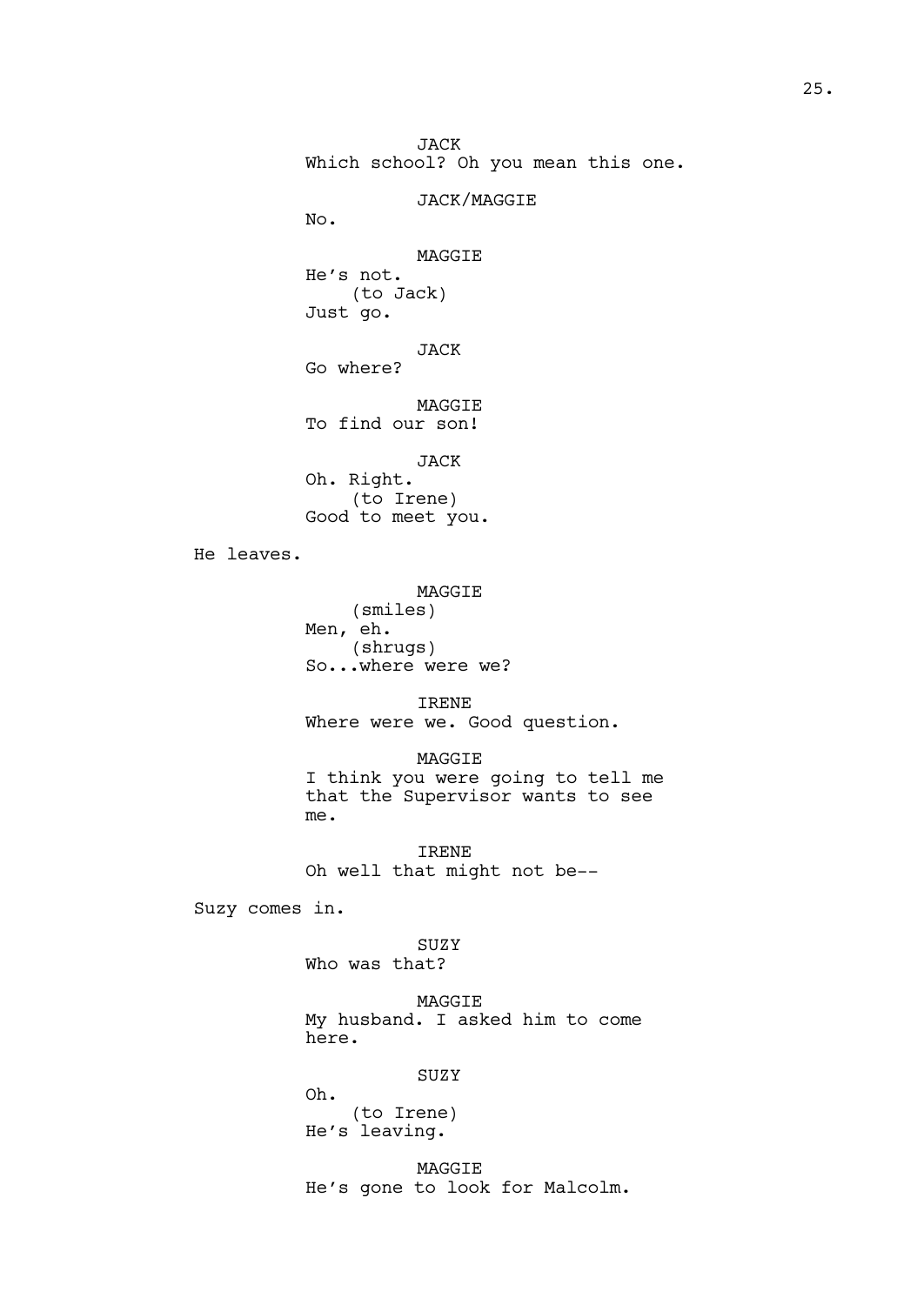SUZY

Who?

MAGGIE My husband. Is someone else leaving?

SUZY Yes. Mr. Tavana. The District--

IRENE

(to Maggie) Supervisor. That's what I came to tell you. He had to get to another meeting, and he suggested we pretty upsetreschedule--

MAGGIE Fuck that. I'm a busy woman!

She rushes out. Irene peers out the door and down the hall

SUZY Where is she going?

IRENE I think she's trying to catch up to him. (back towards Suzy) There's something wrong with that woman.

SUZY Tell me about it.

Suzy has gone to her desk.

IRENE How'd it go with Tavana after I left?

SUZY

It got worse.

Starts to mark the assignments. She is pretty upset.

IRENE Why? What did you say?

SUZY It's not what *I* said.

IRENE Suzy. Don't mess with me. I'm not in the mood.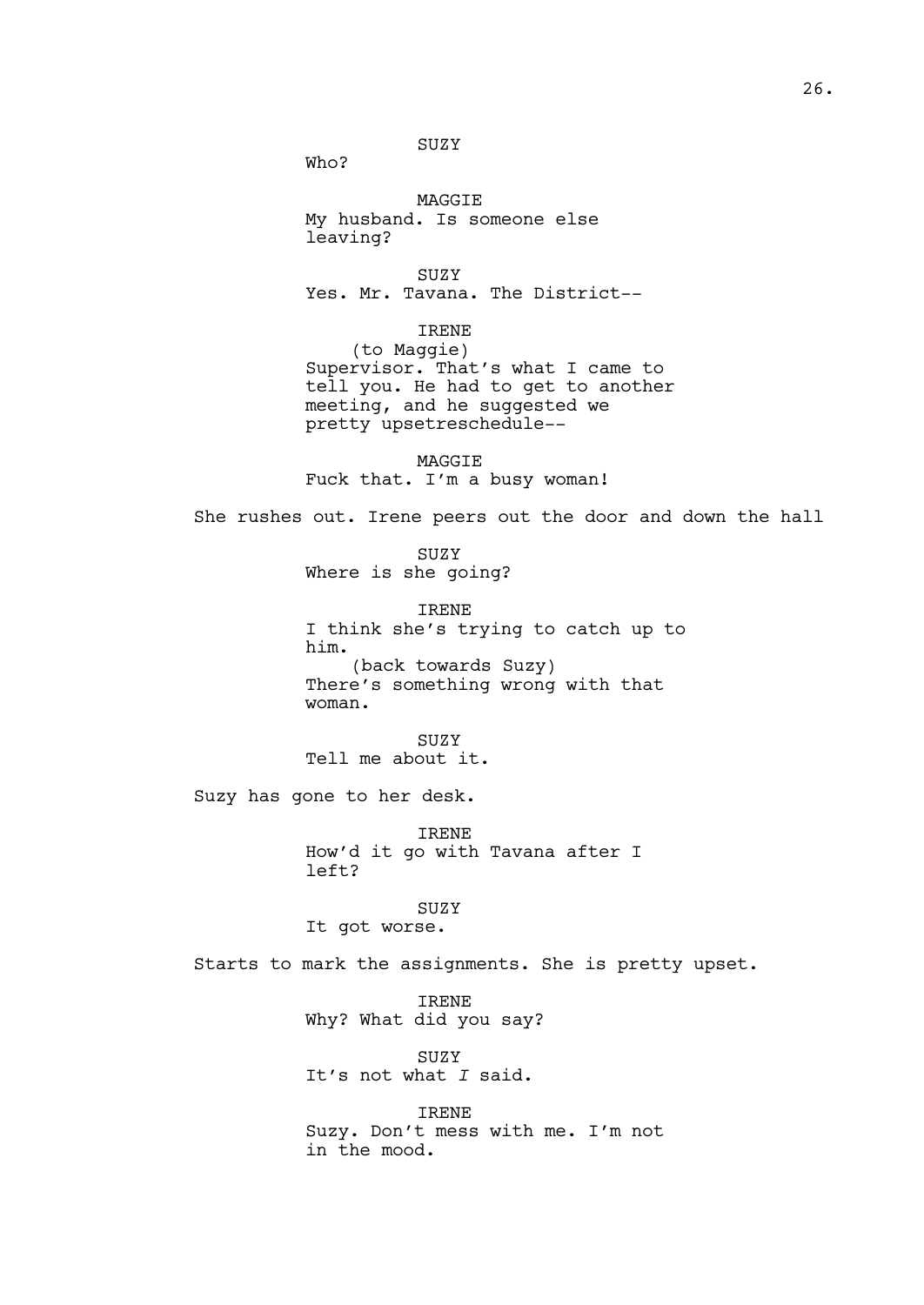SUZY He asked me a question I didn't like.

## IRENE

Which was?

SUZY About the status of my personal life.

# IRENE

And?

SUZY

And I told him it was none of his business.

## IRENE

So it *is* what *you* said. Why didn't you just tell him you're single?

SUZY Because I think what he was really asking is if I'm getting enough.

# IRENE

Jesus, Suzy.

SUZY No I think he'd being going in that direction for awhile.

### IRENE

Not while I was there.

SUZY

After you left. For example, he asked me if I was content.

IRENE

With what?

You do?

## SUZY

Just content. Don't you think that's weird.

IRENE Not if he was referring to your job.

SUZY I'd already made it clear that I love my job.

IRENE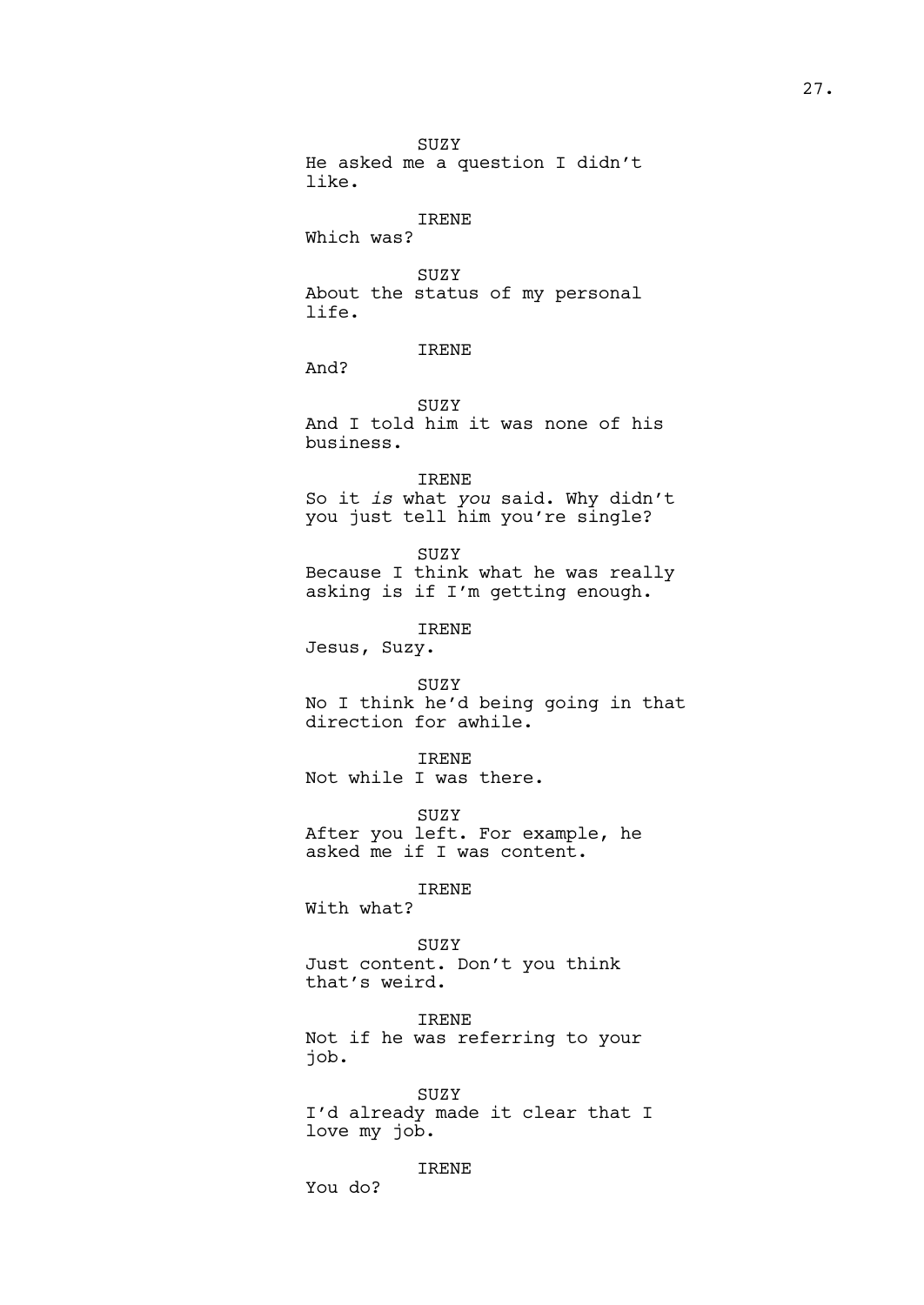### SUZY

No. Yes. Well up until today at least kind of. But that's not what he meant. I think he was asking me something pretty creepy. Like if I might be I'm too horny and frustrated to be a teacher. "Are you content. Are you at a happy place in your life?" What the fuck!

IRENE

Please. How many times have I asked you not to swear while you're in the school.

## SUZY

You swear.

### IRENE

No I don't. Sure, in the staff room. But that's different. It's those phys ed teachers. I mean how many friggin' soccer balls do they need anyway. I told them, "you're asking for forty more soccer balls when most of the lower grade teachers in this city are buying their own art supplies?"so... Look Tavana's kind of socially awkward.

SUZY

So what?

### IRENE

So he probably wasn't asking about your sex life. And I didn't tell him about your condition.

SUZY

What condition?

IRENE

Do you really want to go there?

## SUZY

Go where?

IRENE

Well you're clearly bipolar.

## SUZY

No I'm not.

### IRENE

It's okay. We can't discriminate against people with mental--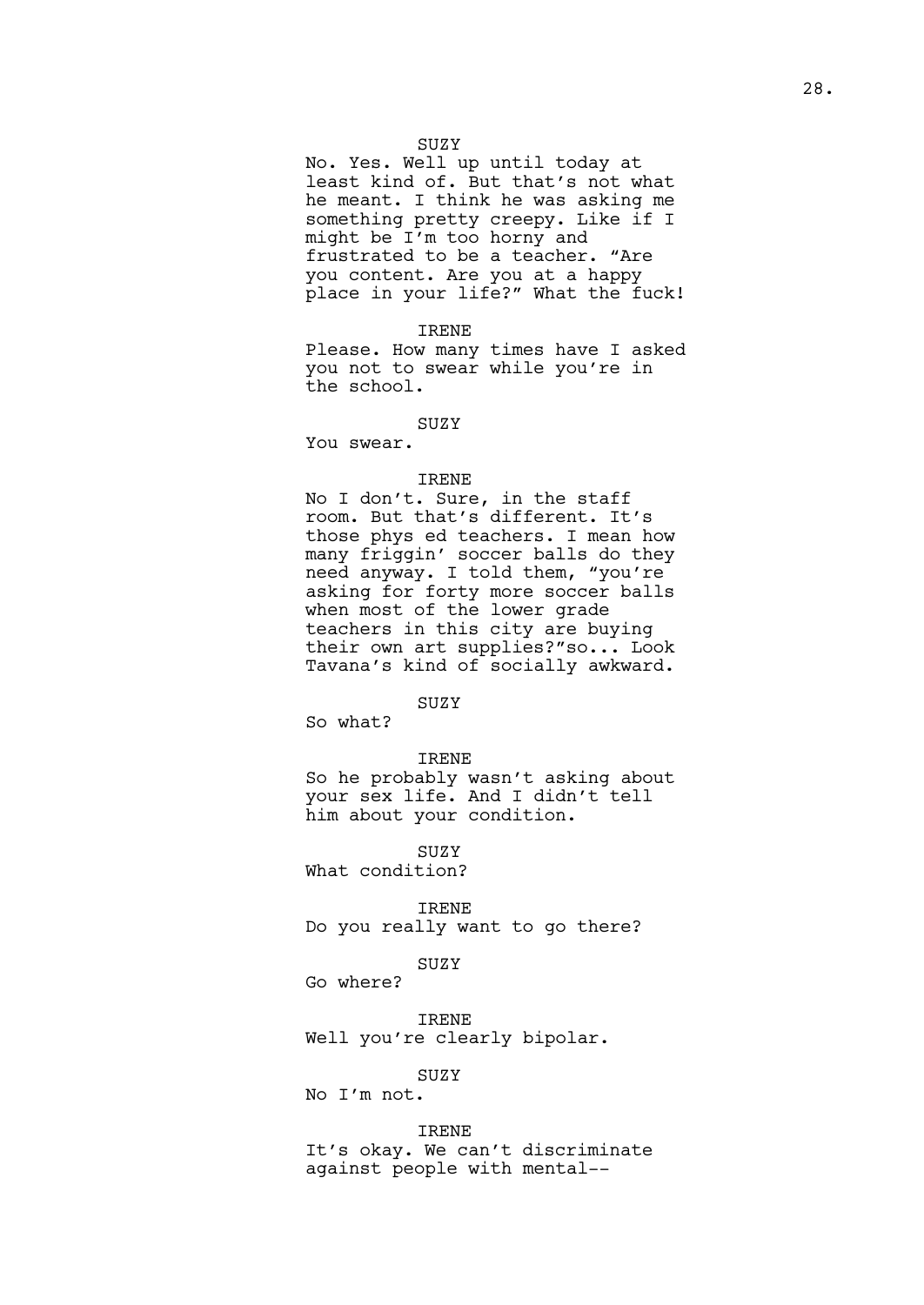SUZY

What are you talking about? Is this because I cried. I was nervous.

IRENE Are you always nervous? Because I get reports from other people.

SUZY

What other people? Other teachers?

IRENE What's it matter. All I'm saying is how you were behaving at that meeting and how you behave in general sometimes...well it kinda says you're bipolar.

SUZY Except that I'm not.

IRENE Then what are you?

SUZY I'm a little moody!

IRENE

Moody.

## SUZY

Yeah. I get moody when I'm scared. And I'm scared a lot because I felt right from the start that I was being watched. And that I was probably being judged...and that I wasn't really up to the job.

IRENE

And that's it?

SUZY

Yeah.

### IRENE

Oh, okay. That's normal. That's not bipolar at all. No one ever feels up to the job. Failure hovers over us like a bad smell. I must have told you that when I hired you.

#### SUZY

No. You didn't.

IRENE

Oh. I guess I was feeling strangely optimistic that day. (MORE)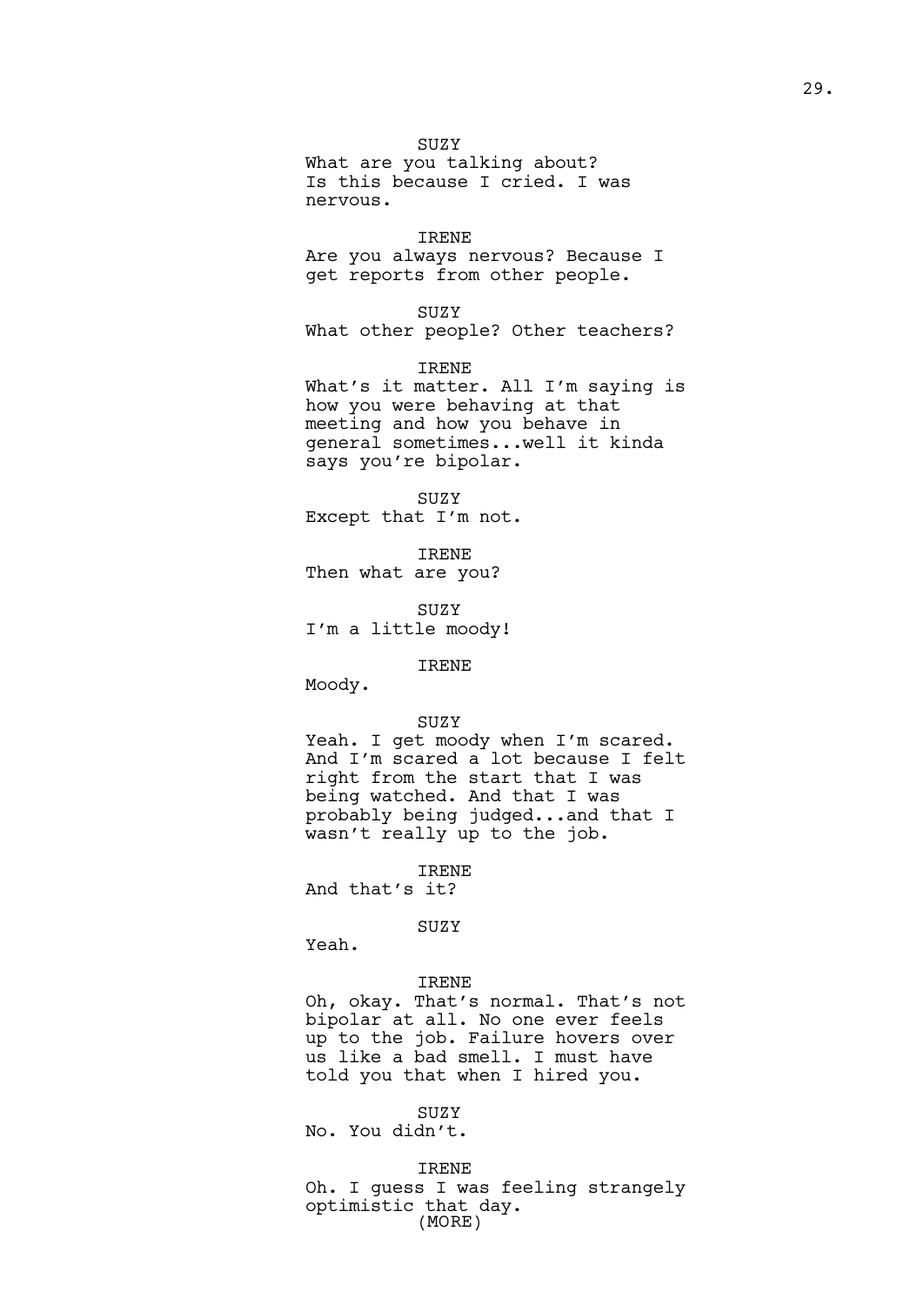# IRENE (CONT'D)

You probably made me feel like you were an exception. That you had an inner resolve.

#### **SUZY**

I don't. I mean I do. But today has been... I mean I might lose my job, right.

## IRENE

We both might.

SUZY

Why would they fire you over something *I* did?

### IRENE

Oh they won't *fire* me, but there are worse things they can do to a principal who adds the "wrong people" to her staff. And that can't happen to me. I can't do that. I just can't do it.

## SUZY

What?

#### IRENE

Teach. No no. That line was crossed. If I have to go stand in front of a room full of semiliterate-- No no. I can't go back. (a bit of a sway) I feel a little dizzy.

#### SUZY

What's wrong?

### IRENE

The memory. The hideous memory of my last teaching day. Either that or it's an aneurysm. No its the memory...

## (sitting)

I was teaching high school history. It was at the end of a term on World War Two. I'd just finished a summary of the entire conflict. And I asked if anyone had a question. Never do that by the way. One of the girls who lived in the "pretty bubble" raised her hand and asked me... she asked... "Ahhh who won that war?"

Jesus...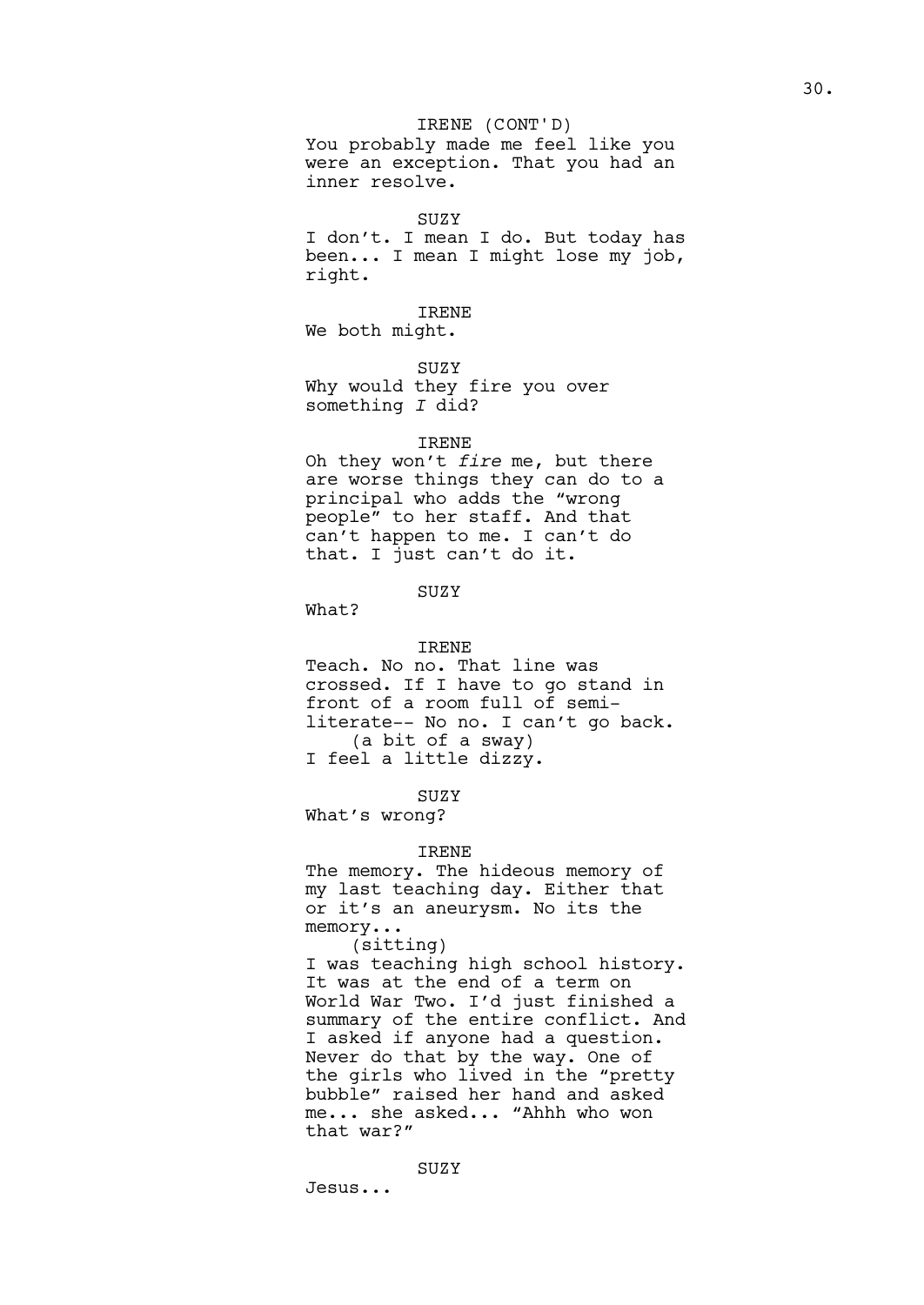#### IRENE

And it wasn't a joke. I know this because none of the other students laughed. And a fair number of them seemed to be nodding their heads, as if they would also like an answer to that question. So I stood there wondering if it was in any way possible, that after devoting several arduous weeks to the subject, I had somehow failed to mention who the victorious side was. It was just a fleeting thought. But it was enough to know I'd crossed over. Crossed over from teacher to frightened observer. I mean who were these people. Because if that's what they can do to you, if they can even for an instant, make you think that you taught a full term on World War Two and never got around to mentioning who won the friggin' thing, then they have way too much influence and power over your general well being. Super human power.

(whispering) Power that might have been given them by someone on their home planet.

(looks at Suzy hard) So you have to get through this incident untarnished! And so do I!

## SUZY

How?

## IRENE We take off the gloves.

Maggie comes back in. Dishevelled, sweating and a little out of breath. Her jacket is a bit torn and her knee is bloody.

#### MAGGIE

He made me chase him! I'm sure he saw me running behind his car, but he wouldn't stop. Not even after I fell... I lost him when the traffic thinned out, and he just took off. He's your Supervisor? What a total asshole.

### IRENE

He's very busy.

MAGGIE Aren't they all. All total assholes are always "very busy." Yeah. (MORE)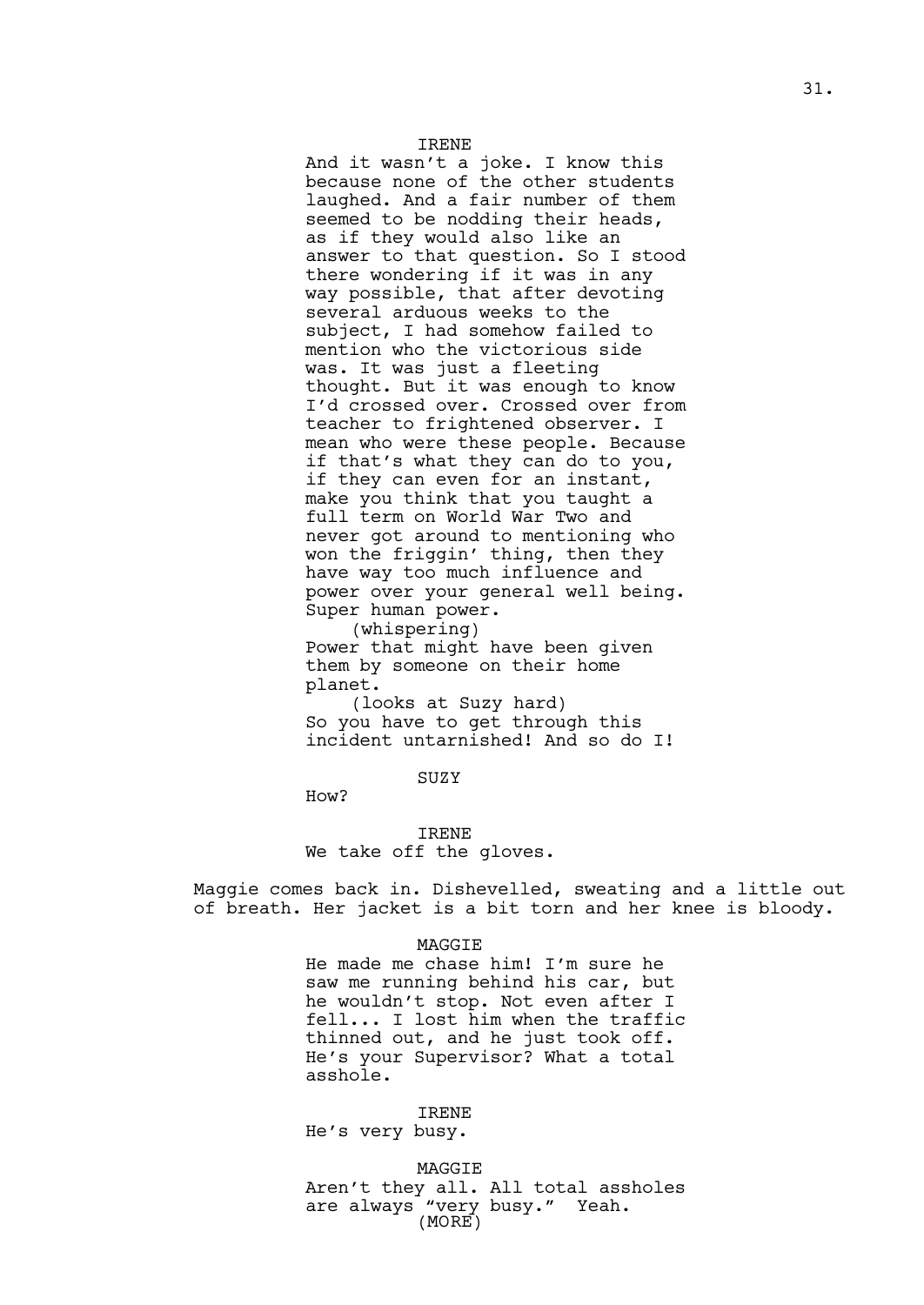Too busy to be decent human beings. I'll take that drink now. MAGGIE (CONT'D)

IRENE Sure. You mean another one.

### MAGGIE

What?

IRENE You already drank the first one.

MAGGIE So ther's a limit.

IRENE No. Of course not. I'll just go and...

She throws Suzy a look on her way out. Suzy hands Maggie a kleenex which Maggie uses to dab her knee.

> SUZY (gestures to files) Did you read those?

## MAGGIE

Yes.

SUZY Do you want to talk about them?

MAGGIE Not really. But I suppose you do.

SUZY Are you telling me you didn't find them a little troubling?

MAGGIE He's got a crush on you.

SUZY And that's it? That's all you think they're about.

MAGGIE He sometimes has a problem expressing himself.

SUZY A lot of the things he wrote seem pretty expressive to me.

## MAGGIE

I mean properly. I mean in the usual way. The way *you* might think was proper.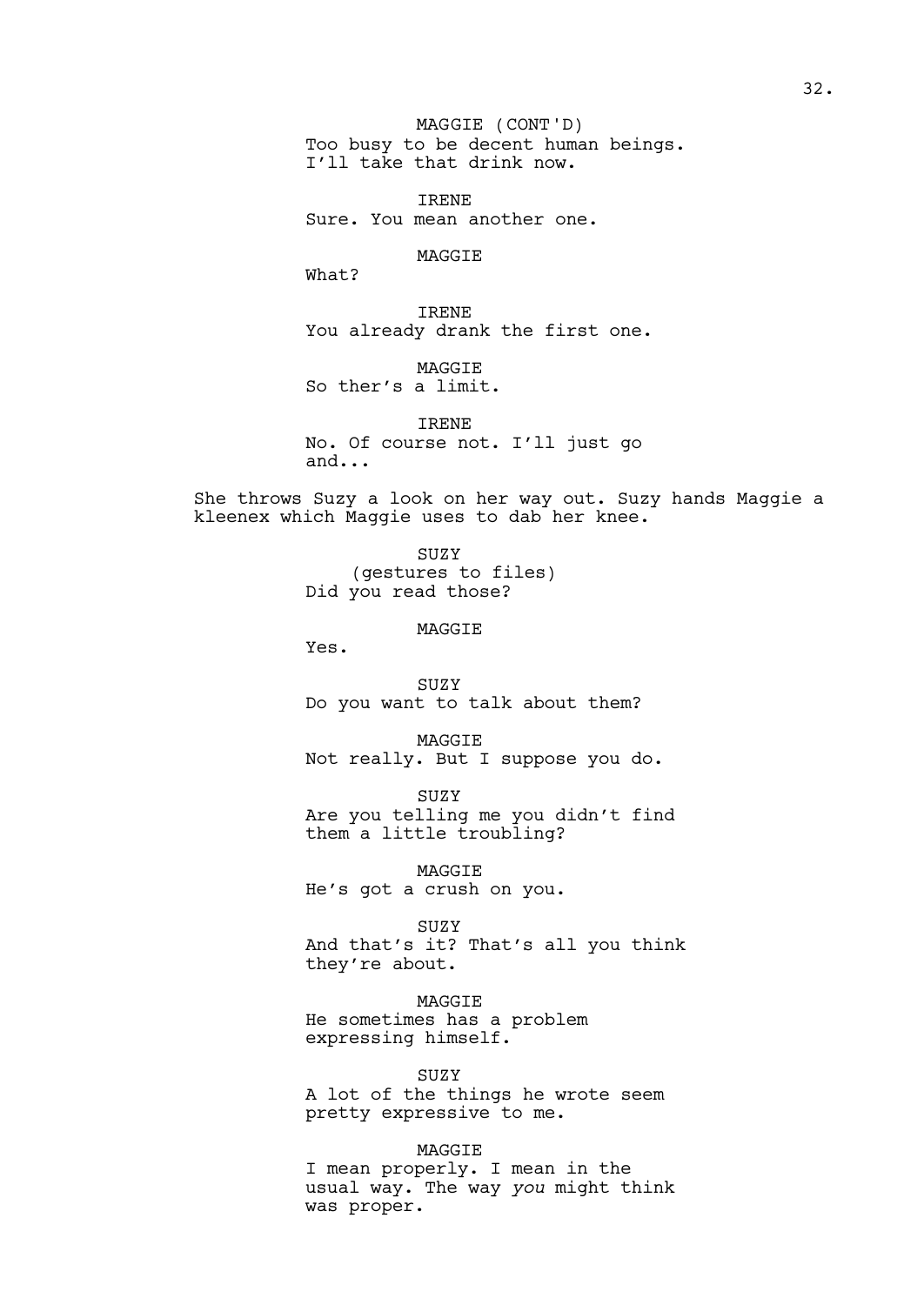# SUZY

Just me?

## MAGGIE

And people like you who just don't understand...who have a narrow view of what's proper or expected and know nothing about what circumstances might be behind a child's inabiltiy to--

**SUZY** 

How about this? (reading from one) "Sometimes I wanna throw you out the window" (shrugs) What part of that is something I'm not understanding.

#### MAGGIE

Well maybe you upset him on that particular day. Maybe you didn't answer a question he had, or maybe you picked on him in some way.

SUZY I never "pick on" my students.

MAGGIE Yeah you just beat the crap outta

SUZY

You think that helps? Saying things like that? You know what, this isn't helping *anyone*.

Suzy starts out.

them.

MAGGIE

All right. Okay...

Suzy stops.

## MAGGIE (CONT'D)

You didn't actually beat him up. I'm willing to admit that. And if you say you never pick on him then okay. But...well that might be the way he saw it even if you didn't actually intend to--

SUZY What are you talking about?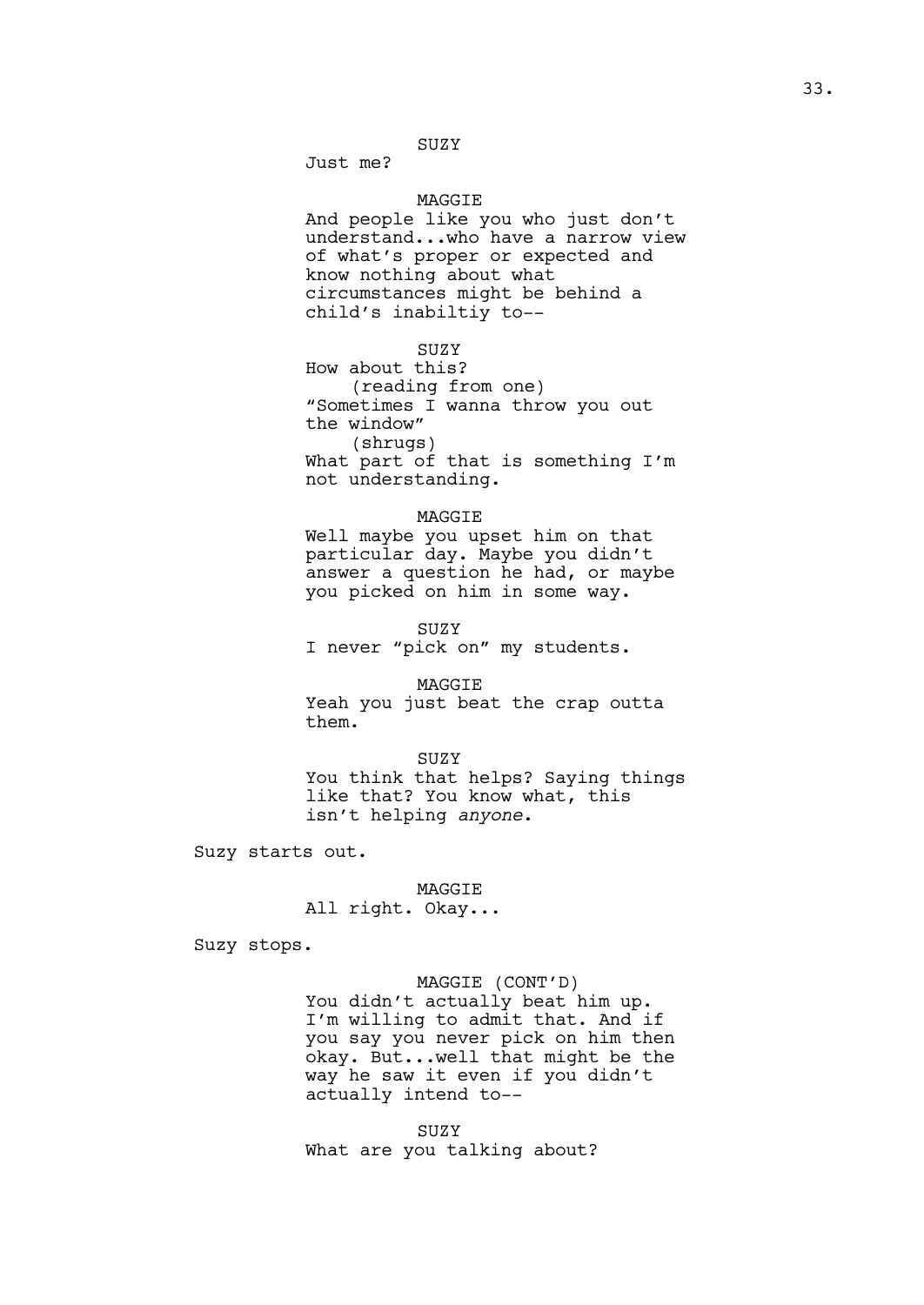## MAGGIE

Well I told you he has problems expressing himself in a way that--

SUZY

Someone like me wouldn't think was proper.

## MAGGIE

Right. But--

**SUZY** 

So if I were to show these to someone with a not so narrow understanding of what's proper-

## MAGGIE

I think you're just trying to get me off the real issue here. And I'm not going to let you do that.

SUZY

Oh come on. You read those things and you *really* don't think--

MAGGIE I said I'm not going to let you do this!

Irene comes back in with a Coke.

### IRENE

Now what's going on?

### MAGGIE

She's trying to wriggle out of her responsibility for the--

SUZY

She read the notes Malcolm sent me. And she doesn't think it's a big deal.

## IRENE

(to Maggie) Are you kidding?

## MAGGIE

(to Suzy) You showed them to *her*. I think that's a breach of confidentiality.

#### IRENE

What the hell are you talking about? I'm her principal.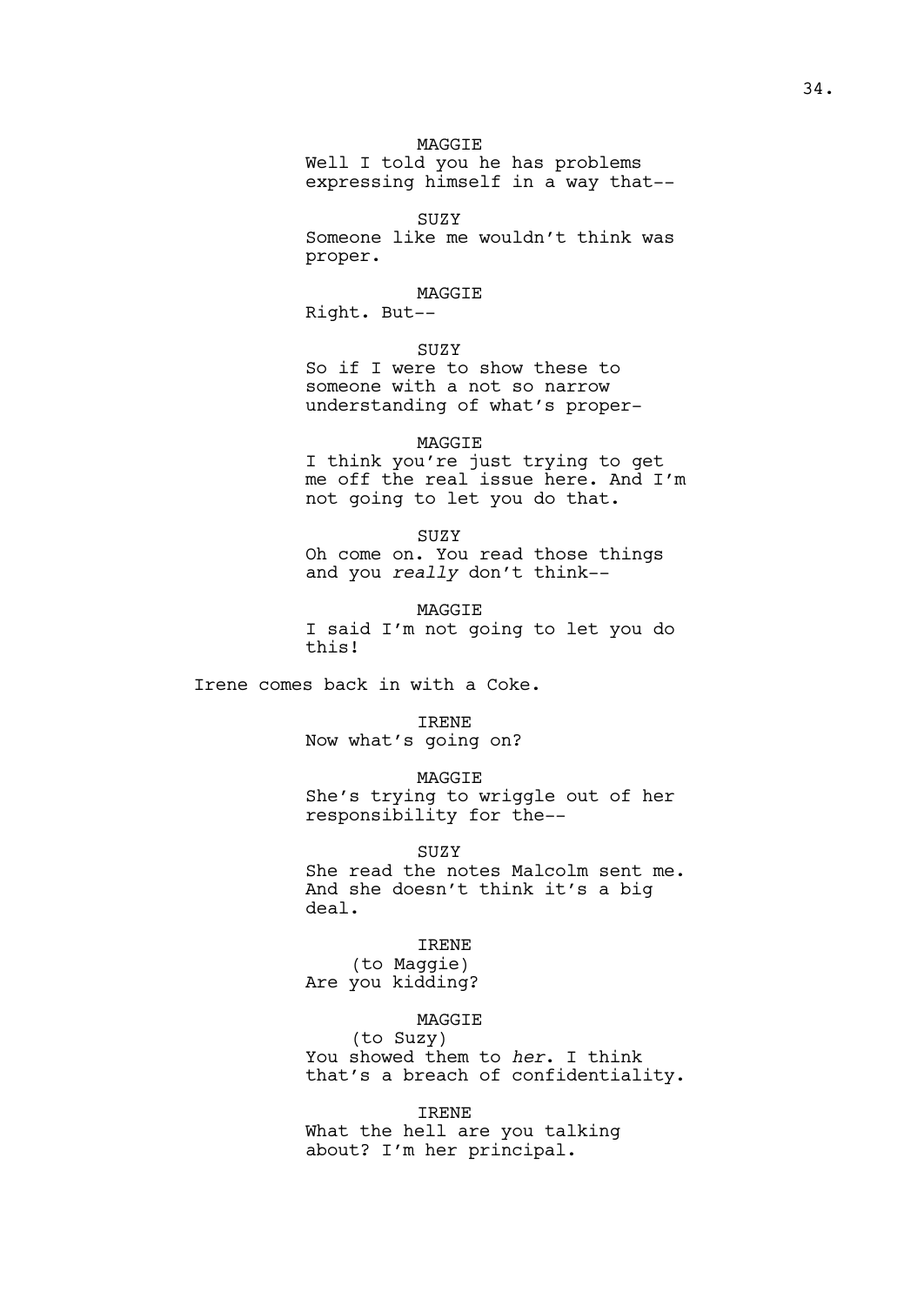## MAGGIE

You can't address me like that. There are consequences for addressing a parent like that.

#### IRENE

And there are consequences for sending a teacher threatening notes. I wanted to go to the police, but she talked me out of it.

MAGGIE To the police? Talk about an over reaction.

SUZY She thinks he just has a crush on me.

## IRENE

Really. (to Maggie) And that makes him want to throw her out the window or... (to Suzy) ...what's that other one?

SUZY Sew my mouth shut.

IRENE Right. Some crush.

MAGGIE

He's just--

#### SUZY

She thinks he just has a problem expressing himself in the right way.

#### IRENE

He has a problem all right. But it goes way beyond that.

#### MAGGIE

Well even if he does, even if he does have a "problem" of some kind, for some very complex reasons, does it give her any right to hit him!

### SUZY

I didn't hit him! I thought you were going to stop saying things like that.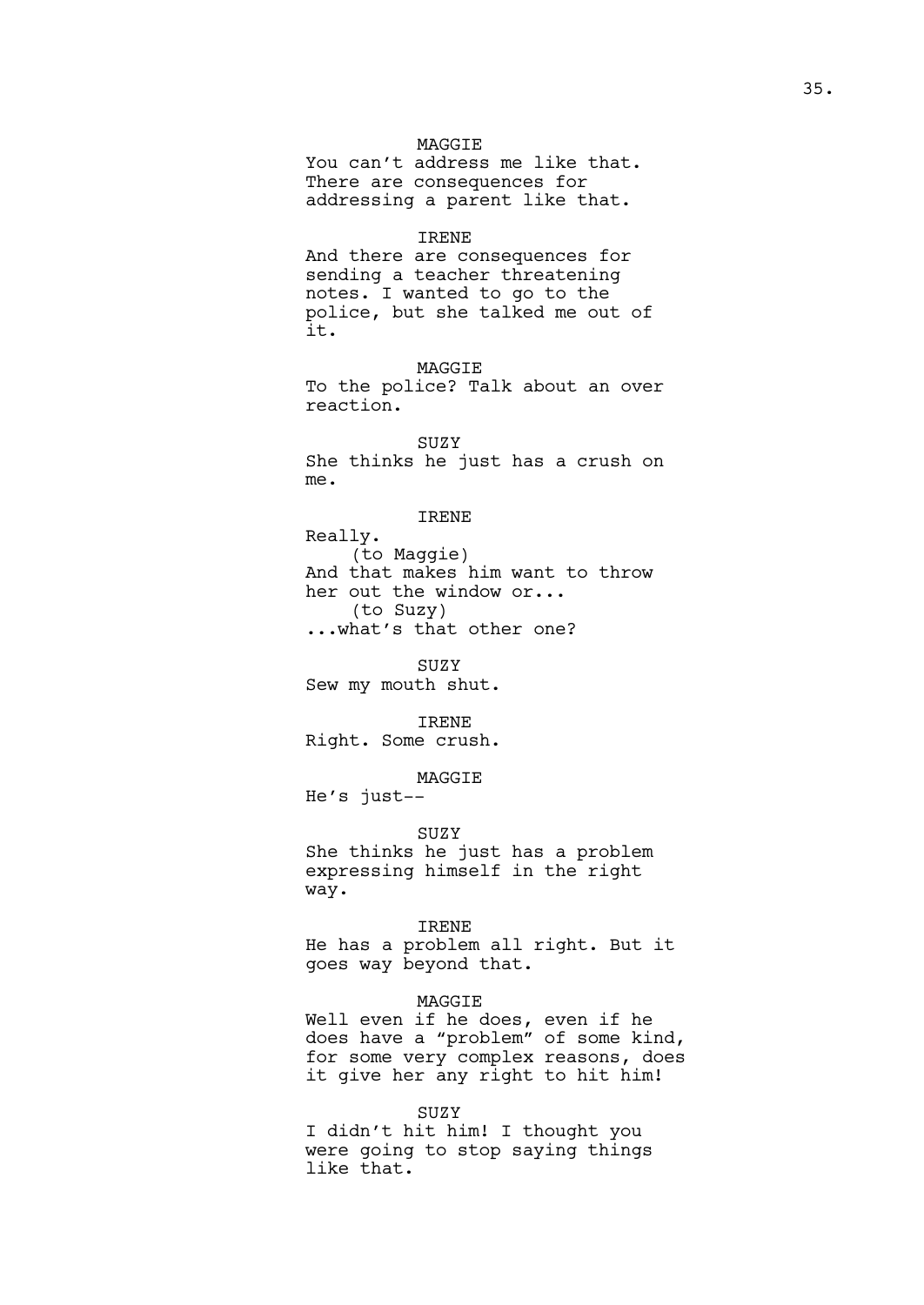MAGGIE I didn't say you beat him. I said you hit him. SUZY I didn't do either one for chrissake. IRENE Suzy. MAGGIE (to Suzy) Okay! You grabbed him! You pushed him to the ground. SUZY He fucking fell! IRENE Suzy! SUZY Well he did! He fell! MAGGIE Because you grabbed him! SUZY He was about to attack that girl! MAGGIE He was humiliated! SUZY She was terrified! Jack comes in. But slowly. JACK Hi. I just... MAGGIE Did you find him? JACK Not yet. This is just an update. I'm still working on it. MAGGIE Really. And how can you do that from here. JACK Right.

He starts off. Stops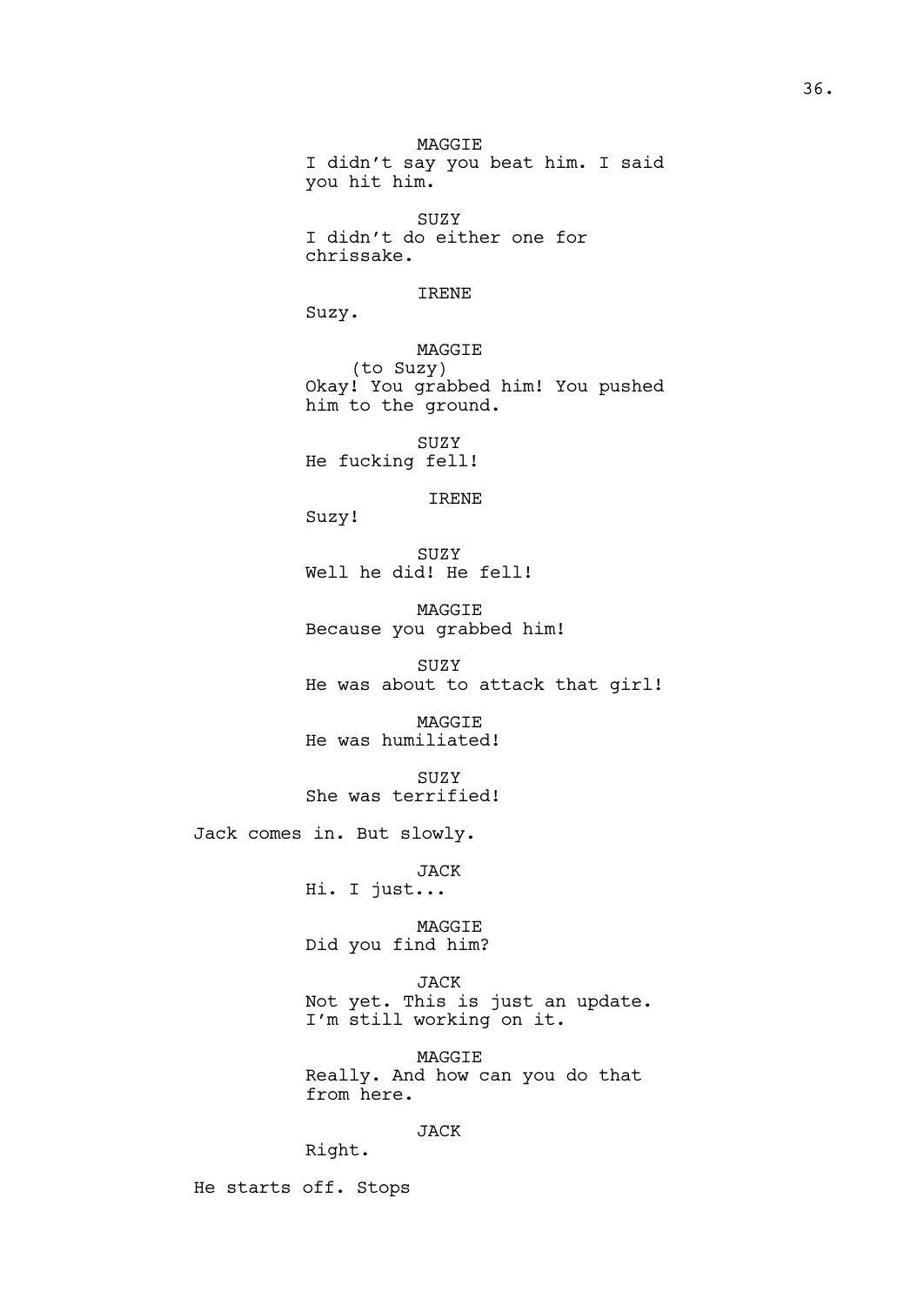JACK (CONT'D) (to Maggie) That jacket's ripped.

MAGGIE

I fell.

JACK Oh. Well how can you take it back to the store like that?

MAGGIE (covering) Why would I have to take it back to the store?

JACK Oh. Yeah. Right. (to Others) She wouldn't.

He leaves.

Irene offers Maggie the Coke.

MAGGIE I don't drink that shit.

IRENE You drank the ginger ale.

### MAGGIE

Yeah, so what. Read the label. "Contains real ginger." Get the difference? You think that thing contains real coke? It'd be better if it did. What it contains is just about everything in the world which kills you. Even in the worst of times I never touched it.

Suzy and Irene share a look.

### SUZY

What's that mean? The worst of times.

MAGGIE It's just an expression.

# SUZY

It is?

### MAGGIE

Yeah. Like if someone asks how it's going you say something like "it could be worse."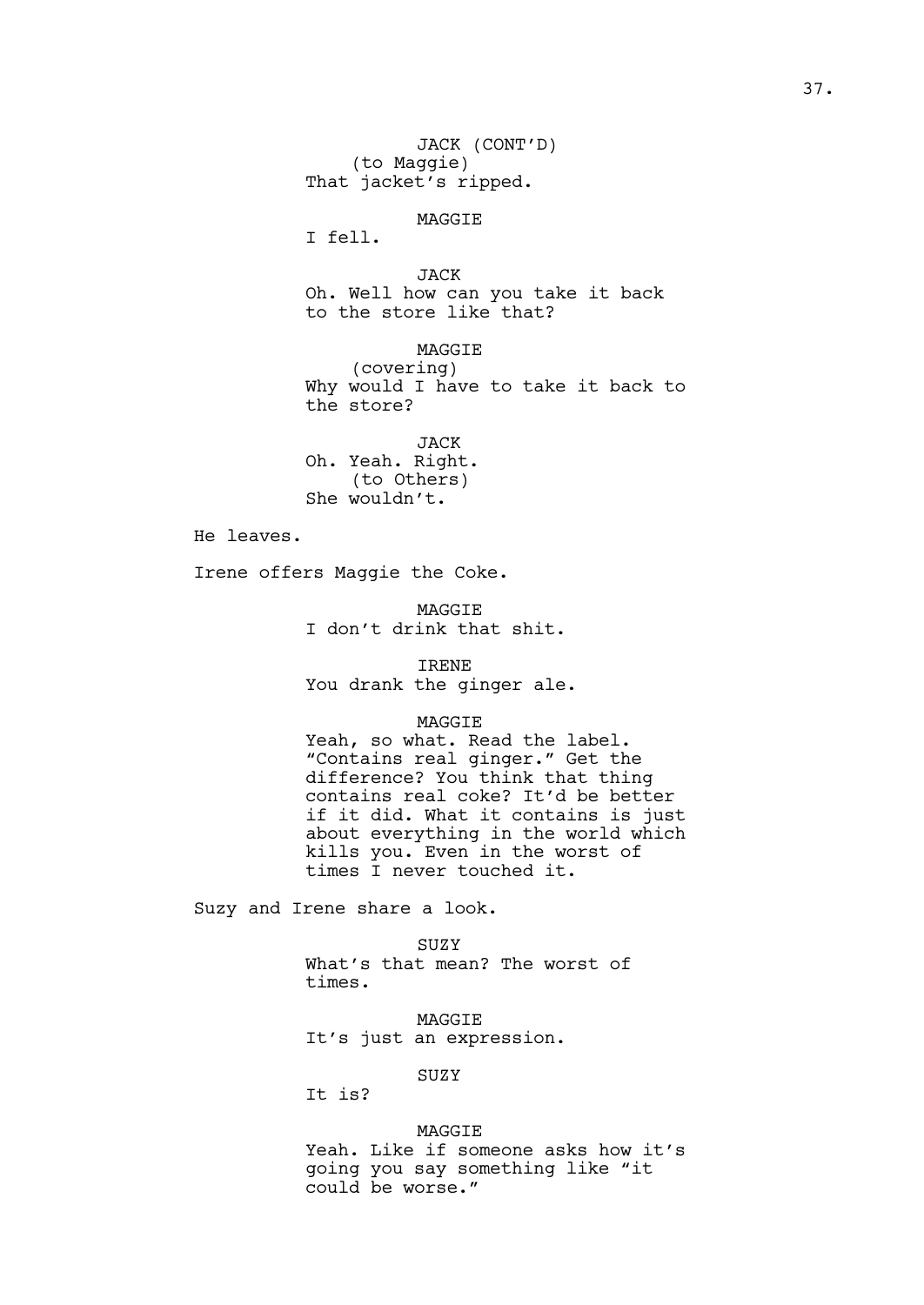### SUZY

Could it?

### MAGGIE

What?

IRENE

Is there something, anything you'd like to share with us.

### **MAGGTE**

No...

### IRENE

I mean not just about Malcolm. Because if there's a problem of any kind...

#### SUZY

We're here to help. (to Irene) Right?

#### IRENE

Yes. Because what...affects the parent almost always affects the child.

#### MAGGIE

What's going on here?

#### IRENE

Excuse me?

### MAGGIE

What the hell is going on here? Has this got anything at all to do with what happened my son?

#### IRENE

Well maybe not...

#### SUZY

Or maybe yes. Because like we said if there's a problem at home...

### MAGGIE

Isn't there always a problem of some kind at home? Anyone's home. Don't most people, most families go through a number of ups and downs in their lives? Don't most parents have problems at work, or finding work, or losing work and having to find other work. Or losing their car, and then their house. (MORE)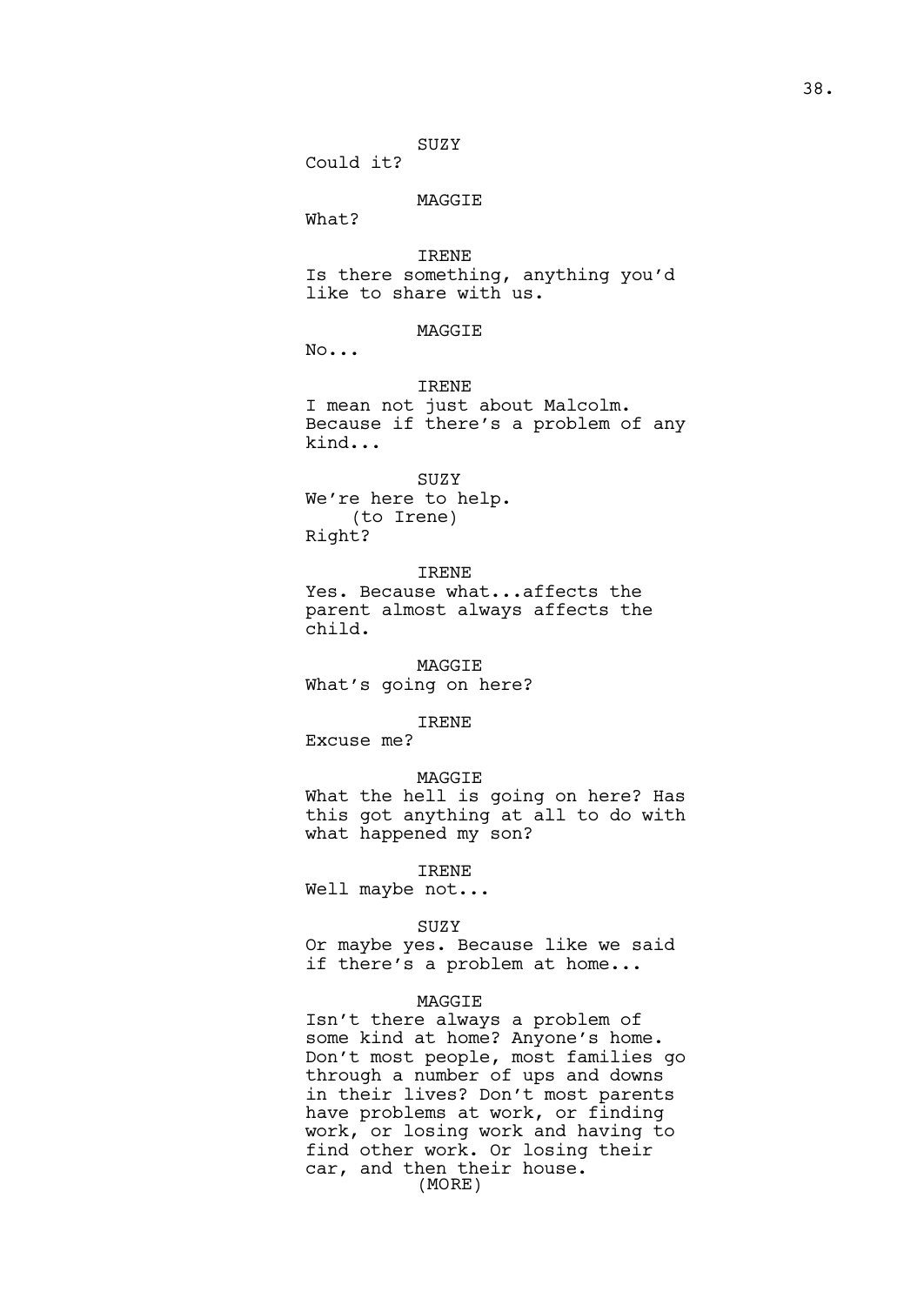### MAGGIE (CONT'D)

And then their smaller house and then having no house at all for quite sometime, just a very small apartment and then losing that as well and having to spend a certain amount of time in a shelter, or on the street, or in a park or under a bridge ...

SUZY That was your family?

### MAGGIE

What?

IRENE Did that happen to you?

### MAGGIE

What? No. A client of mine. That was what she told me when she was ...trying to convince me to work pro bono... I don't feel very well. I think I must have forgotten to... eat lunch.

She passes out.

SUZY Oh Jesus. What's happening?

Irene is kneeling over Maggie.

IRENE She's just fainted. Get her some water.

**SUZY** 

From where?

IRENE

A tap.

SUZY

What tap?

IRENE A tap in the bathroom.

SUZY You mean one of the ones that the yellow water comes out of?

IRENE Hey. It's not--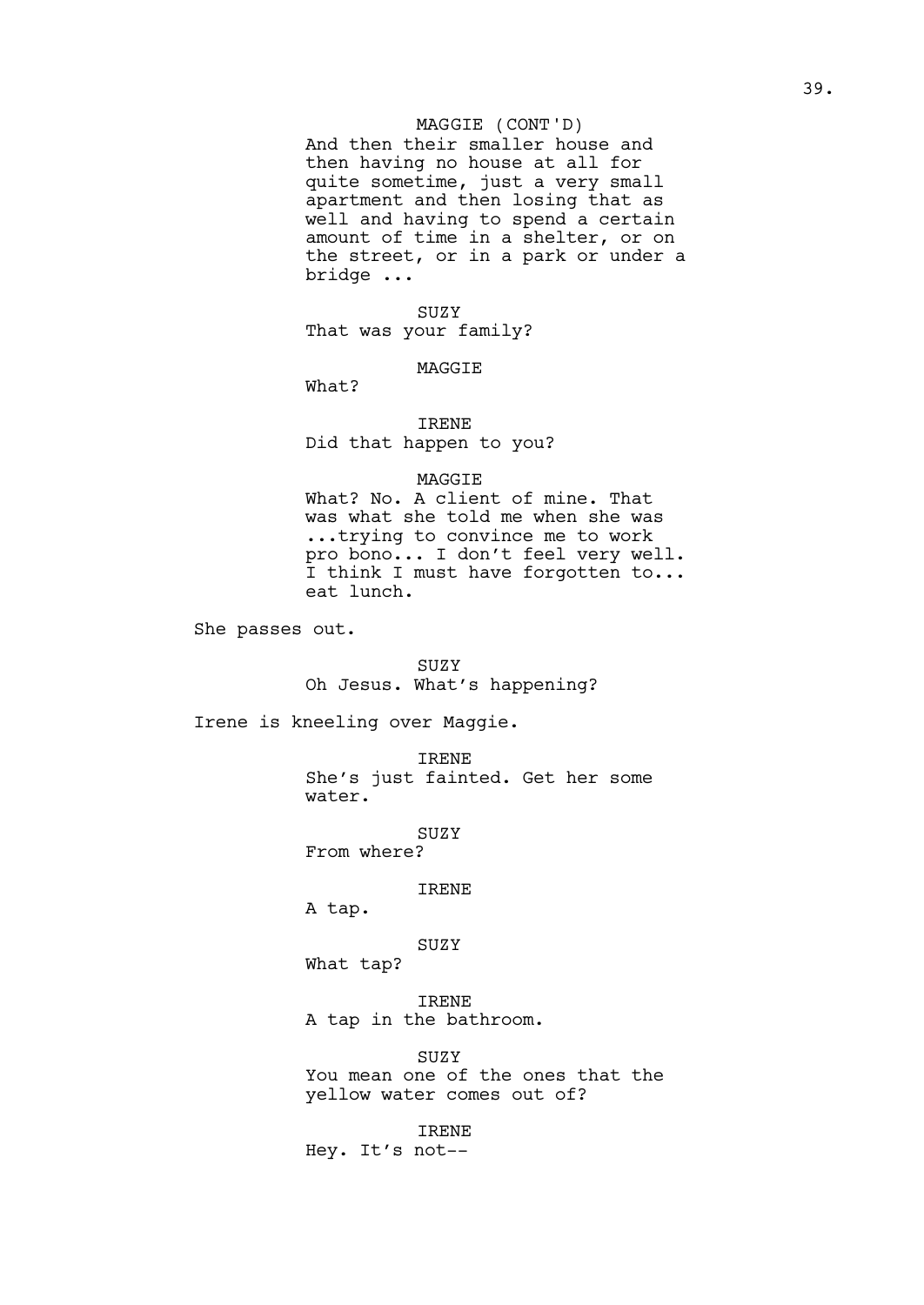SUZY Yes it is. It's yellow. I don't let my students drink it, so I don't think we should be giving to her. IRENE I was just going to splash her face with it. SUZY Yeah but even so-- IRENE Jesus. Okay. There's bottled water in my office. SUZY What? You have your own water supply? IRENE I keep a case for emergencies. SUZY Emergencies. IRENE Yeah. Like this. Just go get it, okay. It's in the corner under a gym mat. SUZY You mean it's hidden. IRENE Just go get it! **SUZY** Sure. She starts out. SUZY (CONT'D) (to herself) Under a gym mat... Irene is gently hitting Maggie's face. IRENE Hey...hey, wake up. Hey! (to herself) Jesus Christ... Something else I'm gonna have to take the blame for. (tries to listen to her heart) Jesus...is she even alive. (opens her jacket) Okay...okay... (MORE)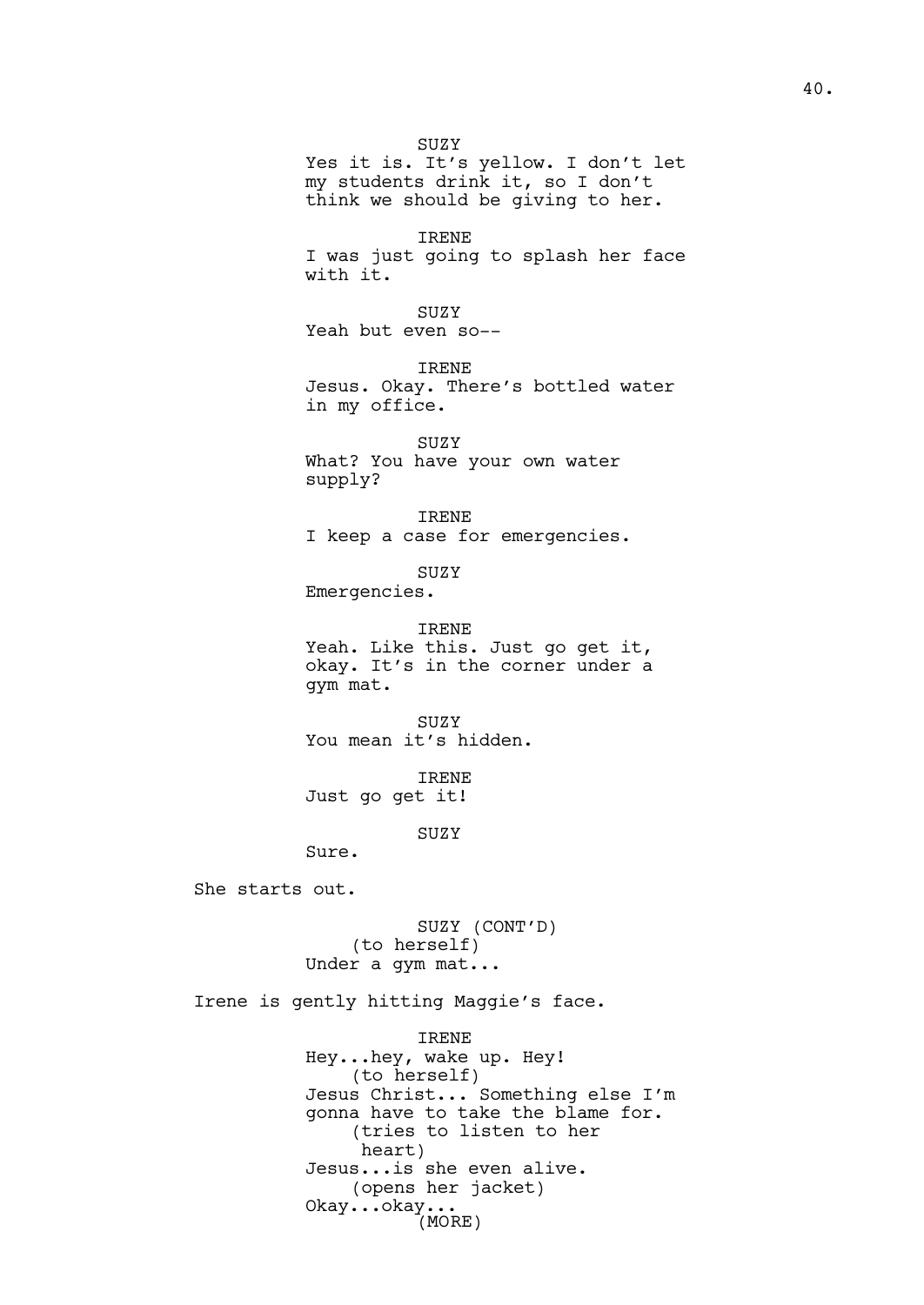(starts to do CPR pumps) Okay... (notices a tag inside the jacket) What the... IRENE (CONT'D)

Suzy rushes in with a large case of bottled water.

SUZY What are you doing? You said she'd just fainted.

IRENE Yeah well I might have been wrong about that.

SUZY

Holy fuck!

### IRENE

For fuck sake! Do not swear!! How many times have I fucking told you not to swear in this goddamn building?!

Maggie coughs.

SUZY Hey. I think she's--

IRENE

(stops pumping) Yeah. I think she's-- Who told you to bring the whole case?

Maggie starts to stir.

IRENE (CONT'D) Look, I think she's okay.

SUZY

So about this water...it's really just for your personal use, right. You tell everyone else that the tap water is fine, but you keep your own supply.

IRENE Do you really think this is the right time to get into all that?

SUZY I'm just a little disappointed in you, that's all.

IRENE (standing) Are you? Are you really? (MORE)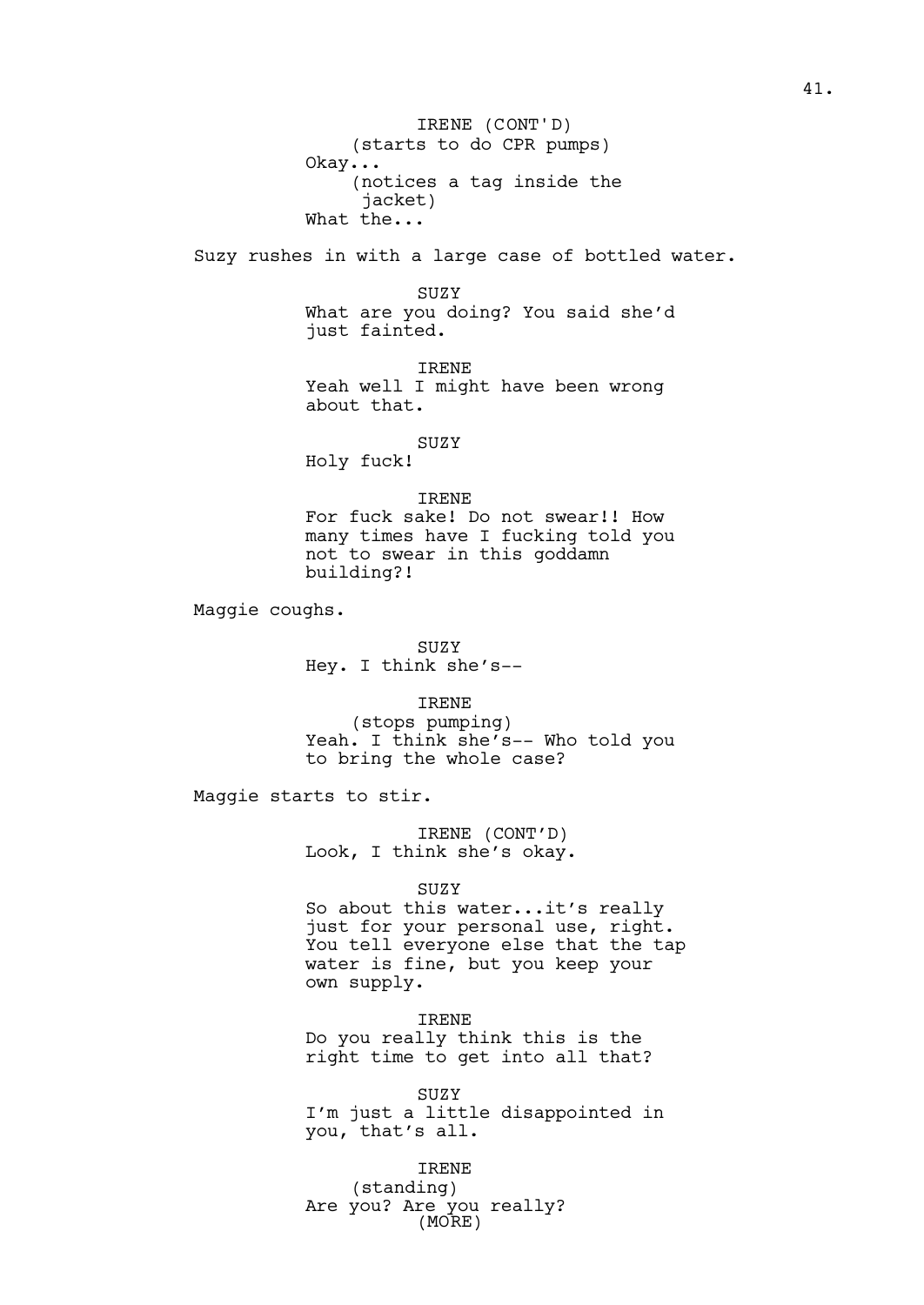You're on the carpet for physically accosting a student, but you're disappointed in me. Please. IRENE (CONT'D)

SUZY (off a tag on Maggie's jacket) What's that?

IRENE It's a sales tag.

They share a look.

SUZY Do you think she left it on by mistake?

IRENE

Do *you*?

Maggie groans and opens her eyes.

MAGGIE What's going on?

IRENE You passed out.

They are helping her into a chair.

SUZY From not eating.

MAGGIE Who told you that?

IRENE/SUZY

You did.

SUZY You didn't eat lunch.

MAGGIE Don't be ridiculous.

SUZY That's what you said.

MAGGIE You must have misheard me.

IRENE/SUZY Both of us?

MAGGIE Yes! Of course I ate lunch! I had... sushi with my... colleagues. (MORE)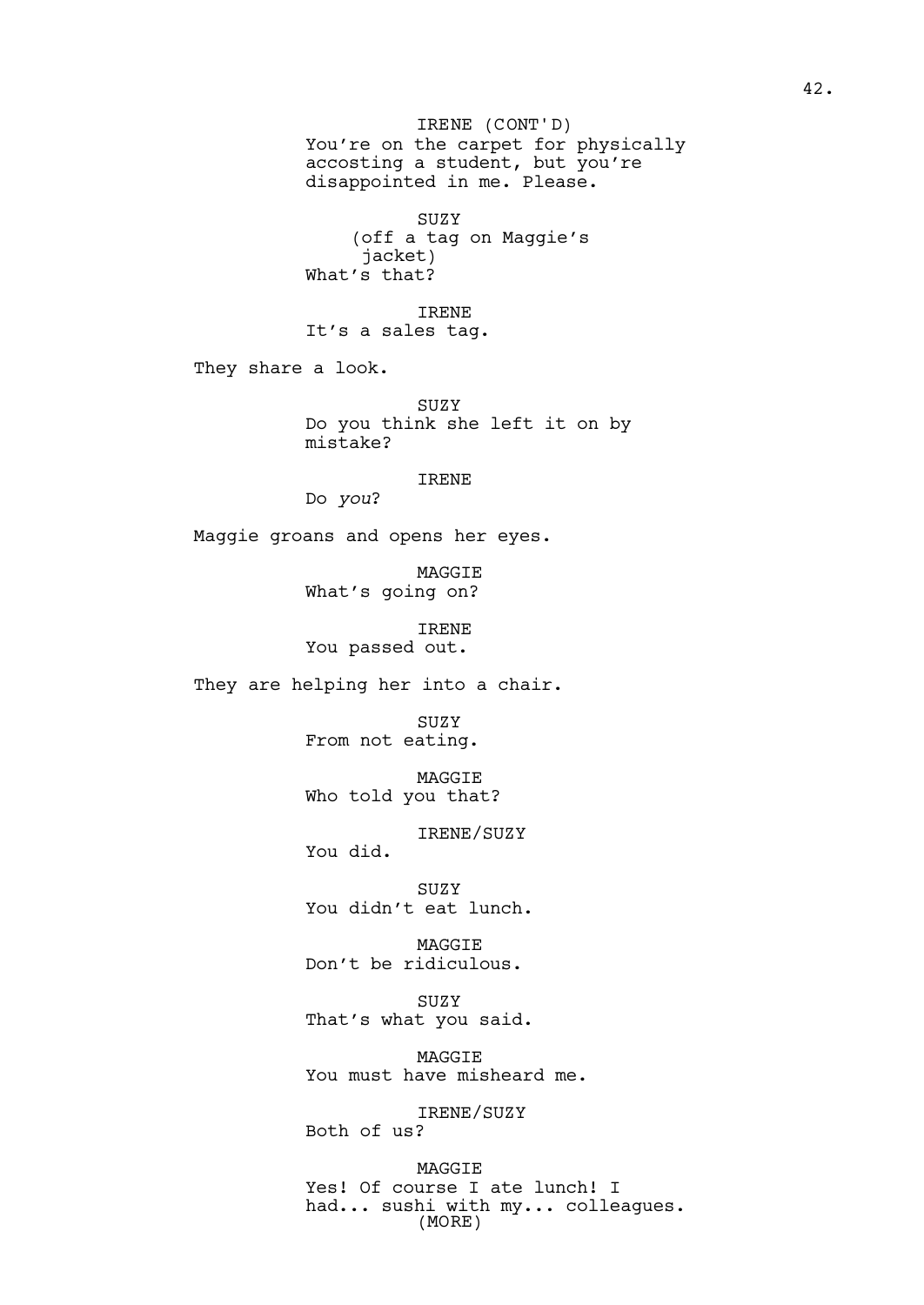### MAGGIE (CONT'D)

At the firm's ...cafetria...Yeah. Must be that. The sushi. I mean it happens right. It's raw fish for godsake. But I definitely ate lunch, okay? Got that? I ate lunch!

IRENE

Sure. Got it. You ate lunch.

SUZY So do you want to go to the hospital?

#### MAGGIE

Why?

SUZY You might have food poisoning.

MAGGIE

From what?

SUZY From what you ate at lunch.

MAGGIE

Which was?

### SUZY

Sushi! Jesus. What's wrong with you? Why can't you just be straight with us? That was *your* family you were talking about, wasn't it? The one that lost everything.

### IRENE

Suzy.

SUZY

No this is nuts. There's a real problem here.

IRENE

Maybe. But it's not really our --

#### SUZY

Our what? Our responsibility? Yes it is. Of course it is! If she's not eating or living in a good situation then neither is her son  $SO--$ 

#### MAGGIE

I think I've heard enough of this. (getting up) You'll be hearing from my lawyer.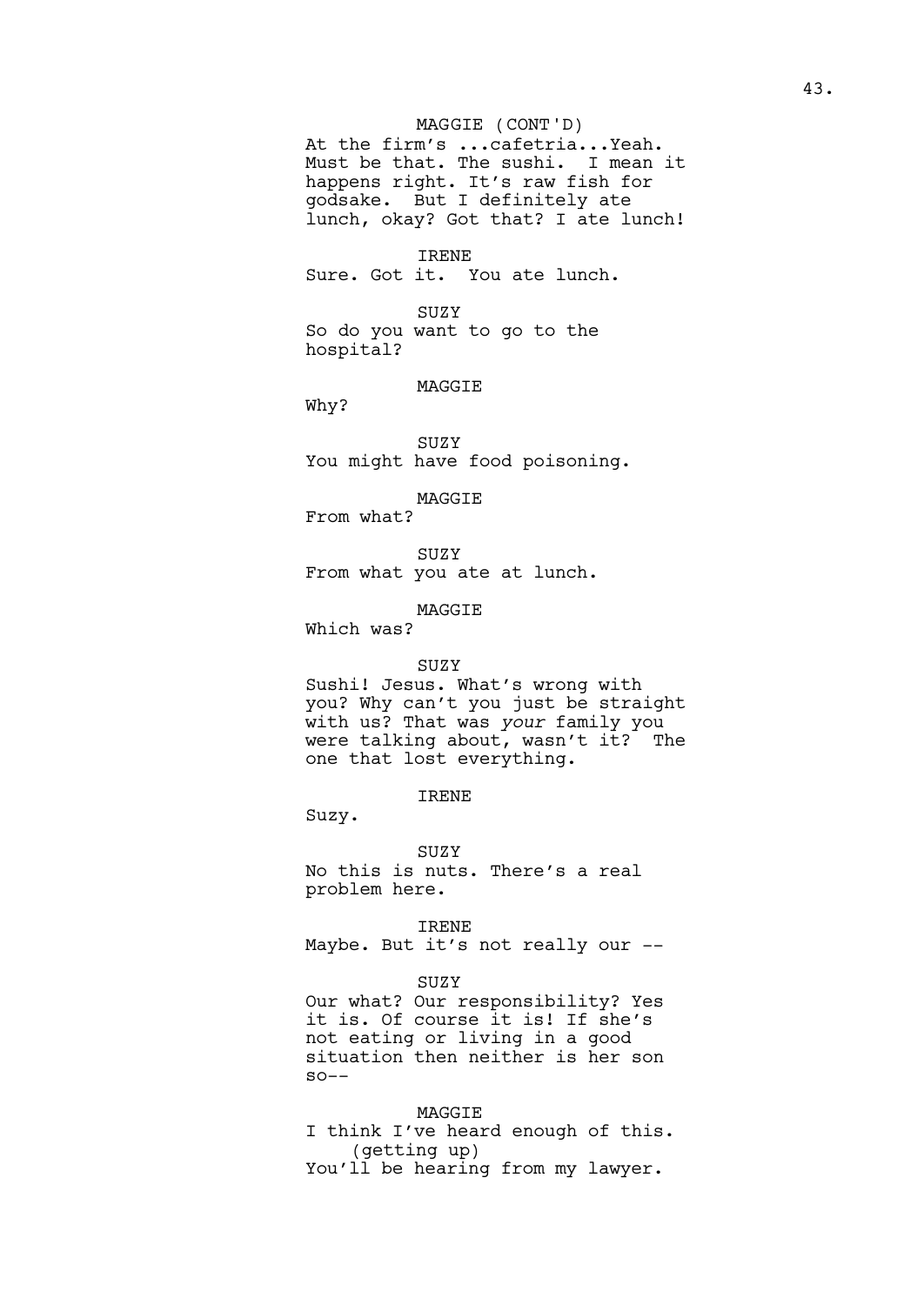IRENE Oh. You mean one of your colleagues.

#### MAGGIE

What?

### IRENE

Well you're a lawyer, aren't you. At least that's the impression you've given us.

#### SUZY

So she probably just assumed you'd be sicing one of your...colleagues on us.

MAGGIE I don't like your attitude.

# IRENE/SUZY

We don't like yours.

SUZY

And do you know why? It's not helpful. It doesn't help your son. It just--

### IRENE

Diverts blame.

### MAGGIE

Excuse me?

#### IRENE

"Excuse me?" There you go again. All this feigned indignation! I'm sick of it!

#### MAGGIE

Feigned my ass, lady. You'll see how feigned it is when we get you all in court.

#### SUZY

So it's about money.

### MAGGIE

I didn't say that.

#### SUZY

Well why else would we be in court? Do you want us in jail?

### MAGGIE

It's an option.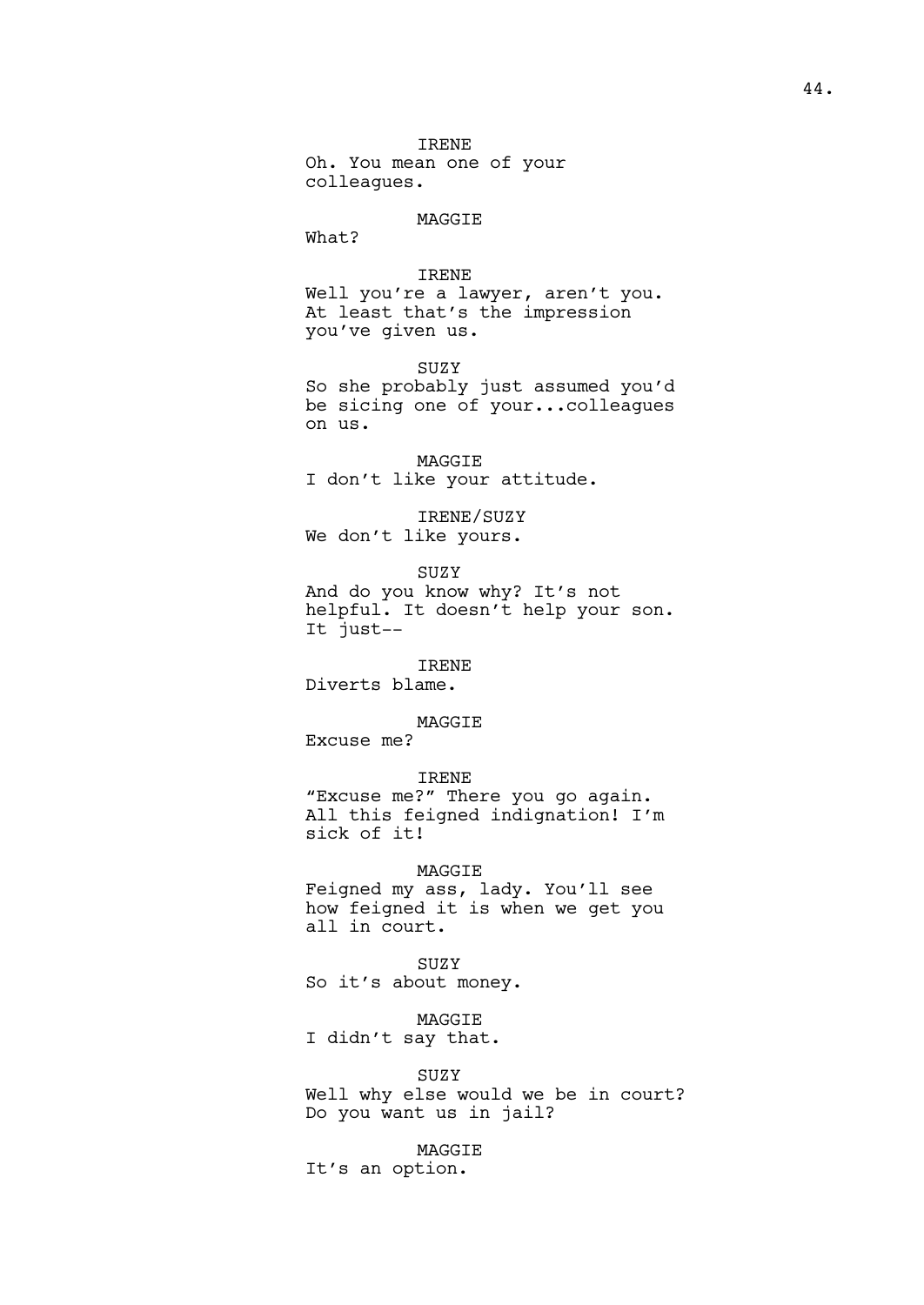SUZY Unless? MAGGIE I didn't bring up money. That was you. SUZY But it's also an option like you just said. MAGGIE I just meant everything is an option in a situation like this. Jack comes in. JACK I found him. SUZY Is he all right. JACK I think so... SUZY What's that mean? You think so. JACK Well it's sometimes hard to tell. MAGGIE He means he's a preteen. Hormones and all the rest. Butt out, okay. JACK He wants to talk to you. He's in the bleachers. IRENE Our bleachers? JACK Yeah. (to Maggie) You better hurry. He told me he's not going to wait long. Maggie stands, staggers a bit. JACK (CONT'D) What's wrong? SUZY She fainted.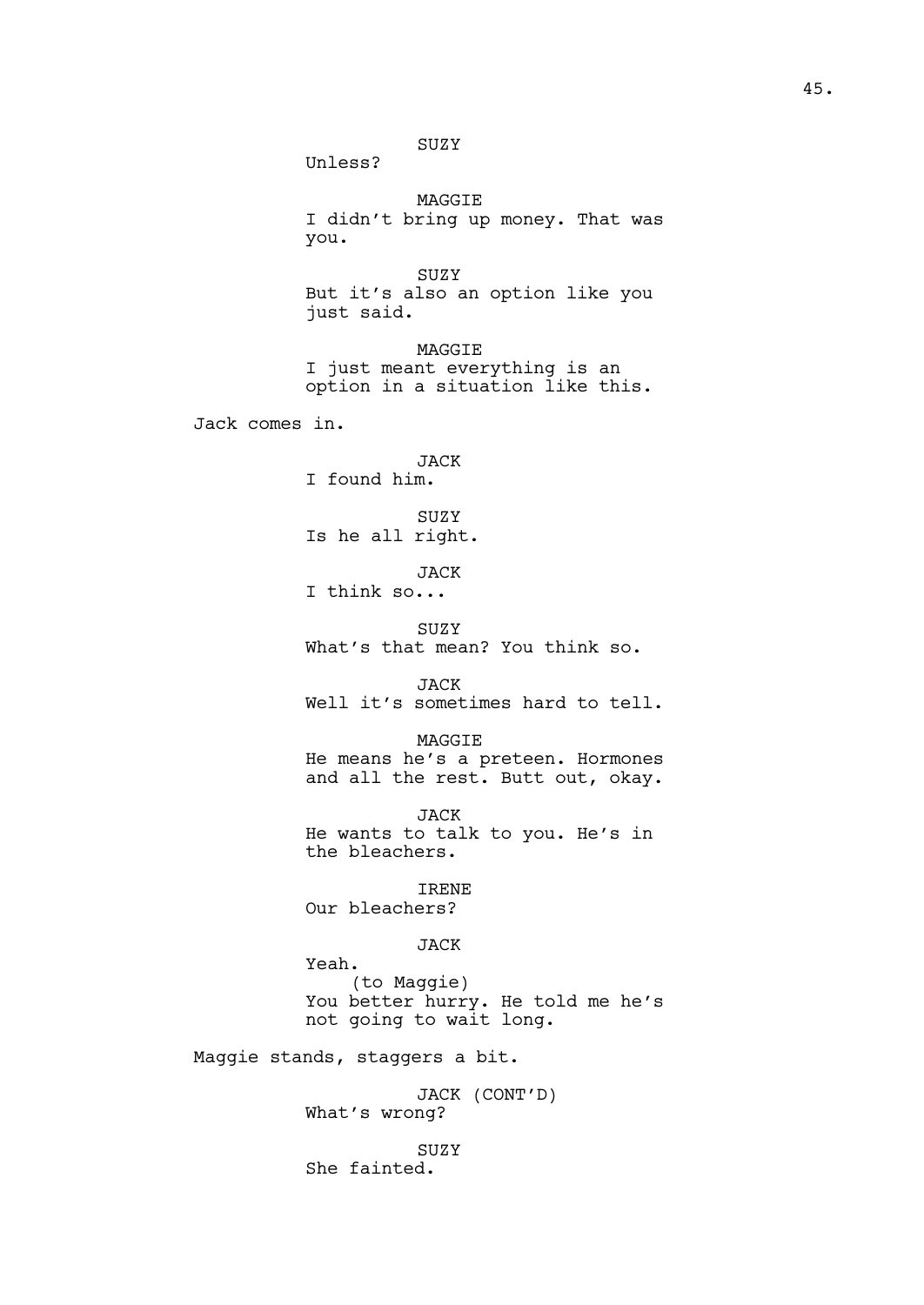JACK

(to Maggie) I told you. You have to eat. What good does it do us if you deprive yourself--

MAGGIE

Shut up.

She leaves.

SUZY So is he okay? Really.

JACK I'm not sure. (sits at a desk) Probably not. Can I have one of those bottles of water.

SUZY Ask *her*. It's her private stock.

IRENE Don't start. (to Jack) Sure.

She hands him a bottle.

SUZY (to Jack) We need to ask you something.

JACK (finishes a long drink) Sure. But not now, okay.

He leaves.

SUZY There's something really wrong with that family.

IRENE

Yeah...

SUZY How long have you been using bottled water anyway?

IRENE Okay you're making too much of this.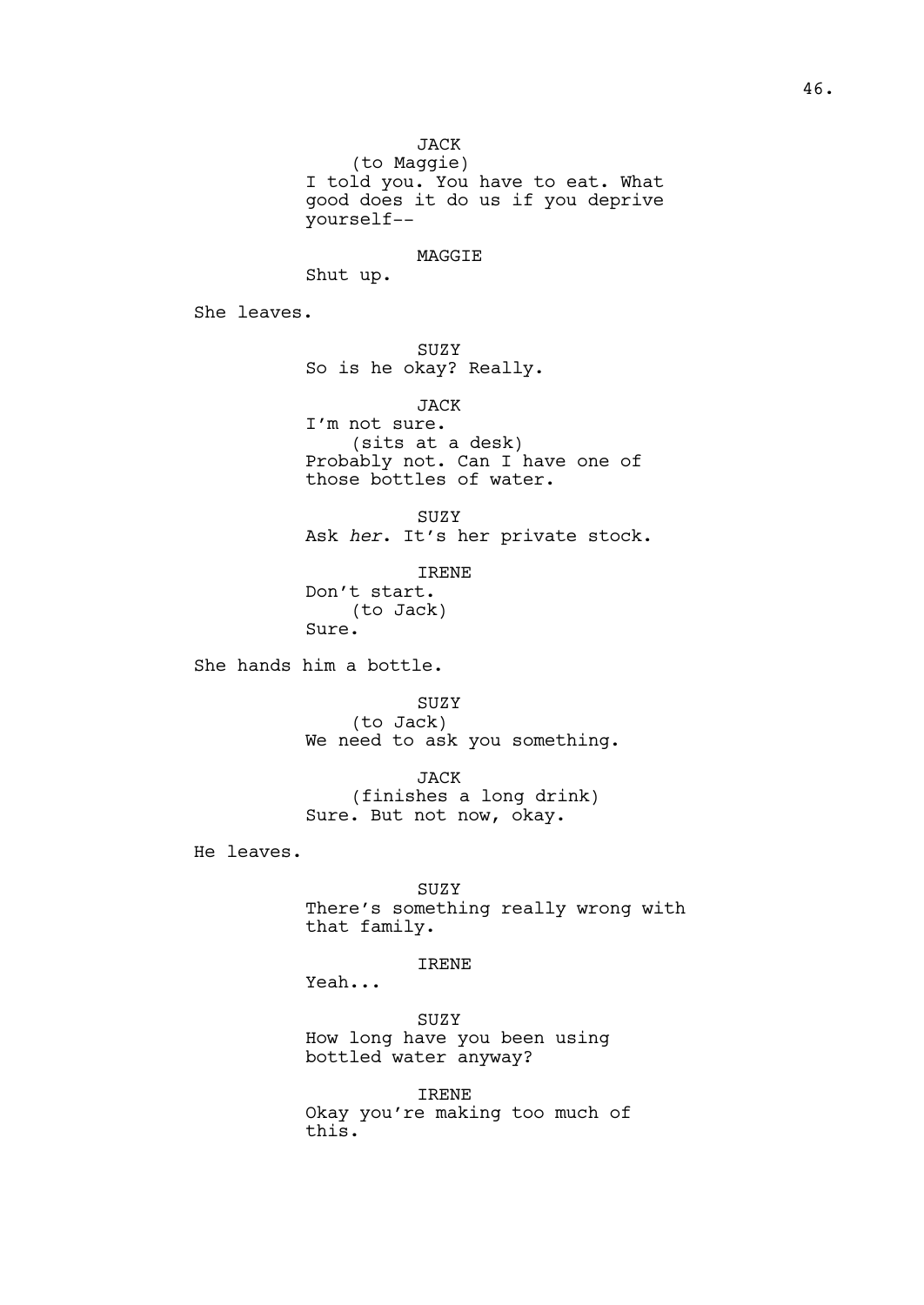SUZY When the water turned yellow two weeks ago did you run right out and stock up?

#### IRENE

I was just taking precautions. I can't be put out of action. This school would fall apart.

**SUZY** 

What did the lab results show?

IRENE They're not back yet. But I'm sure the water is fine.

### SUZY

No you're not.

#### IRENE

I mean I'm reasonably sure. Look I didn't want to start a panic. What good would that do. A big part of my job is to reassure people.

#### SUZY

Even when there might actually be something wrong?

#### IRENE

There's always something wrong. There's always something broken, someone doing something stupid or half-assed or outright dangerous. And there's always someone finding out about it. Some parent, some trustee. Some student. For example, that girl Florence who you think Malcolm was going to hit, she's always on my case about something. The heat isn't turned up high enough. The gym is too dirty. Why not make lunch ten minutes longer? How about considering we quit early on Fridays? She's like a self appointed ombudsman or something.

#### SUZY

I think she's kind of great. Smart, totally alert. Yeah she has a lot to say, but if she were a boy that'd be thought of as a good thing. I like her a lot.

#### IRENE

And maybe that's why you were so fast to leap to her defense.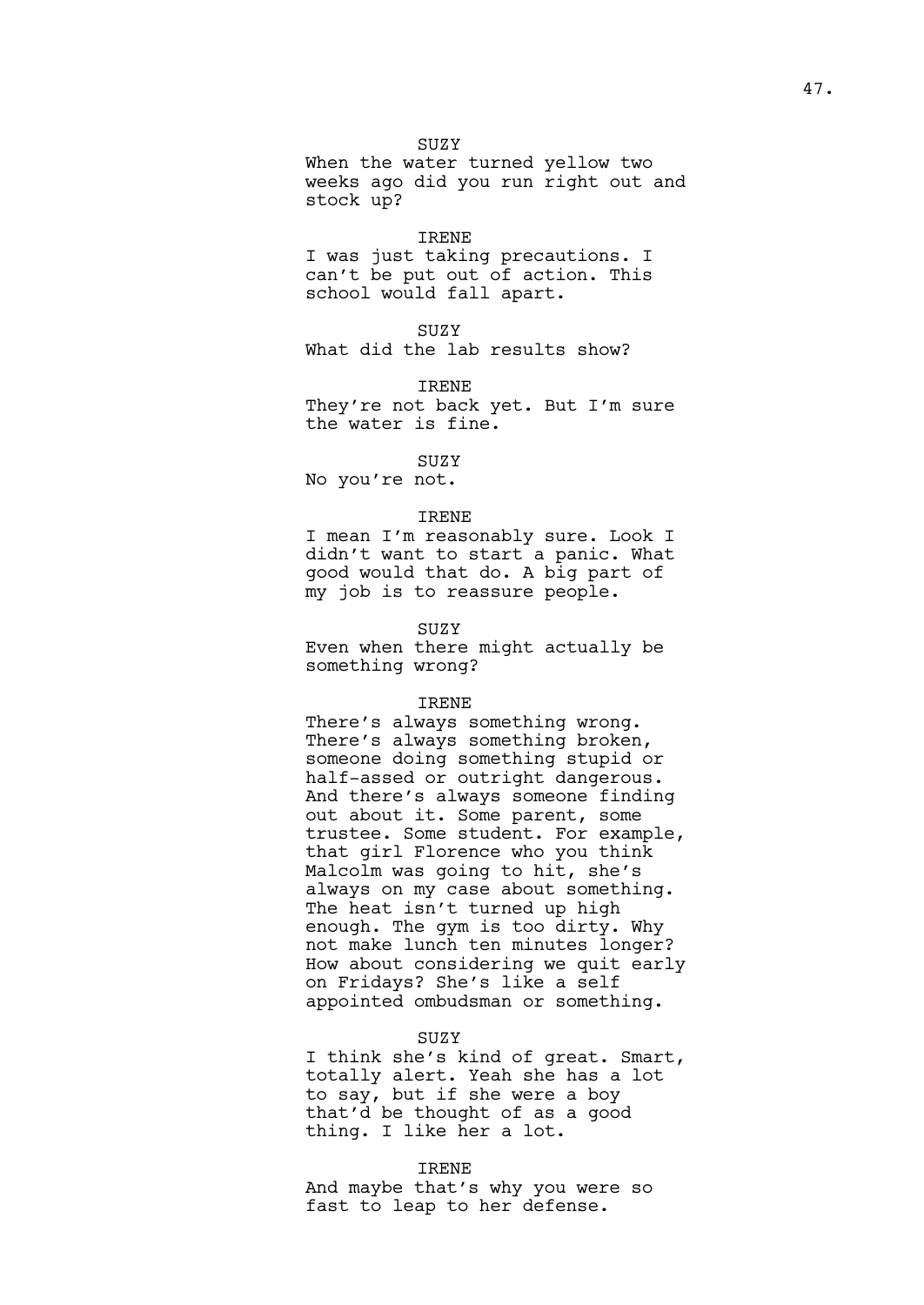### SUZY

Maybe it is.

#### IRENE

Anyway I get her upside too. I do. And I've got a lot worse to deal with. A half dozen of the "leaders" from parents' organization are on my back pretty much constantly. Right now they're very concerned about the assistant janitor.

SUZY

Spiro? Why?

IRENE Because he doesn't speak English.

#### SUZY

So what?

### IRENE

That's what I said. And you know what they said? "Well how can he bond with the students?" Bond with the students. He's a friggin' janitor. He's supposed to unclog the toilets and mop the hallways, and they want him to "bond" with the students. What does that even mean? Seriously. Do you have any idea what they're talking about?

### SUZY

No.

IRENE Okay. So there you go. That's my life. (crying) And you don't think I'm even allowed access to good water! What am I saying. I feel like a real shit about the water situation. Honestly. I think I need a sabbatical.

### SUZY

Maybe you do.

#### IRENE

So I forgot to ask how it turned out with Tavana. Did he suspend you?

#### SUZY

He wants to hear from the parents first.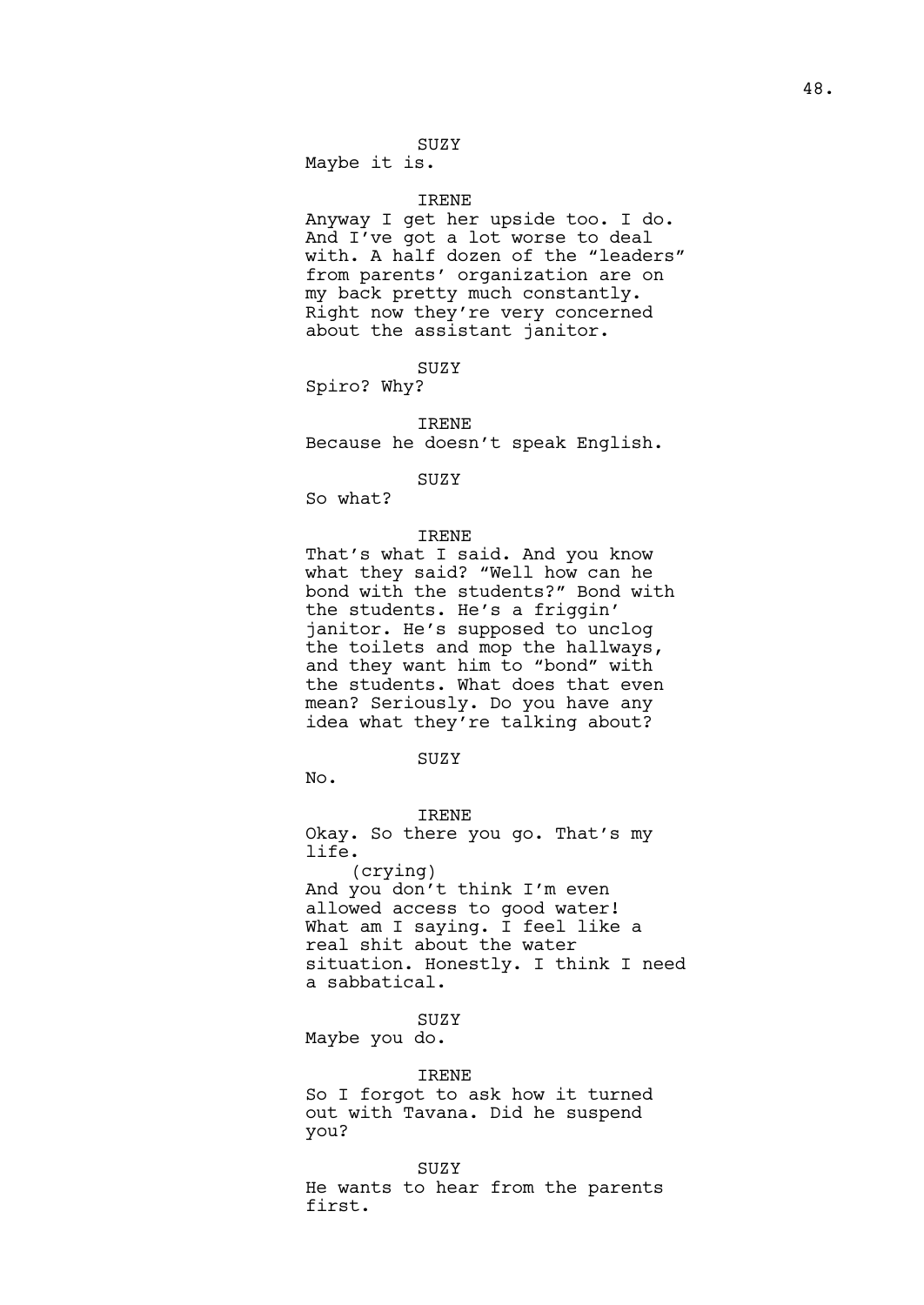#### IRENE

Like hell he does. You heard what that loon said. He couldn't get away from her fast enough. No he wants us to deal with it. He wants us to either placate them or neutralize them. Because he definitely does not want to suspend you.

#### SUZY

Actually, he sounded like he did.

#### IRENE

Nah. He's full of it. He's scared shitless of the union. They all are. All the supervisors. All the trustees. They can't handle anymore labour disruptions. It's too "upsetting" for them.

#### SUZY

The union isn't going to do anything because of my suspension. That'd be crazy.

#### IRENE

Like that matters. They're just looking for an excuse to get you all to walk off the job. And most of the teachers want the same thing. To be honest, who can blame them? It can be a very ugly way to make a living. Look at you. You're almost a basket case. No offence. And in ten years if you last that long, you might be certifiable. And I'll tell you why.

#### SUZY

Please don't.

#### IRENE

Oh no, you need to hear this ... First of all, no one and I mean no one who hasn't done it, understands how hard it is. I bet your friends think it's a pretty cushy job, right. "You get all that time off." Yeah to recover, assholes. And not just from the abuse we face from just about everyone we have to deal with....

(MORE)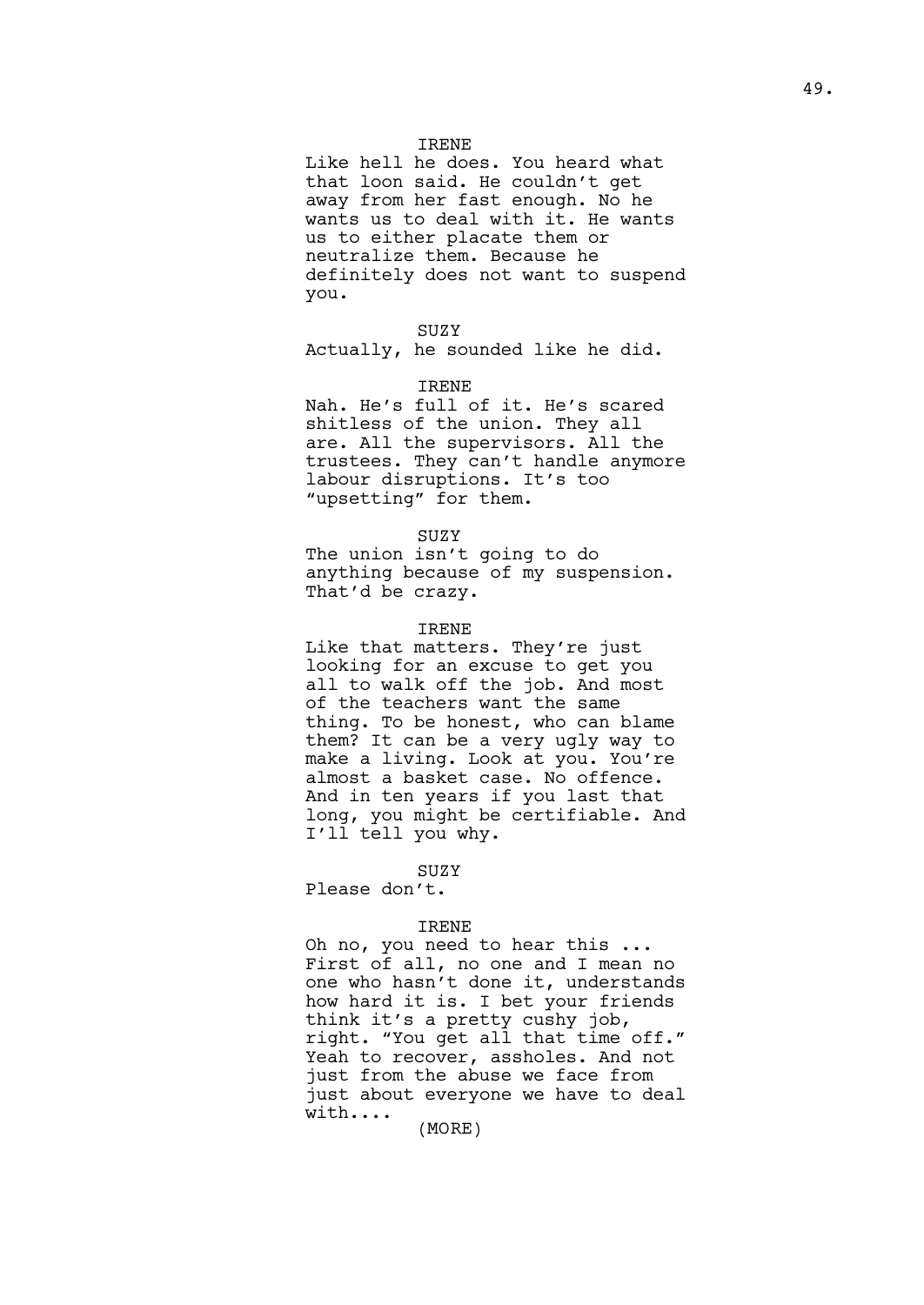### IRENE (CONT'D)

the kids who need the guidance or disciplining they should be getting from their parents, the parents themselves who think we're either overpaid baby sitters or incompetent idiots, the school trustees who know almost nothing about education and the politicians who know *absolutely* nothing about it. And then... there's the loss of faith. Faith that anything we do will make a difference. Faith in what the world out there really values, which has absolutely nothing to do what we try to instill in their children. Nothing! You hear me?! Nothing!! Not a fucking thing!!

**SUZY** So that's just something you say.

### IRENE

What is?

SUZY That thing about not ever losing control.

#### IRENE

Oh, I'm way beyond losing control. Besides I only gave you that advice because I thought you were bipolar, and you might forget to take your meds one day.

Jack comes back in.

### SUZY Everything okay?

JACK Well I think she's getting him there.

IRENE Sorry. Getting him where?

JACK Into a more reality-based state of mind. He was willing to hand over the knife.

Irene and Suzy look at each other.

JACK (CONT'D) That's a punishment he was willing to accept.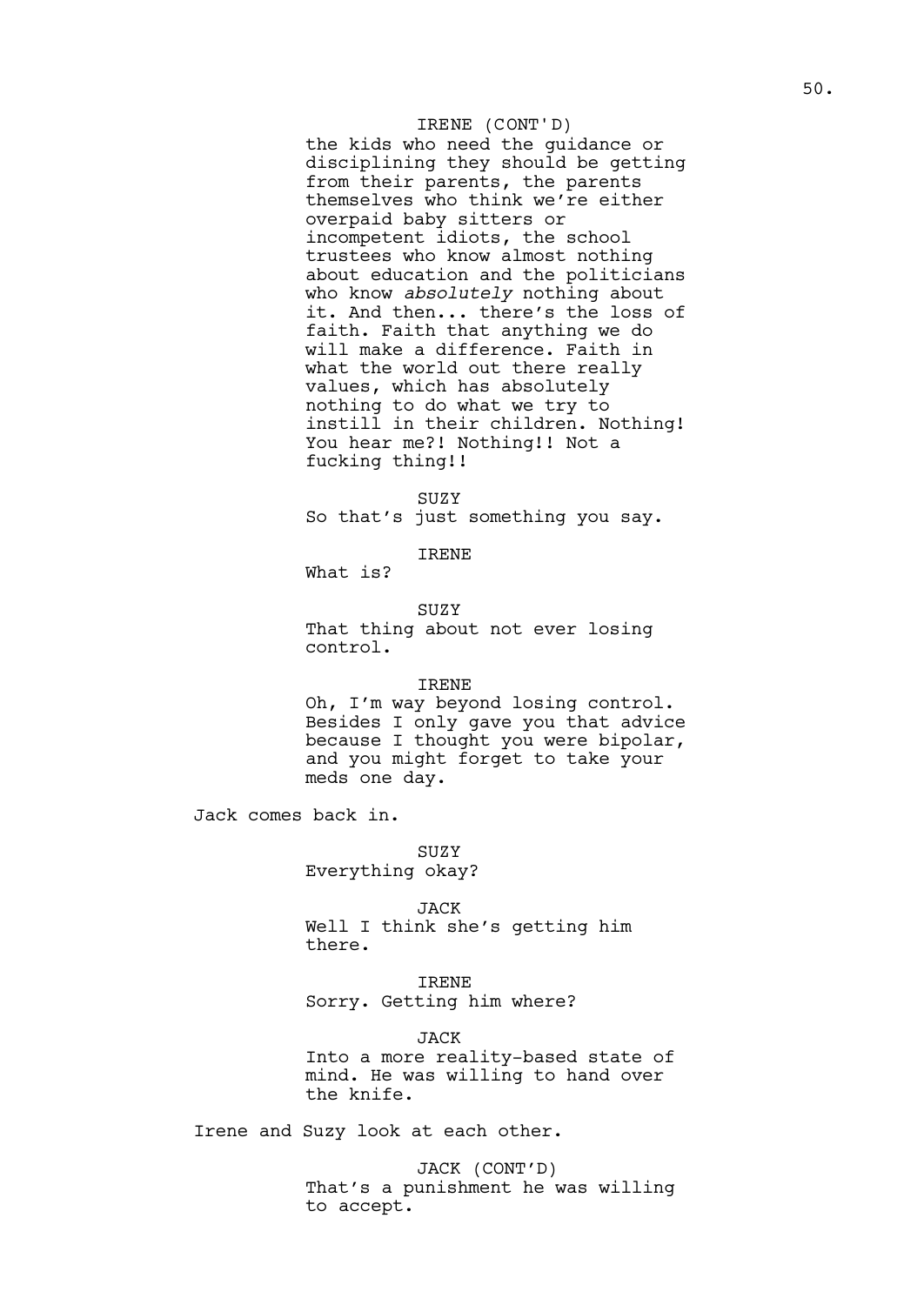IRENE Handing over his knife?

SUZY He usually has one in his possession?

JACK Maybe I shouldn't have mentioned the knife.

**SUZY** Maybe we should know more about what's going on.

IRENE She's right. And I'd definitely like to start with the knife.

**SUZY** And why he had it.

JACK It's just a small knife.

IRENE

How small?

JACK

Small...

(he demonstrates about five inches) It's for protection.

IRENE

From?

### JACK

Everyone. Especially today. He was running away from home. And that meant he'd need protection, right. Because well...he just would.

SUZY

Why was he running away?

JACK

He got embarrassed.

IRENE

Embarrassed?

JACK

Deeply embarrassed. I was trying to talk to him about those notes he wrote... (to Suzy) ...to you, right. They were to you.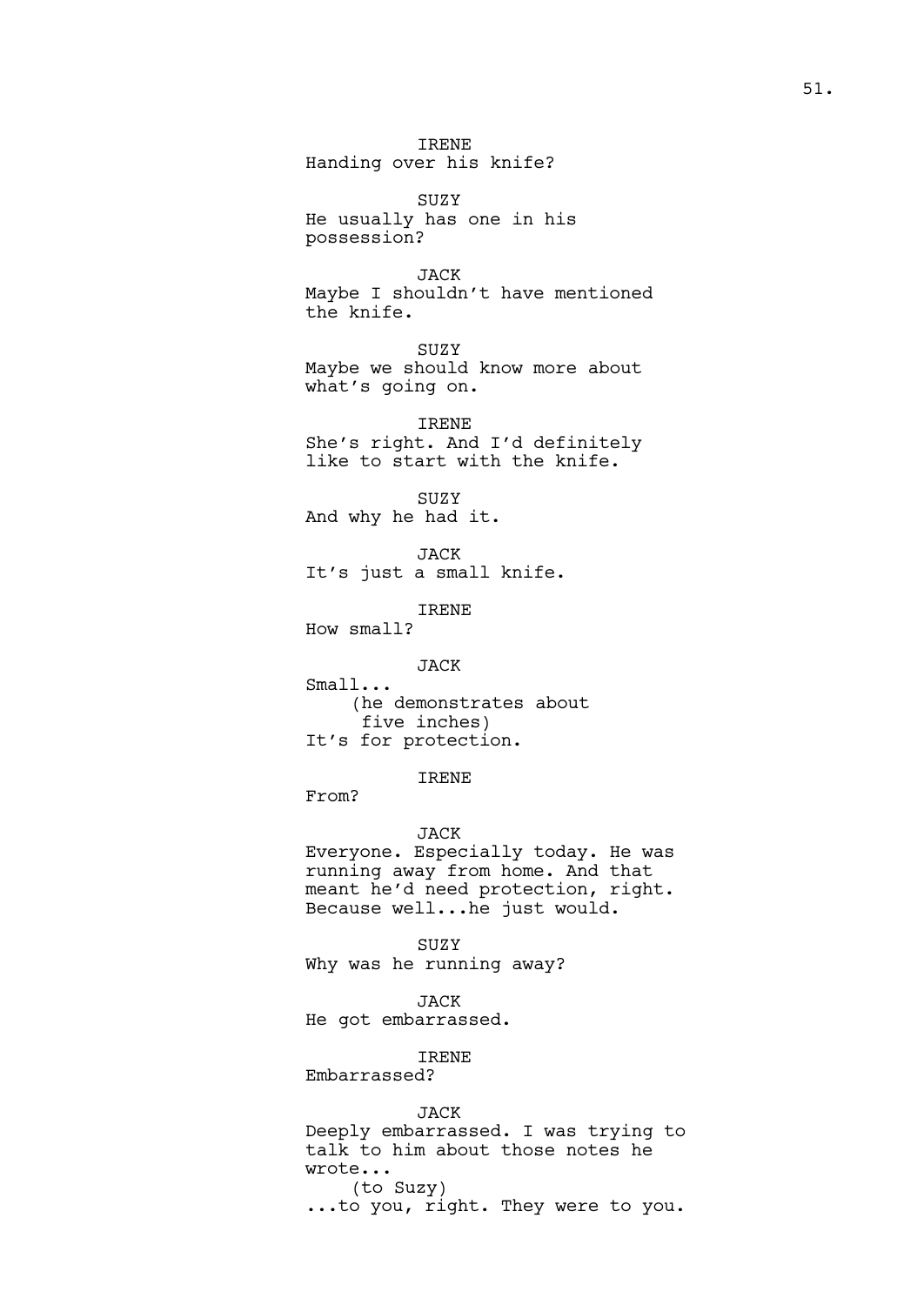SUZY

Yeah...

JACK

Yeah well I was trying to explain to him how...how inappropriate they were. But he wasn't seeming to get it. He thought they were funny.

IRENE

Funny?

JACK Well if not funny then ... affectionate. (to Suzy) He likes you a lot. Anyway because he was having trouble understanding the problem with them I started to read a few of the notes to him and that's when he...took off.

IRENE

With the knife.

JACK

Or he might have gone back home after I left and got it. You know, I don't think we need to focus on the knife.

### IRENE

You don't.

#### JACK

No. Like I said it was just for protection. You see. I think I did the wrong thing. I'd gone out looking for him expecting the worst.

#### IRENE

And what's that, the worst.

#### JACK

Could be a number of things. But he was more or less all right. Still kind of shaken from what went on today... (to Suzy)

I mean with you. But I thought he was basically okay. So we walked home and when we got there I started in on the notes...and then well...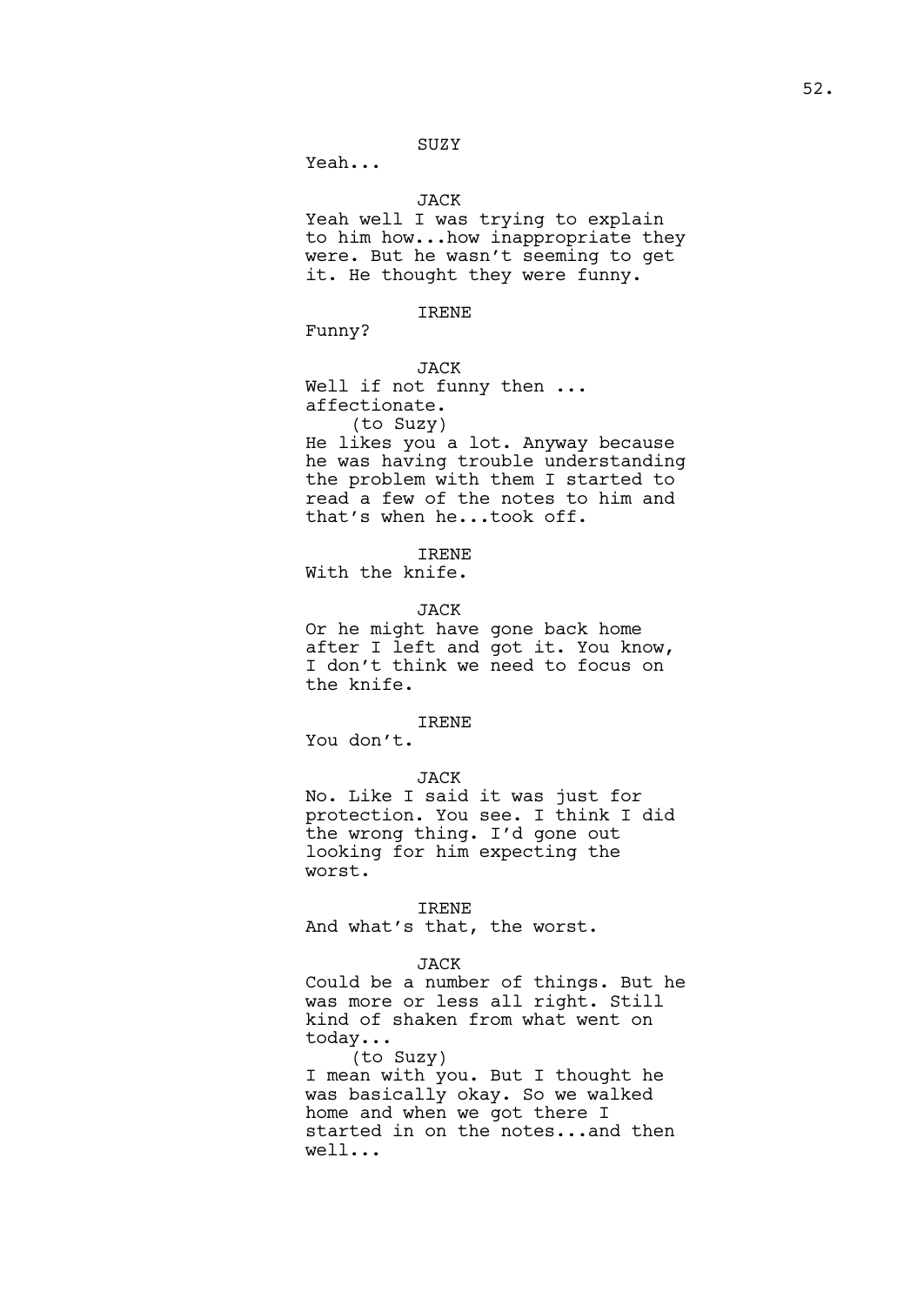SUZY But now he's with your wife. And he's better?

JACK Yeah. Or he will be.

SUZY That's good.

#### IRENE

Is it? I really don't think so. I think we need to get child services involved in this because there's a whole lot of what he's saying that is very troubling to me.

#### JACK

No no. I'm sure it's all going to be fine from here on in. He's calmed right down now. (to Suzy) We can forget about the incident today. Forget all about it. (to Irene) And there's really no need for child services. Honest.

They are just looking at him.

JACK (CONT'D) Please. They'll take him away from us.

#### IRENE

Not necessarily. They just need to investigate and make sure he's--

#### JACK

No they'll take him away. (off their looks) This is hard, okay. Talking about this is hard. For a lot of reasons. Number one is that my wife might kill me. Or at the very least leave me... (to himself) Yeah but if those Child Services people get called, it's all over anyway so... (looks at them) He's not ours. Well he is now. For sure. In all the ways that matter he's our son. But not really, not in any legal...or biological way. We found him.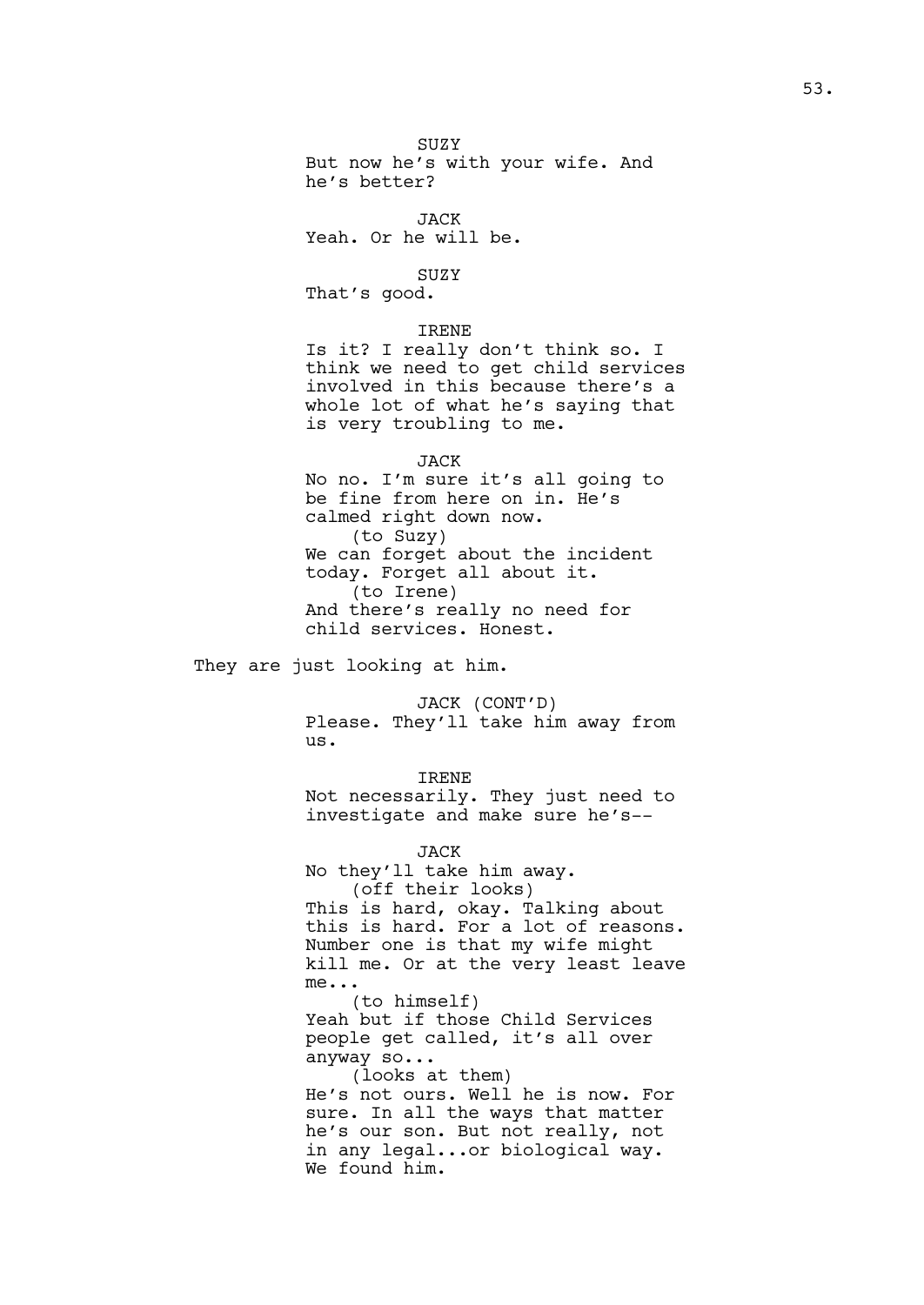SUZY You found him?

### IRENE

Jesus...

#### JACK

Well we didn't just find him like you'd find something on the street. Well he was on the street. Well not exactly on the street. In a ravine. Well near a ravine. Under a bridge...

(looks at them) With his grandfather. His dead grandfather. Yeah... (exhales) Malcolm had covered him with an old sleeping bag and he was just sitting there beside him, crying. It was quite touching. (off their look) And upsetting. It was also very

upsetting obviously. So what to do, right? What do you do when you come across a situation like that?

#### IRENE

Most people would call the police.

#### JACK

Would they? Why? Oh you mean so they could launch an investigation and "ascertain" things. We decided to just talk to him.

**SUZY** 

And he was okay with that? Two strangers just talking to him.

JACK

We weren't exactly strangers. He'd seen us around.

#### IRENE

Around where? The ravine? The bridge?

JACK Yeah we were camped nearby.

# IRENE

Camped?

SUZY I think he means living. (to Jack) You were living there, right.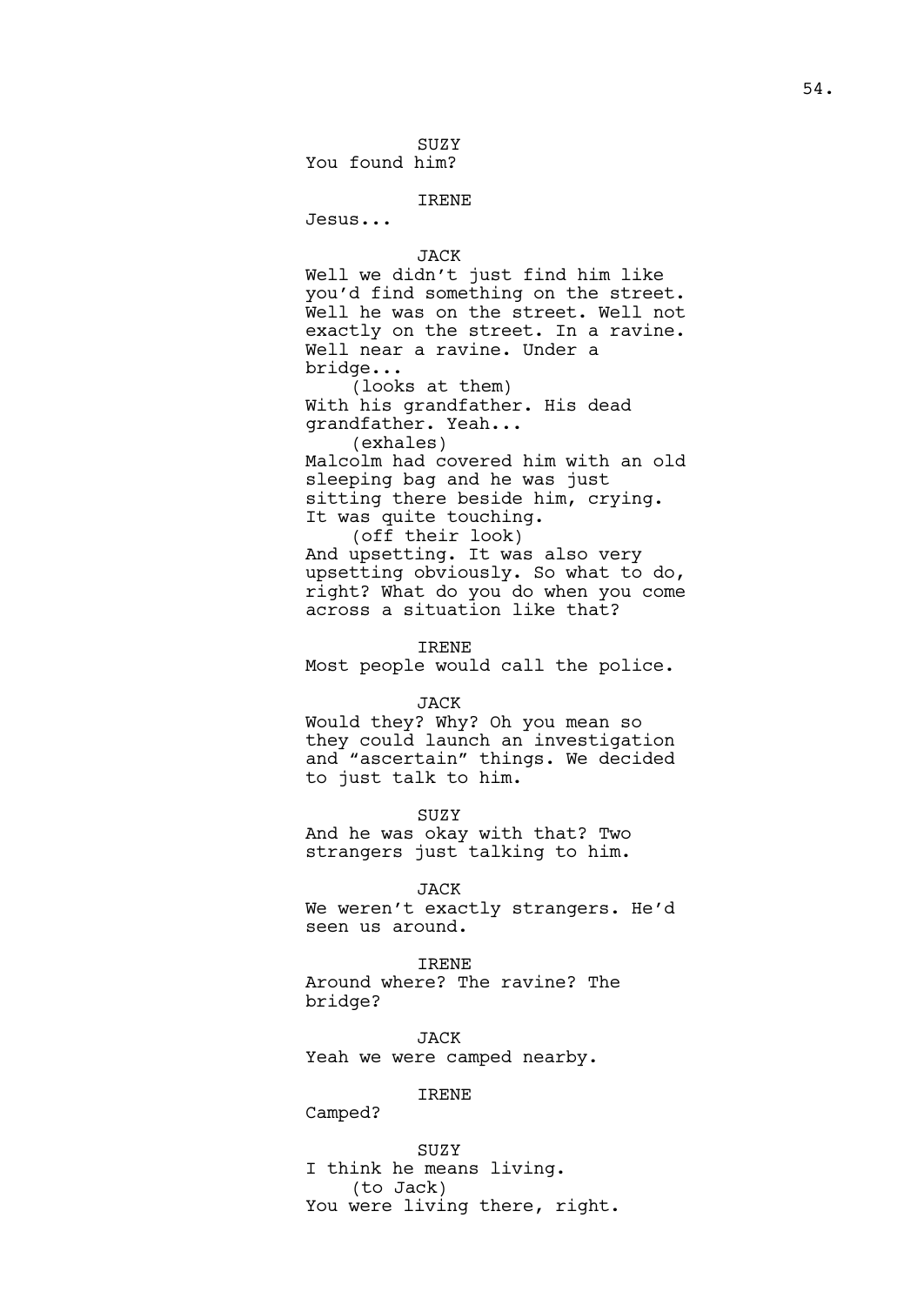### JACK

Yeah...

### SUZY

(to Irene) That story about her...client.

### JACK

What story?

#### IRENE

So... instead of calling the police you talked to him.

#### JACK

Not *instead* of. We'd never call the police in a situation like that. They would have just put him in the system. Maggie grew up in the system. And she'd never voluntarily put a child in it. You don't want to hear what she went through. I mean it's a crap shoot, right. Some of them are good. But foster homes can be just a roll of the dice away from some very bad things. Besides he was good with us just taking over.

#### **SUZY**

Taking over from his grandfather.

#### JACK

Yeah. All we had to do was promise never to send him back to his parents.

### IRENE

What was wrong with his parents?

#### JACK

What wasn't? Drugs, violence, sheer fucking stupidity. It was probably their stupidity as much as anything that made the grandfather take off with him. Whatever. He just wanted him to have a better life.

### IRENE

Under a bridge.

#### JACK

Well at least he was loved there. Yeah you could tell that. Even from seeing them at a distance you could tell how much that old man loved him. So all we had to do really... was love him ourselves. (MORE)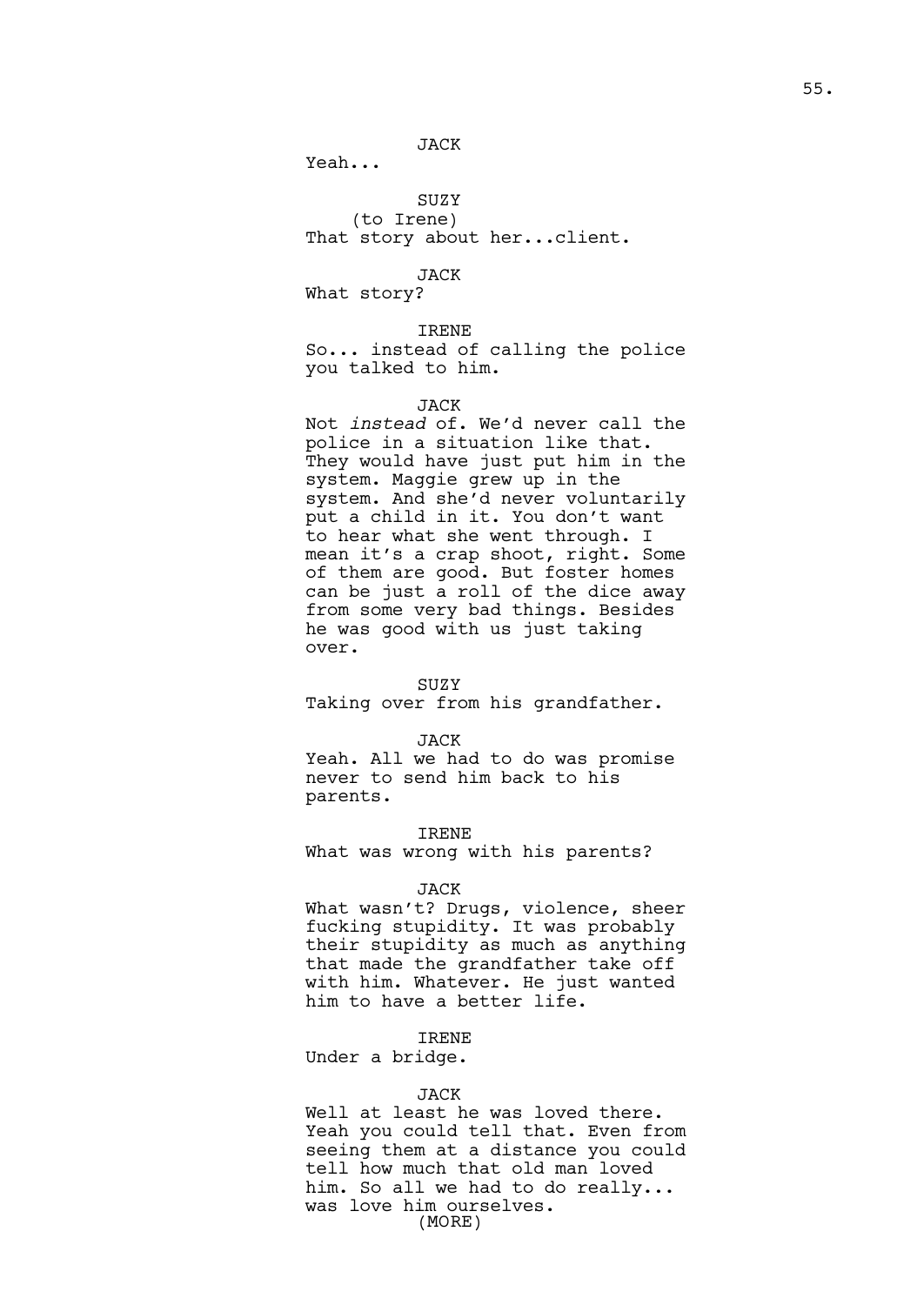### JACK (CONT'D)

You know, provide continuity in that way. I mean we didn't have much else to offer because well... everything had fallen apart for us. But we could love him. And care for him.

#### SUZY

And that was...?

JACK

Oh. Time wise? Five years ago. Malcolm was seven.

IRENE

And you've been living...outdoors all that time.

#### JACK

No. Well mostly. But a year ago we made a deal to take care of this abandoned house. And it's been better. That's made it a lot better.

IRENE And what about his condition? You've just ignored that?

JACK His condition?

IRENE He's on the spectrum.

JACK

What spectrum?

IRENE The autism spectrum.

#### JACK

No. Maggie says that's not right. She says that's what people might think, but it's not that.

### SUZY

Then what is it?

### JACK

Well he's damaged. Those first six or so years are proving hard for him to get over. But slowly--

### SUZY

And what about his education? He doesn't seem to be behind in any of the core subjects.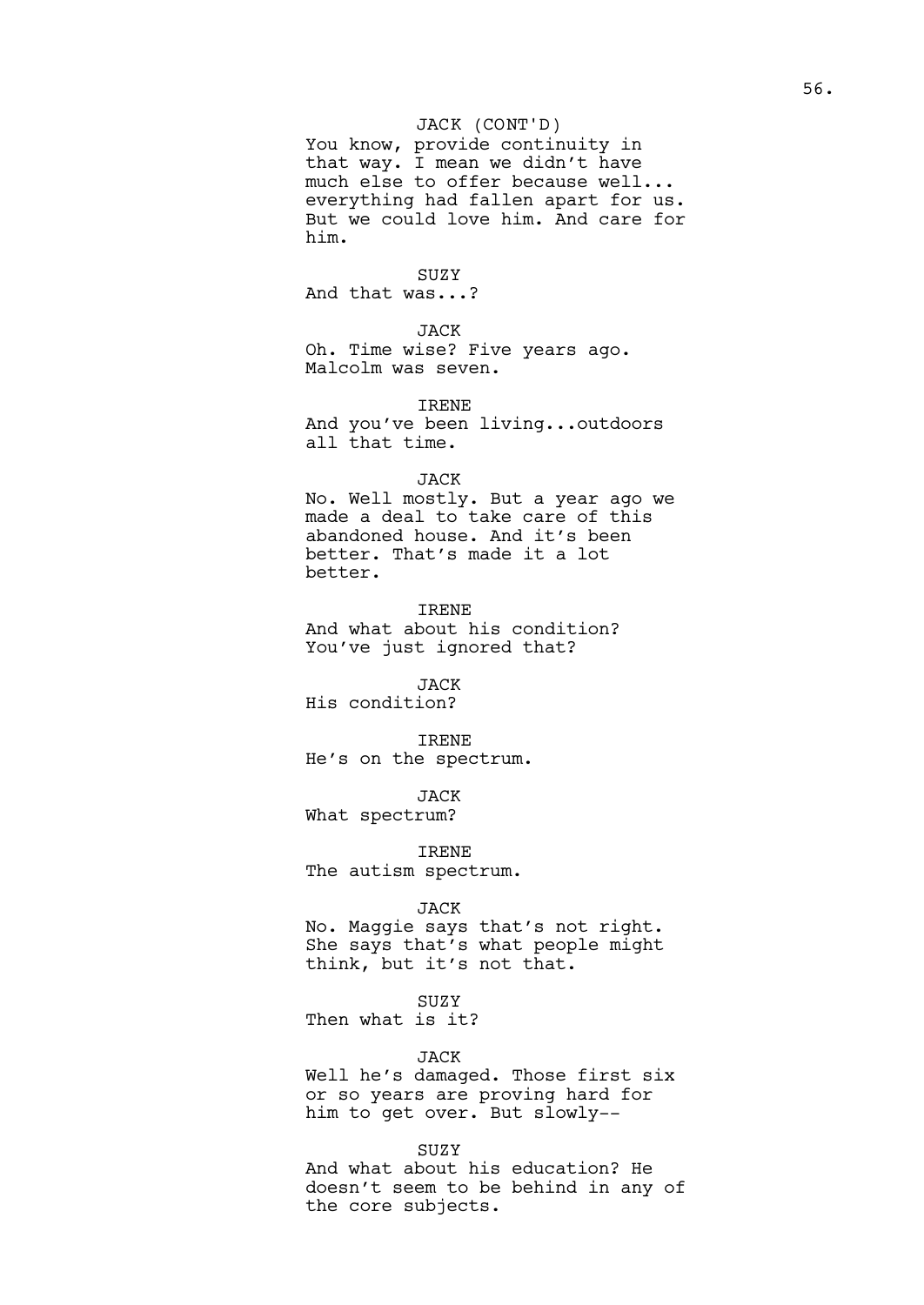### JACK

Maggie's been teaching him. She's good at it. But we thought it was time to put him with other kids. Maybe that was a mistake.

#### SUZY

No. It was the right thing to do. There are some issues, but overall it was wise. It'll help him in the long run to be around kids his own age in a normal learning situation. (to Irene) I believe that. I mean knowing what we know now.

### IRENE

Knowing what we know now might make that impossible. You think we can just proceed like everything is all right after hearing all that?

Maggie is in the room now.

MAGGIE

Hearing all what?

### IRENE

(approaching) Well let's start with the fact that you lied about Malcolm's school records.

#### MAGGIE

(to Jack) Jesus! What have you done?

JACK

They were going to call Child Services. I think they got concerned about the knife.

MAGGIE The paring knife? Why'd you tell them about that? (to Irene and Suzy) It's just... (demonstrates) ...this big.

JACK Yeah. Even smaller than I said.

MAGGIE So why'd you tell them about it?!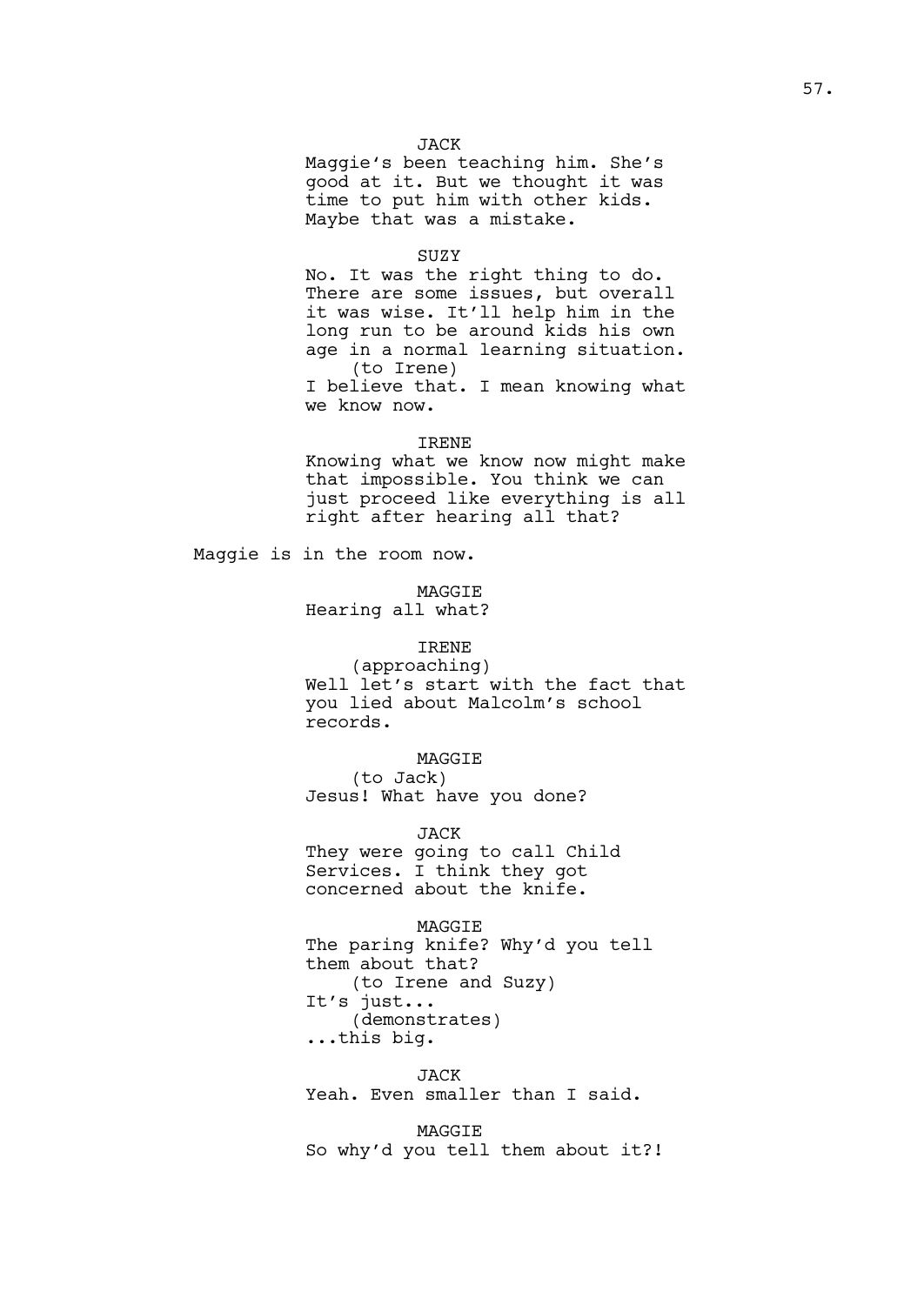JACK I don't know. I'm not good with what to say and what to leave out. You know that.

MAGGIE What else did you tell them?

JACK Probably too much.

IRENE We know that Malcolm isn't your child.

**SUZY** She means legally.

JACK Or biologically.

### SUZY

(to Irene) But they're obviously his parents in every other way.

IRENE

So you just want to go with that, do you? Look let me handle this okay.

#### SUZY

No. Not if that means breaking up their family. Do you really feel you need to let people know about this?

#### IRENE

Of course I do. They found him under a bridge with his dead grandfather. What the fuck...

MAGGIE

You told them that too?

### JACK

I thought I should start at the beginning.

### MAGGIE

He was born in a hospital. We took him home to our beautiful bungalow in the suburbs. What would have been wrong with that beginning. That *story*!?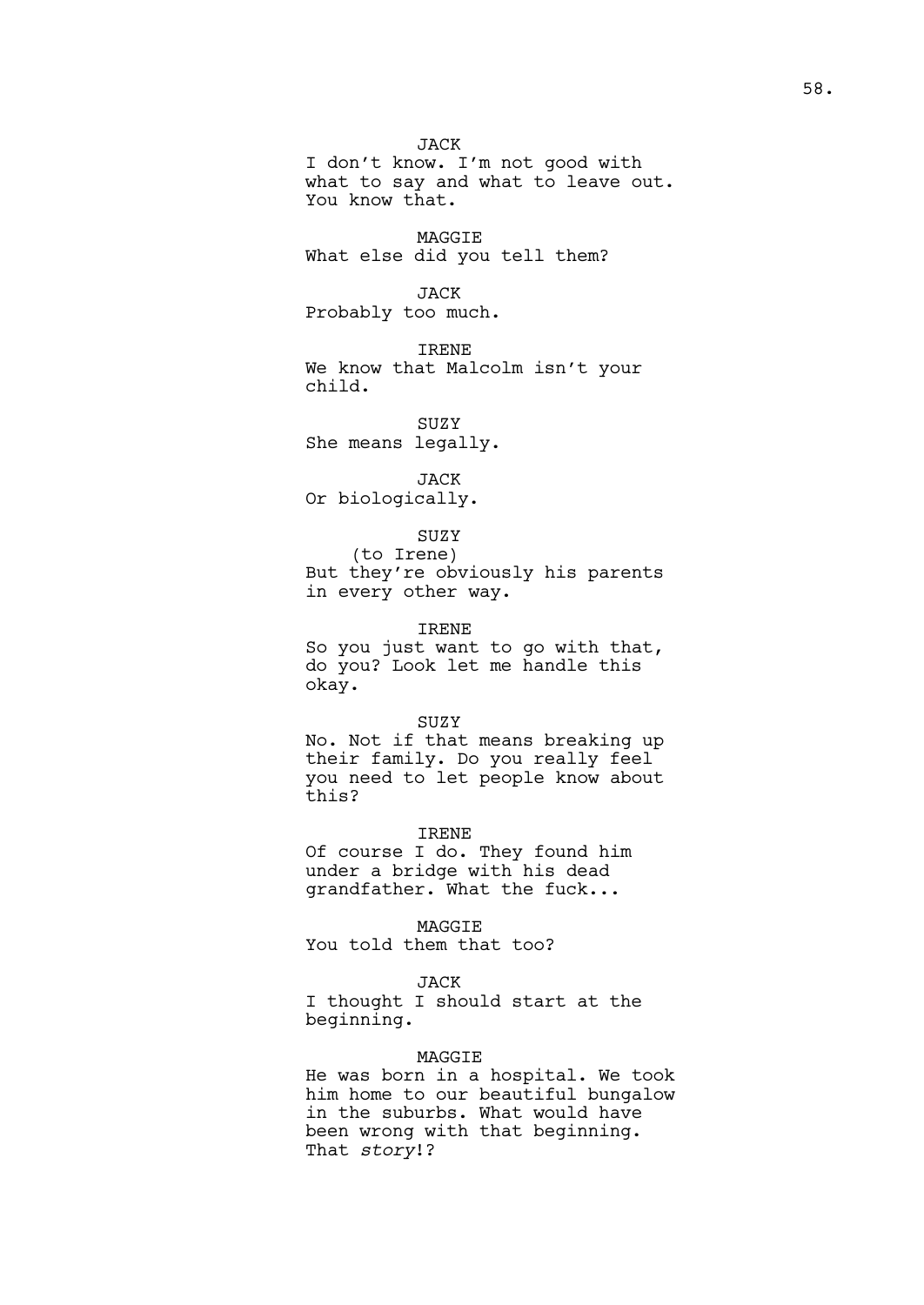JACK

Nothing until we got to the part where I lost my job and you had a breakdown... and we lost the house and everything else...

MAGGIE You could have just left all that out.

SUZY Except it wouldn't have told us what we should know about Malcolm.

MAGGIE And what's that?

IRENE Well a lot of kids have issues but--

MAGGIE But his are bigger. Right. You think we don't know that? His are enormous.

Suzy's cell rings. It's in her desk. She goes for it.

JACK

She's right.

Suzy answers her cell.

SUZY Hi... Okay, give me a second. (to others) Excuse me. I have to take this.

**MAGGTE** Sure. Whatever. Life goes on, right.

Suzy leaves.

MAGGIE (CONT'D) She's probably making plans to go clubbing. Wouldn't want to get in the way of that.

IRENE Look you're obviously very upset.

### MAGGIE

Ya think?

### IRENE

What I mean is we're not going to get very far with you having that attitude.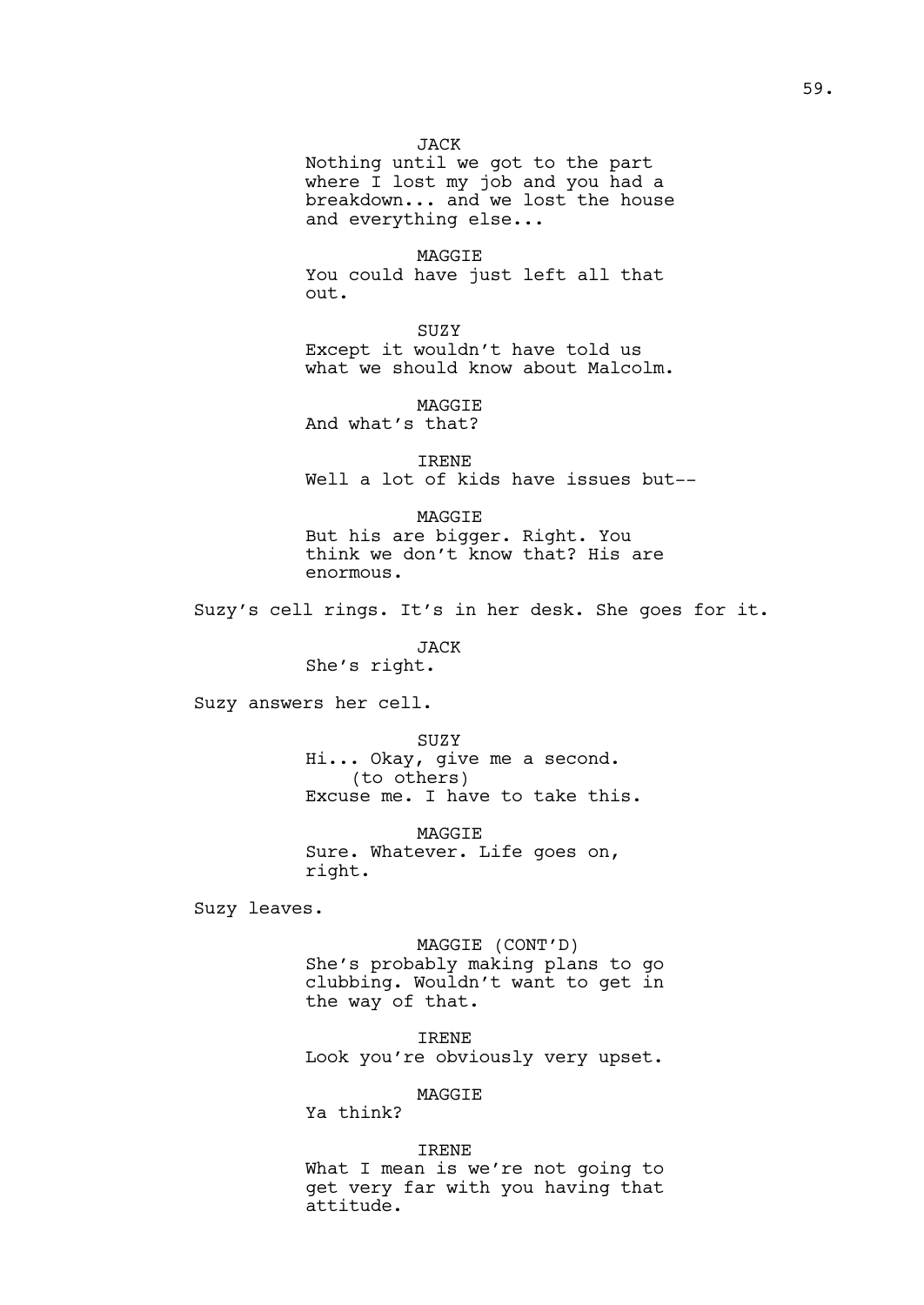MAGGIE Hey I earned this attitude. (to Jack) Didn't I?

### JACK

She did.

MAGGIE And there's no way we're stopping now. We're only half way to the truth, lady. (to Jack) Did you tell them about his parents?

### JACK

I gave them a general overview.

### MAGGIE

Well that's no good. (to Irene) You have to hear the details. We've dragged some of what Malcolm remembers about being with them out of him and...well you know what? It's kind of a miracle he isn't completely fucked.

### JACK

She's right.

MAGGIE I credit the grandfather for that.

JACK Us too, Honey. You especially.

IRENE

(to Maggie) So you're not a lawyer.

#### MAGGIE

Sure I am. I just like to spend my summers outdoors with the homeless and destitute. How dense are you anyway?

JACK No need for that, Maggie.

### MAGGIE

You might change your mind after you've spent a little more time with her. (to Irene)

The lawyer thing was just to put us on an even playing field.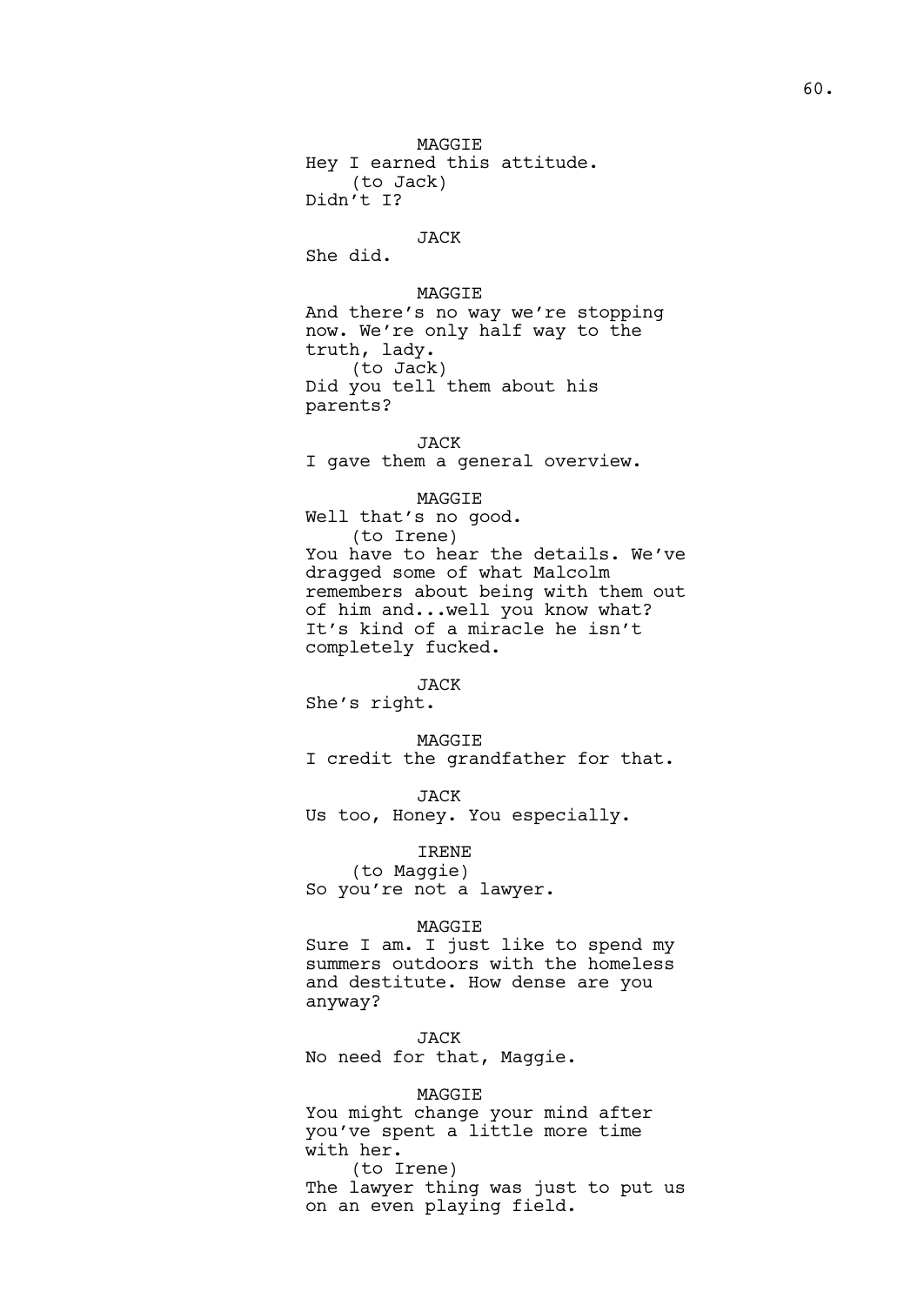### IRENE

Whatever you think that means.

#### MAGGIE

It means if I'd told you the truth about our living situation you wouldn't have given me the time of day.

### IRENE

About what? The so-called assault? We apologized. We told you repeatedly we were looking into it. But what you wanted more. It seemed at one point like you were angling for money from us, and that's just weird.

#### MAGGIE

Weird. But not impossible. A few hundred dollars isn't that much to you two.

JACK But it could really help us. We need to get the electricity back on.

### MAGGIE

Yeah. He likes to have hot water to shower in. (smiles at Jack)

It's one of your few weaknesses.

JACK

(smiles) I love you, Sweetie.

MAGGIE

Right back at you. (to Irene) Where were we?

### JACK

You were going to tell her some of the details about Malcolm's life with his...parents.

IRENE Yeah but I don't think that's really necessary.

#### MAGGIE

Of course it is. You've put our lives in your hands with that threat to call child services, so I think you need to hear a lot more actually.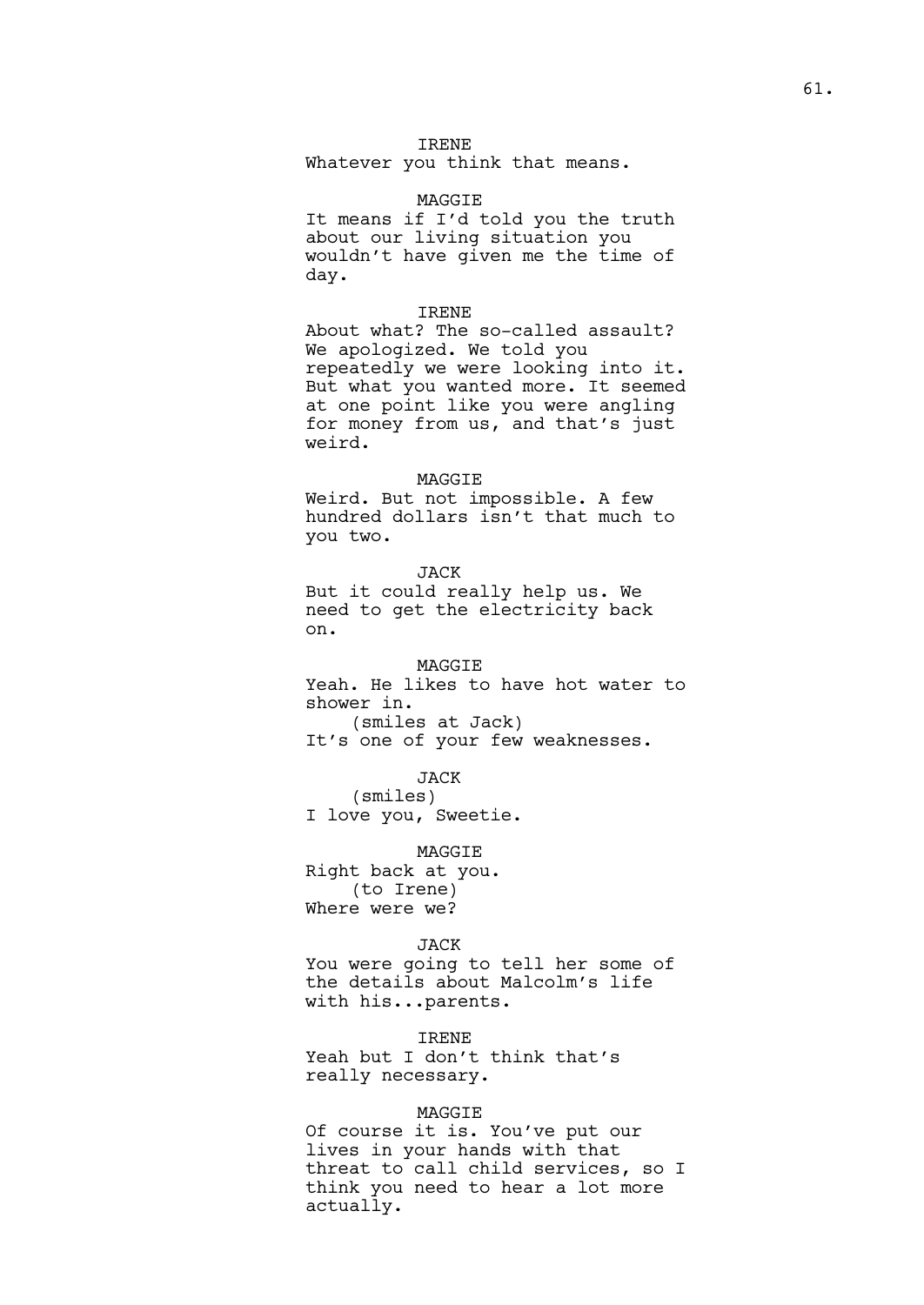Suzy comes back in.

MAGGIE (CONT'D) And so do you. It might stop you from laying your hands on some other kid with "issues."

IRENE

(to Suzy) Are you okay?

SUZY

I guess. That was Tavana.

IRENE What did he want?

SUZY I've been...terminated.

MAGGIE Ah, so sad.

IRENE

Shut up ... I'm sorry. But just shut up okay (to Suzy) I don't think he's allowed to do that. Not without a hearing.

SUZY He suggested it would be simpler if I quit.

IRENE He was trying to bully you. I'm gonna call him.

Irene starts towards the door.

MAGGIE No no. Stay put. First things first.

Maggie blocks her way.

Hon.

MAGGIE (takes a seven-inch knife out of her bag) I need you to stay right where you are.

IRENE Whoa. What's--

JACK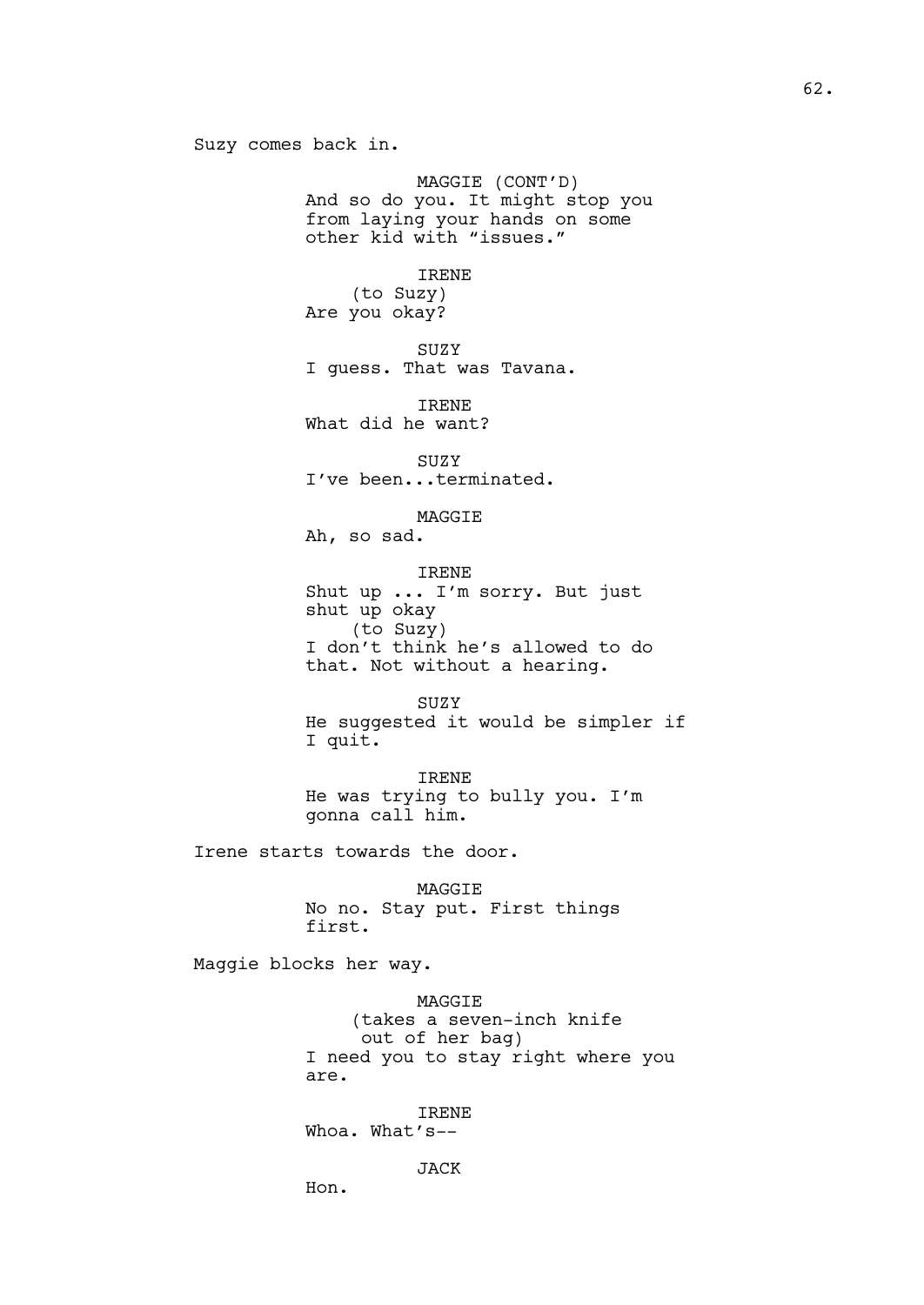MAGGIE It's okay. Guard the door in case they try to escape. (to Irene) Sit down. (to Suzy) You too.

They both sit.

MAGGIE (CONT'D) (to Jack) Come on. I need you to guard the door, Jack.

He hesitates.

SUZY That knife's a lot bigger than the one you described Malcolm having.

#### MAGGIE

Yeah, it's mine. I've been carrying it ever since we first went into that shelter. Never had to use it until now. (to Irene) Even the worst of the poor souls we came across never threatened to destroy our lives and take our boy away from us. (to Jack) The door?

SUZY I don't think any of this is necessary.

MAGGIE

You don't.

### SUZY

No. And it's not right either. It just makes things more complicated. I get what you've been through.

#### MAGGIE

How's that possible when you've heard so a little about it?

### SUZY

I've heard enough to know I don't want to cause you any more harm. But that knife changes things. Are you willing to hurt us with that? If you are then I don't think you're someone that child should be with.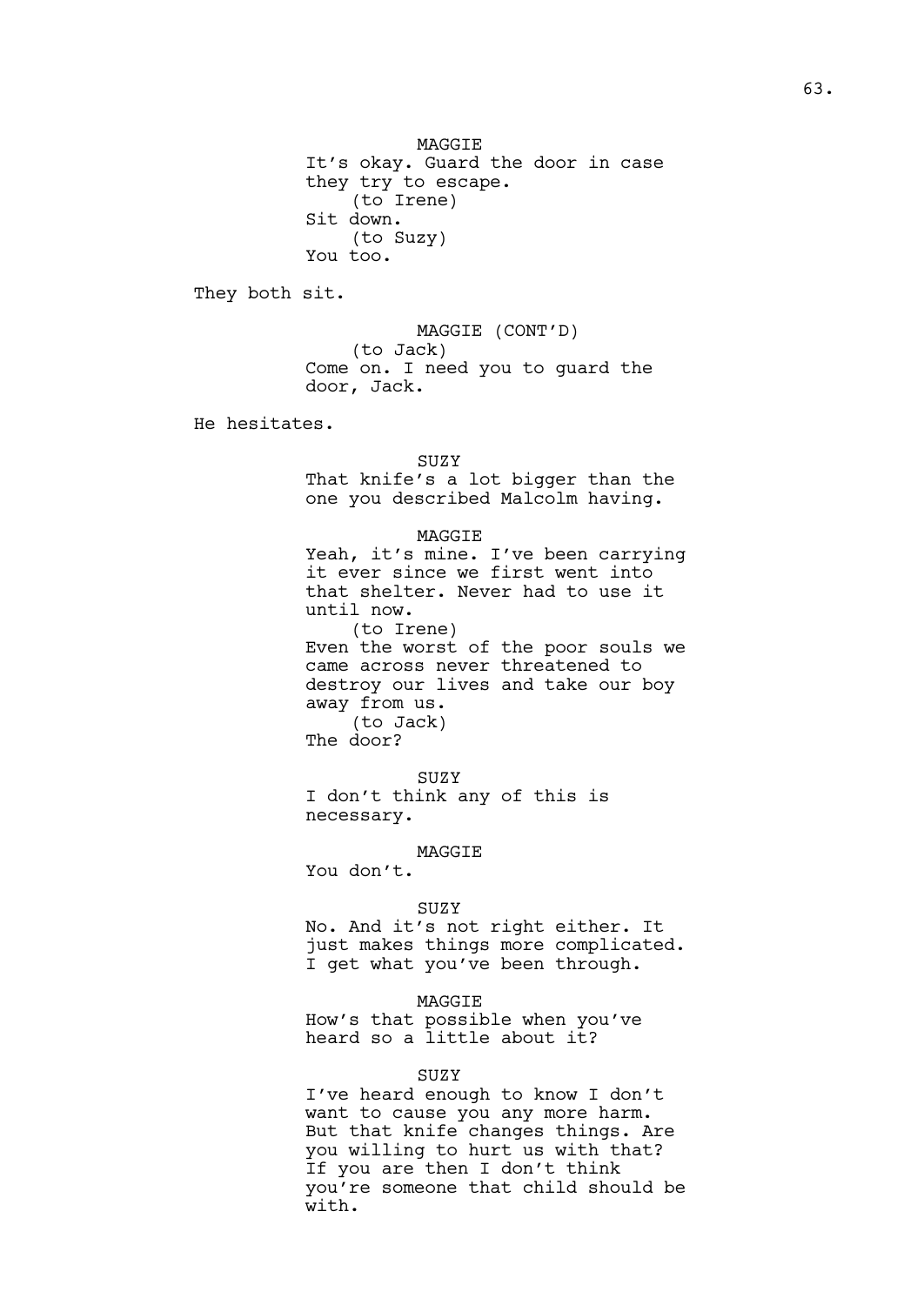### MAGGIE

He's been with me for almost five years. Listen, I don't want to hurt you. In fact, I think I'm warming up to you. You've shown a depth of understanding that your superior here seems to lack.

### SUZY

She has a lot more responsibility.

MAGGIE

Whatever. The point is I think you might be open to other people's view points and the fallout from their unique situations. And she just seems emotionally stunted.

SUZY But she isn't. Not really.

IRENE

It's okay.

SUZY No it's not. She doesn't know anything about who you really are.

IRENE

And you do?

SUZY I know you care.

IRENE

About what?

**SUZY** The kids for one thing.

IRENE That's what you think?

### SUZY

Absolutely. Are you saying you don't?

IRENE No I'm saying I'm just not as sure as you seem to be. (to Maggie) I used to care. You have to, right. Or what's the point. I mean it sure isn't the money. Even at my level. Not with what you have to deal with. You, for example. (MORE)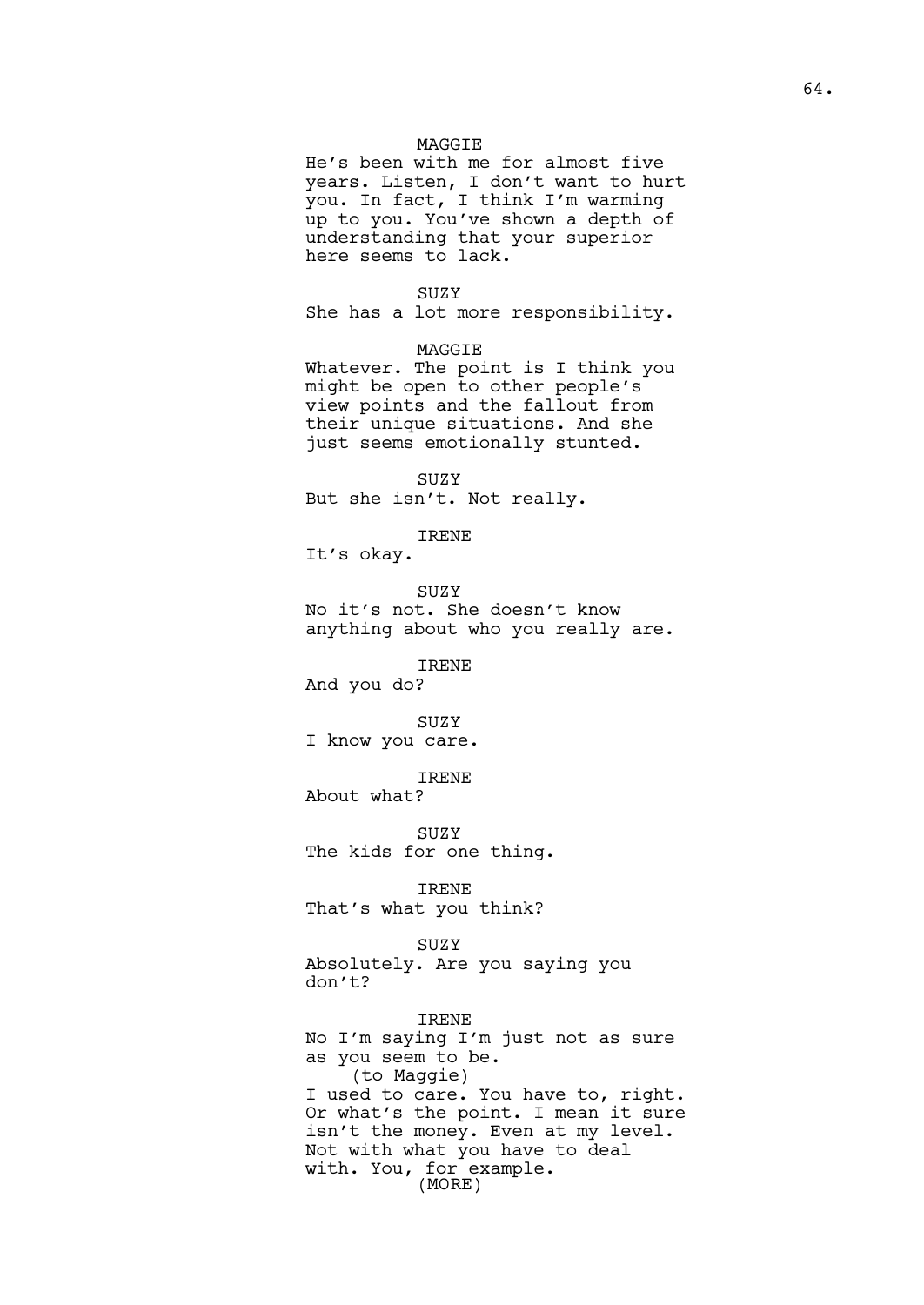If I'd known at the beginning of the year that I'd have to deal with you, I might have slit my fucking throat!! IRENE (CONT'D)

She approaches maniacally and Maggie backs up.

IRENE (CONT'D) Okay!! Do it, do it, do it! Cut me!!

# MAGGIE

(quietly) Cut your throat? Too much ... You're kinda young to be suffering from burnout, arent you?

### IRENE

Yeah. I am. And I'm not even close to being financially prepared for retirement.

(deep breath) But... in the meantime I have a job to do. And part of my job is to contact the authorities when I see or hear anything that--

#### JACK

"The authorities..." (to Maggie) Yeah, see how it sounds when other people use it. (to Irene) It sounds too scary. You'll just be talking to people who have certain kinds of job. And certain kinds of opinions.

IRENE Maybe. But I'm still supposed to inform them.

#### SUZY

Or maybe you're really just supposed to keep an open mind.

#### MAGGIE

And you should still have all the information, shouldn't you? I mean before you do what you think you have to do.

#### SUZY

Information about his real parents you mean?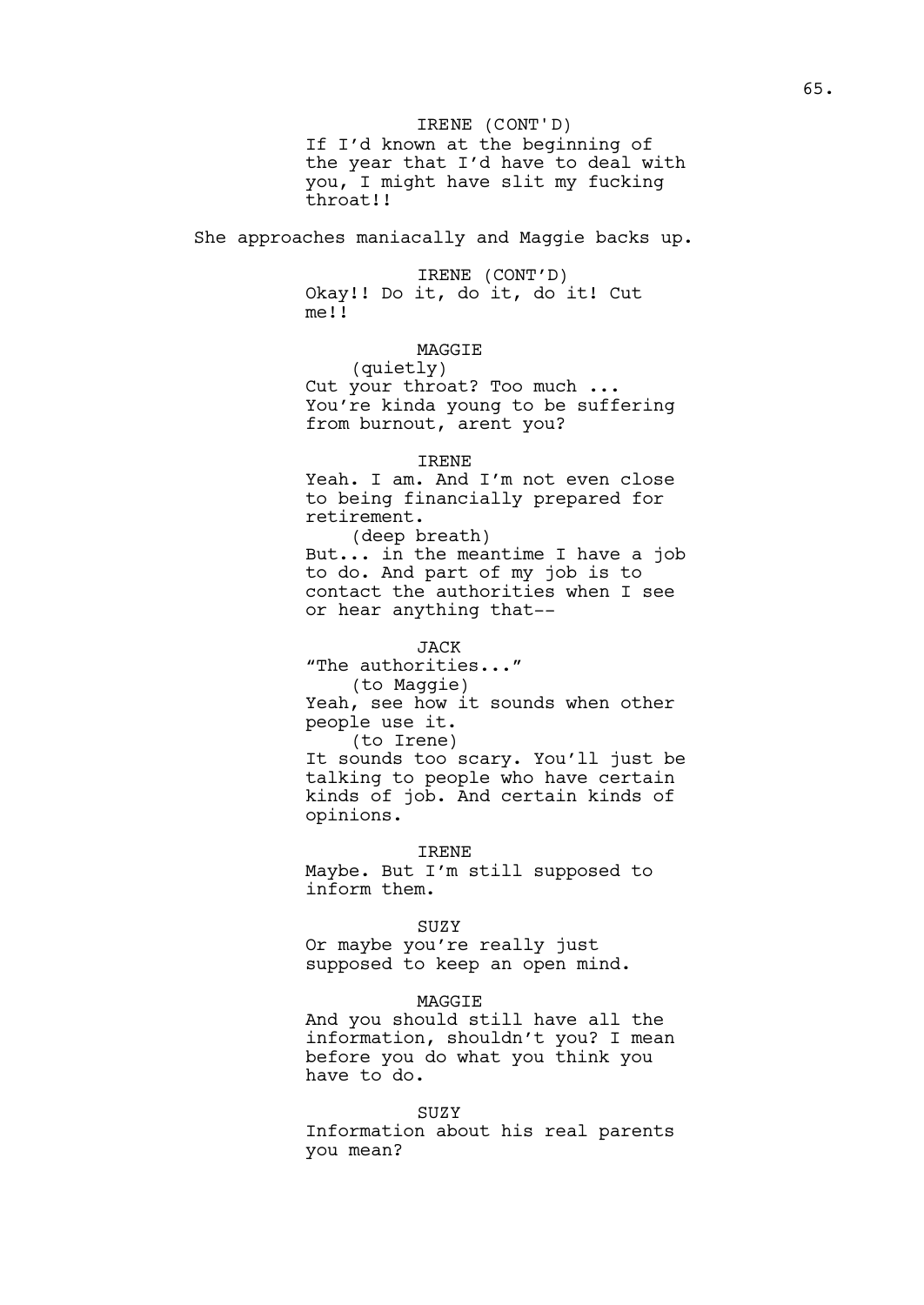### IRENE

So the authorities won't send him back to them. So they won't be able to harm him anymore?

#### MAGGIE

It's not just about what his "real parents" *will* do. It's about what they've already done. And what can't be undone without us in his life.

SUZY

(to Irene) She might be right.

#### IRENE

They don't even have electricity. They carry knives for protection.

#### MAGGIE

(moving closer to Irene) *They* gave him meth when he was five. *They* liked to watch what it did to him. *They* thought it was funny. He was physically abused by at least three of their insane druggie pals. Two men and one truly fucked up teenaged girl who eventually killed herself by overdosing while she was on his bed with him asleep beside her! Believe that? I know it's hard, but try okay. No food in the house, he ate maybe two or three times a week when his grandfather would bring something over. Grandfather was on disability by the way. Disability he lost when they went on the run. Too much? Think I'm just trying to get to you with this stuff. This shit happens to people! It happened to him. And we're never going to take the chance that it could happen again.

(inhales) So what are we going to do?

#### IRENE

Well I suggest we begin with you putting away the knife.

SUZY I think that would be best too.

#### JACK

So do I. (off her look) (MORE)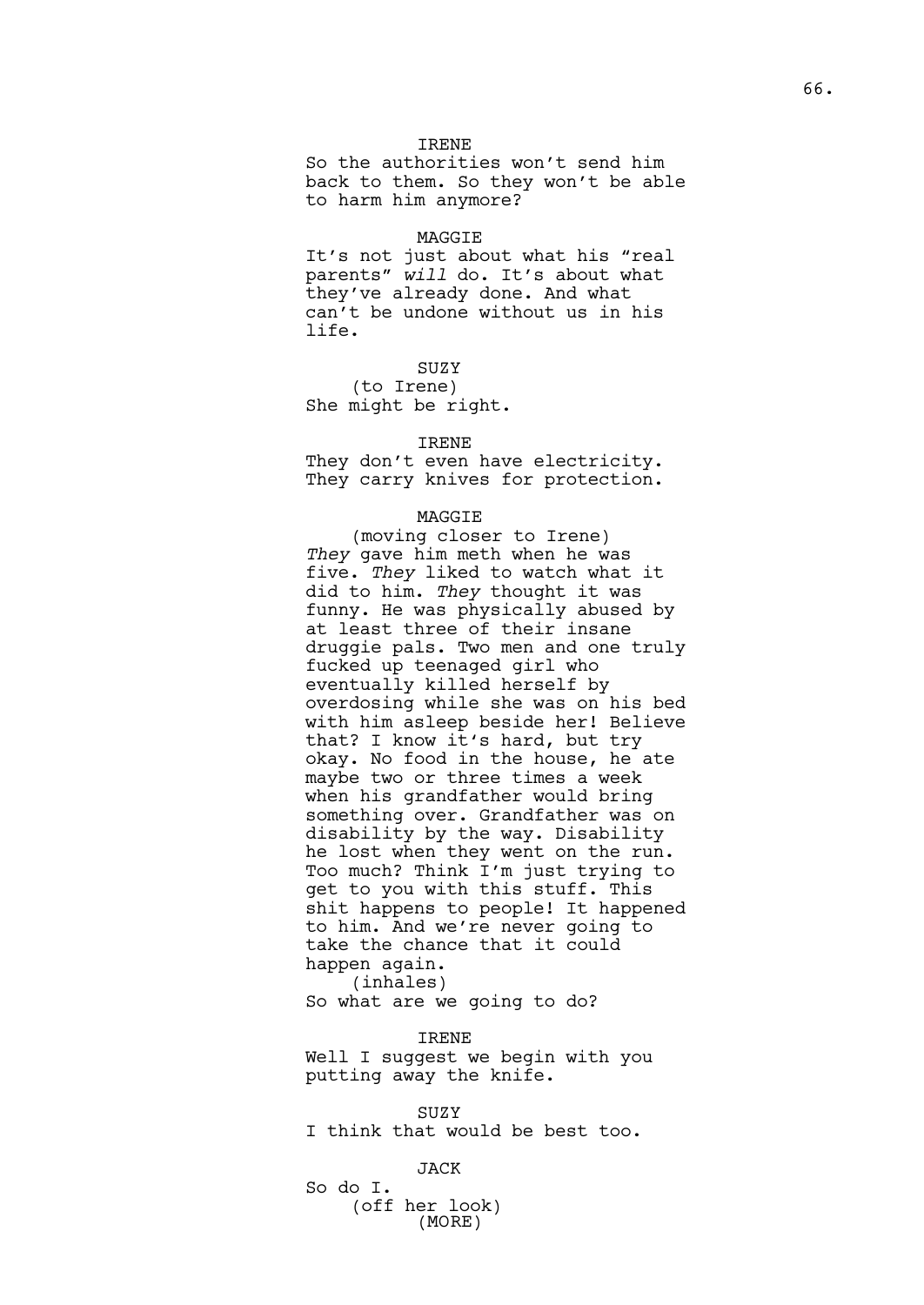I'm sure the impulse came from a good place though. Maggie looks at the knife. MAGGIE You hear that. That's how he is about everything. Mr. Positive. (to Jack) We never would have made it without you. So many times I just wanted to go to sleep and never wake up. JACK But that was before Malcolm. MAGGIE Yeah. The time before Malcolm was bleak. JACK Worse than bleak. MAGGIE What's worse than bleak? JACK Hopeless. Even for me it was hopeless. MAGGIE Yeah. Hopeless. I'm amazed we kept going. JACK Yeah... MAGGIE Why did we? JACK You just do, don't you? I mean most people do. (to Irene) Well maybe not if you're a school principal but-- IRENE Look I know my...situation is not in any way as bad as what you've been describing, but it's not easy either. SUZY (to Jack) In some ways it's even harder. JACK (CONT'D)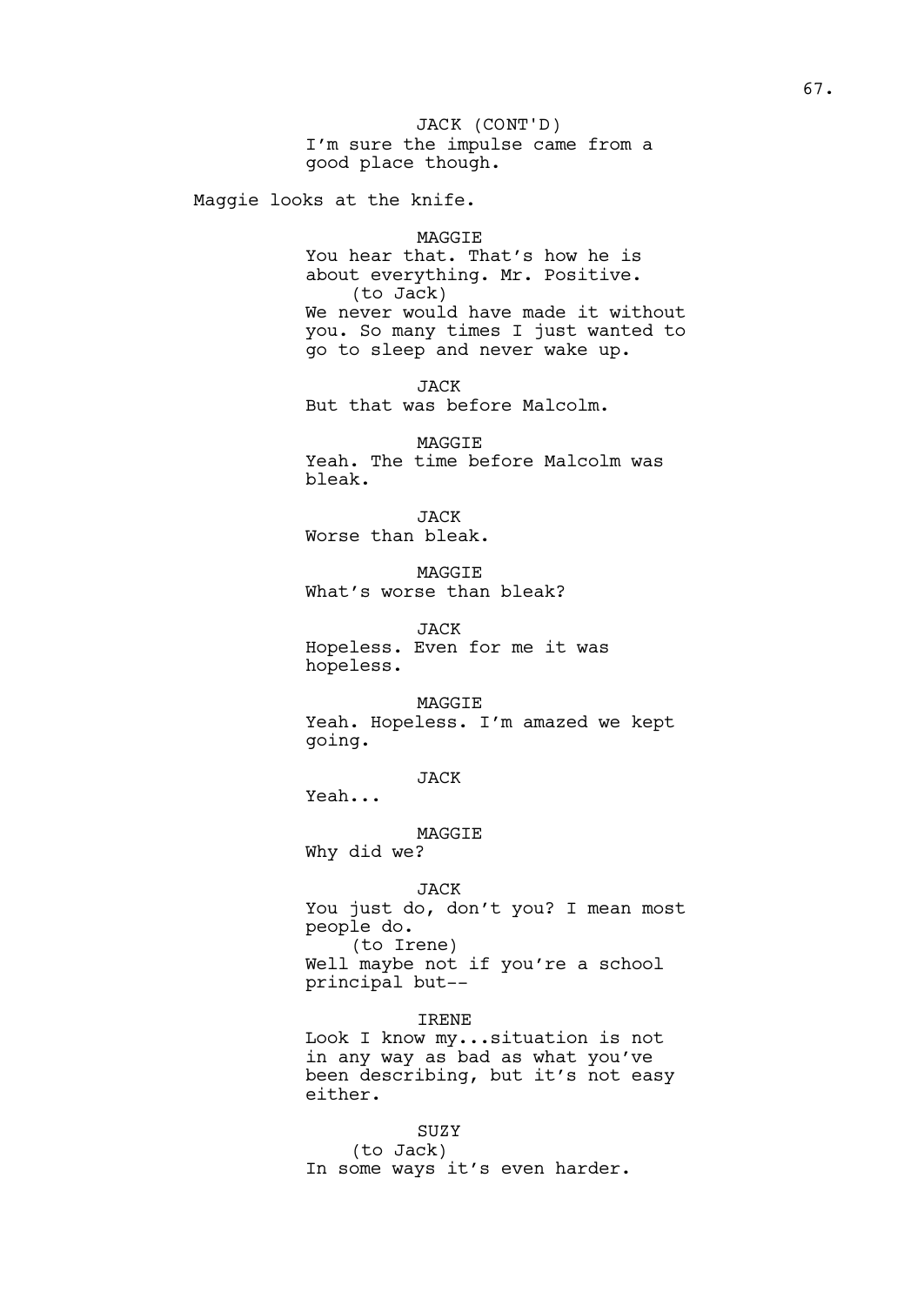### MAGGIE

Harder than picking through trash for something to eat? What the fuck has happened in this world that someone with a job and somewhere to live can even say something like that.

#### **SUZY**

Yeah. That was stupid. Worse than stupid. But the thing is, sometimes I don't really know what I'm saying. Or doing. I'm really in over my head here. I'm educated and trained and I still don't know what I'm doing with these kids. So there goes that. All the time I spent in school. Wasted. So that's not good. Not as bad as you've been through. But not good. And I guess I'm scared. I mean, you know, scared enough to say something so fucking stupid. And to do what I did to Malcolm. Someone not so scared of not knowing what she was doing... wouldn't have done it.

#### JACK

We forgive you. (to Maggie) Don't we, Hon?

#### MAGGIE

I think we're way beyond that now. Blame. Forgiveness. We're on to a whole other issue. Maybe it's the one we were always dealing with. You know, the real one.

### IRENE

Which is?

#### MAGGIE

Well what do we value most? The convenient truth or the human truth?

#### JACK

Maybe there's a compromise we can work out. You know, about the situation with Malcolm and telling people who'll have opinions about it. And then us having to take off so you'll never find him. I mean taking him out of the only house he's lived in for years and out of this school. There has to be some other choice here.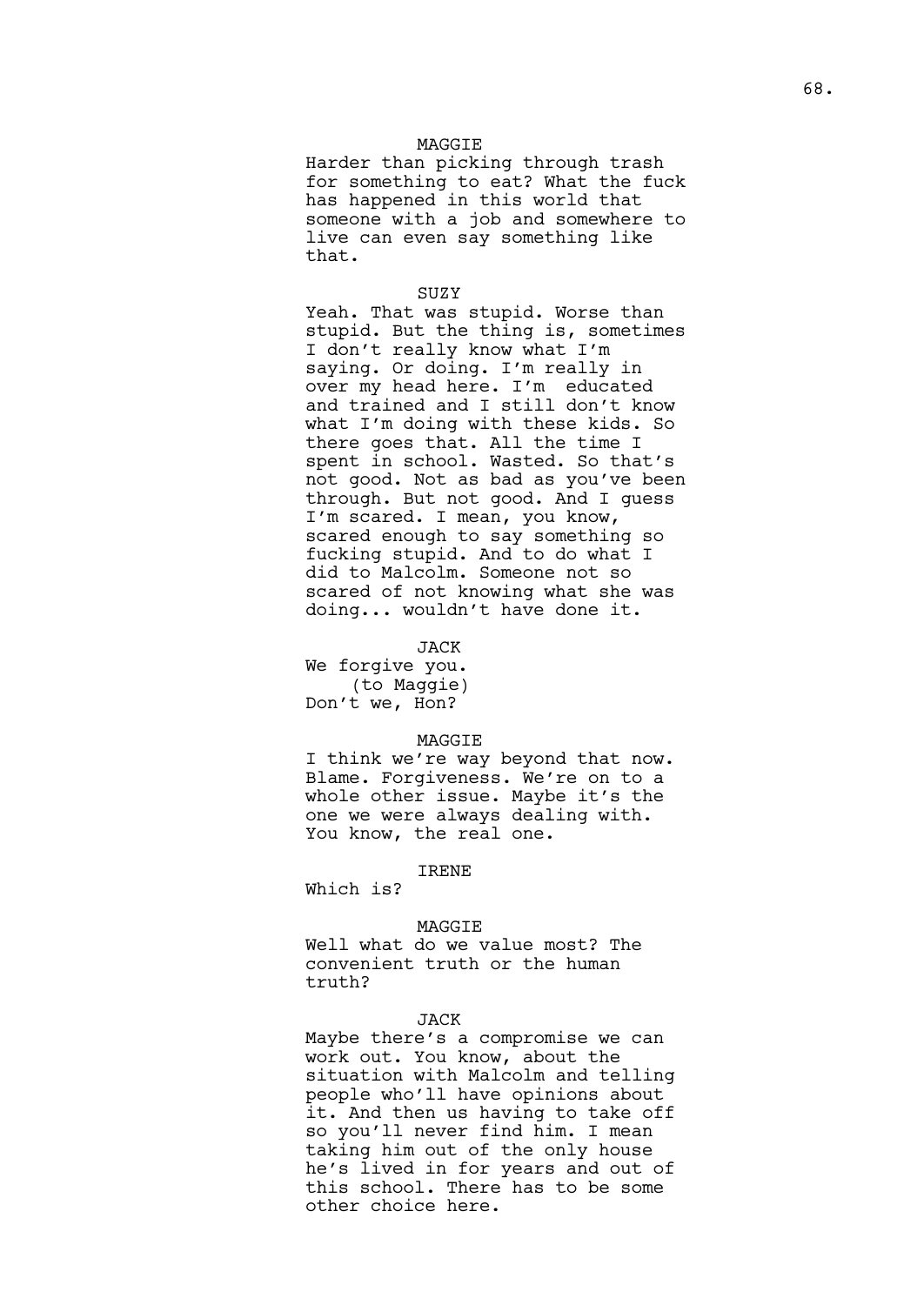SUZY

(to Irene) Can we make some kind of deal about that?

IRENE You mean one that doesn't put us all in jail? I don't know.

SUZY Well aren't there some things worth risking jail for?

IRENE No. Well maybe. But she has to put down the knife first.

SUZY (to Maggie) Can you do that?

MAGGIE I'd like to, but I think it'd put me at a real disadvantage.

IRENE God. Some of the things you say...

MAGGIE What's that mean?

### IRENE

It means holding that thing on us puts you at an *actual* disadvantage. Why don't you get that?

JACK It makes you look desperate, Mag.

MAGGIE

I *am* desperate.

(to Irene) Look why not just think of it as my friend?

IRENE Your friend. The knife is... your friend.

MAGGIE Yeah, I mean I don't have a lot of friends, and you have so many.

SUZY She doesn't actually. (to Irene) That was just a guess.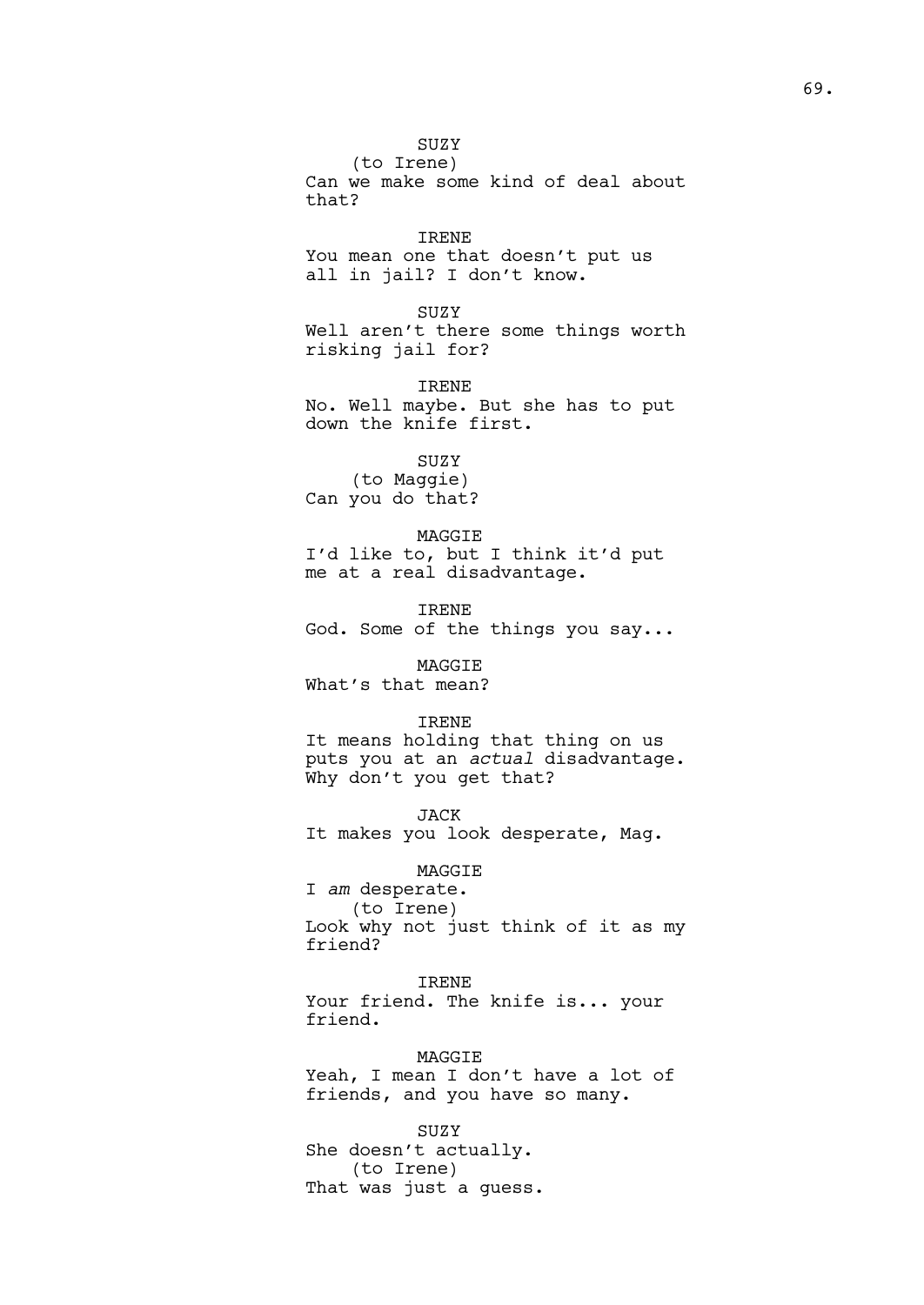#### MAGGIE

I don't mean people you Facebook or *do* lunch with. I'm talking about your real friends. The law, your unions, all your rules. Rules about the things you're supposed to do and the things you're not, no matter what the circumstances. You have just about everything in your world backing you up. And I just have the knife.

**JACK** 

And me.

### MAGGIE That goes without saying.

JACK

Which is why she didn't say it, I guess.

MAGGIE Don't be hurt. I don't have time to buck you up right now. (to Suzy) He's kind of vulnerable because I keep threatening to divorce him.

### SUZY

Why?

#### MAGGIE

It's something I say to relieve stress. I sometimes need to believe that there's a better life out there for me.

JACK With a better man.

MAGGIE No. Just with a better job.

IRENE

Put the knife down.

MAGGIE I'm considering it, like I said.

IRENE Stop considering it, and just do it.

SUZY She means she wants you to trust us.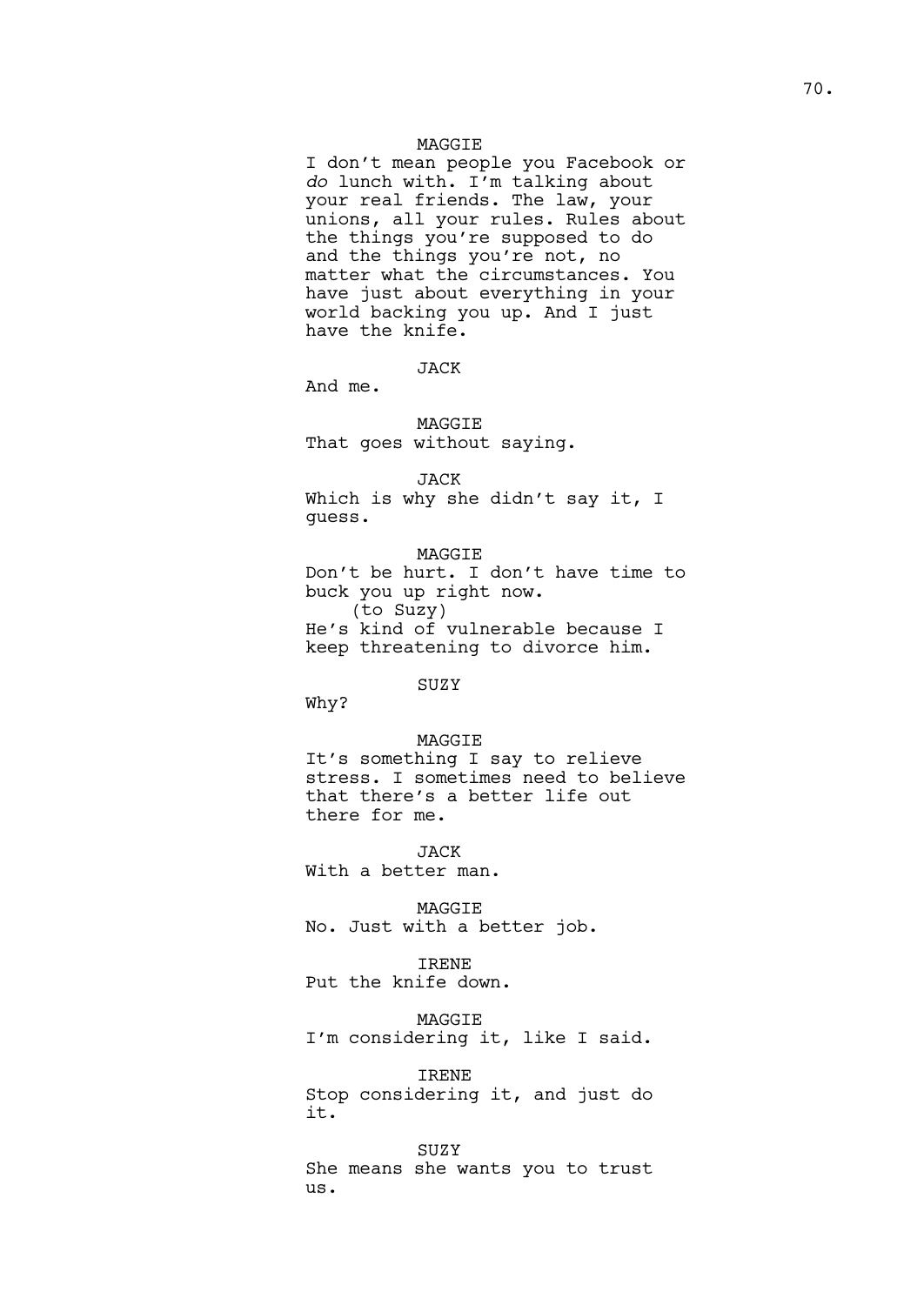### IRENE

Stop telling them what I mean.

MAGGIE No. It's good. It's like she's a translator for you. Because you have such difficulty relaying your true feelings. It's because of that thing I mentioned before about you being emotionally stunted.

IRENE

Jesus...

# MAGGIE

So do you?

#### IRENE Do I what?

MAGGIE

Want us to trust you?

### IRENE

I guess so.

# SUZY

(to Maggie) She does. Besides, what choice do you have? Are you really planning to kill us?

### JACK

Of course not.

# MAGGIE

Jack. Please. We're negotiating here.

#### SUZY

Over what? Whether you're going to actually use that thing on us? Please. None of us believe that.

### IRENE

I might.

### SUZY

Really? Come on. Help me out here!

### IRENE

Okay no. I don't really think she'd put a knife in our hearts.

# SUZY

Right. (to Maggie) So what's its purpose then?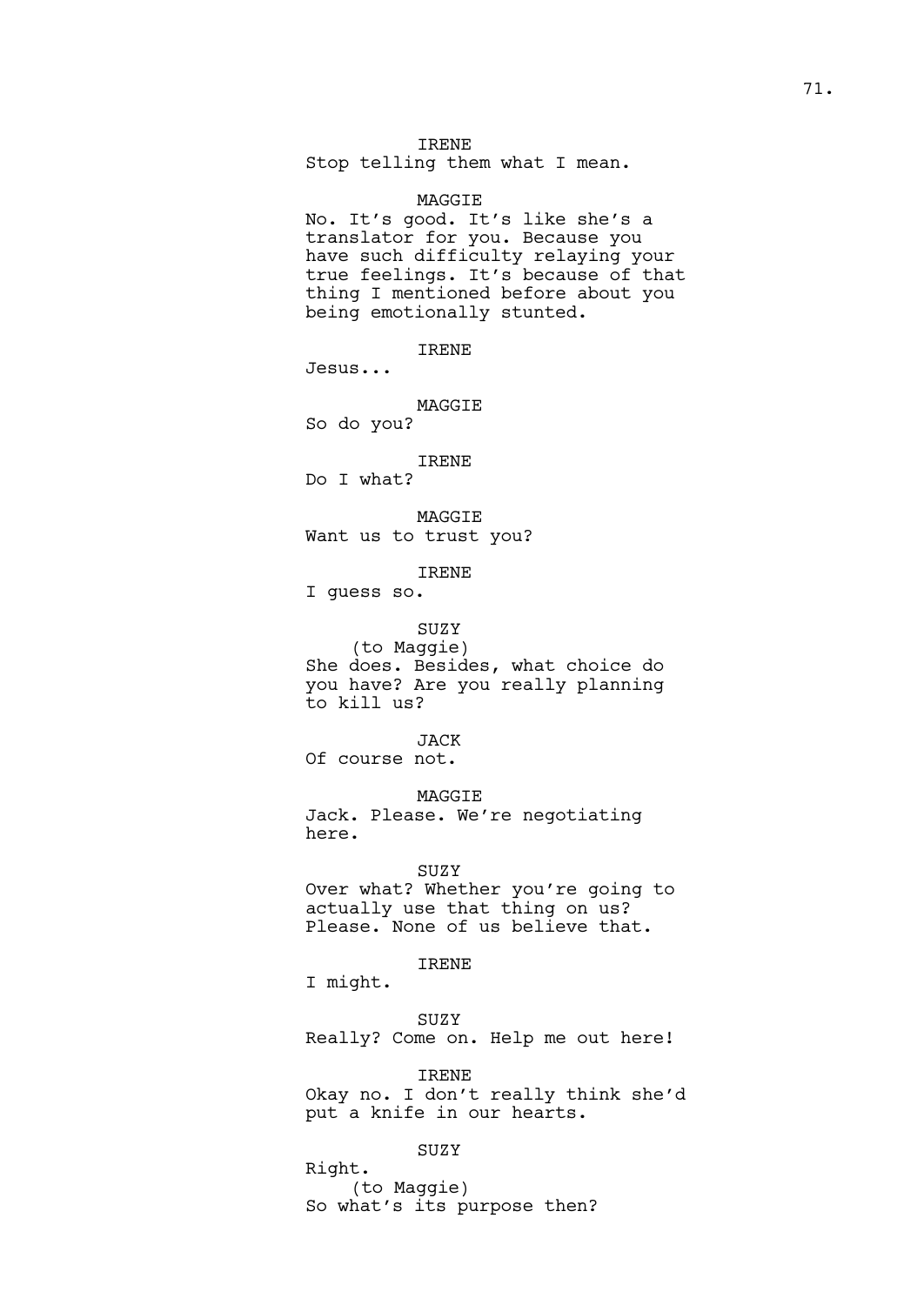MAGGIE It makes you listen to me on a whole other level.

JACK

Put it down, Sweetie. I'm pretty sure you've got their full attention.

MAGGIE Yeah. But look at what it took. (to Irene and Suzy) This is what happens when people feel they aren't being listened to.

She puts the knife down.

SUZY Okay...So now can we move forward and try to find a solution here?

MAGGIE

Fine.

IRENE But we're going to need some kind of assurance.

MAGGIE

About what?

SUZY Malcolm's continued safety.

MAGGIE

Well that's rich. Coming from someone who recently attacked him.

IRENE

Hey. Lay off her. Maybe if you'd told us how fucked up your lives are right from the beginning, she would have made certain concessions.

MAGGIE

Meaning?

SUZY I would have tried to be more patient with him. But... (to Irene) ...what we do now is really all that's important.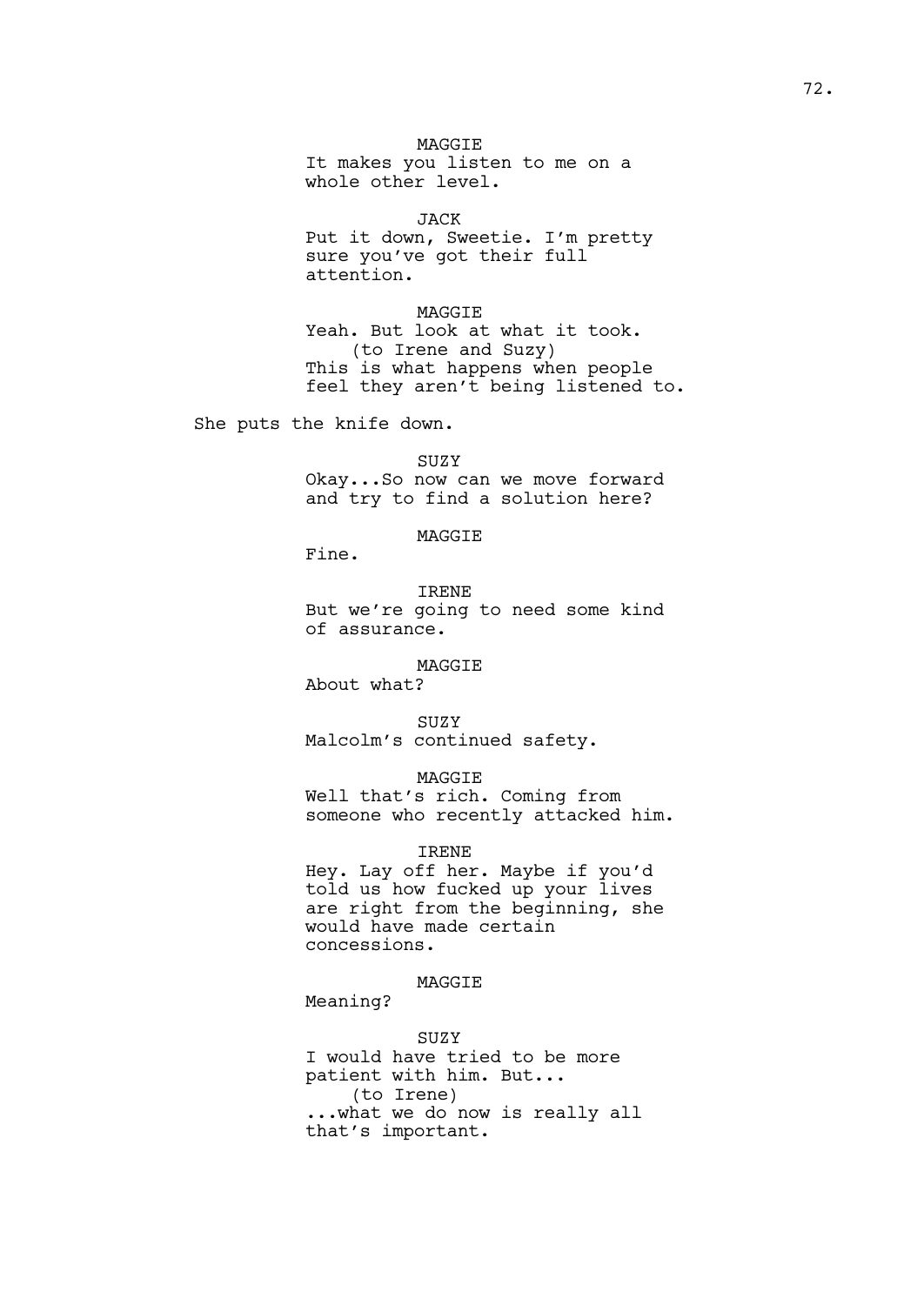IRENE At the very least there are some things we'll have to investigate on our own.

### MAGGIE

Like?

SUZY Can we see your house?

MAGGIE Can we see yours?

JACK That was a reasonable request, Hon.

MAGGIE Of course it was. (to Suzy) I was just curious about your decor.

IRENE And your job? Is it secure?

JACK Well that's a tough one. I haven't entirely given up on a writing career.

MAGGIE He's not leaving his job. Ever. (to Jack) Under any circumstances.

IRENE Where is it?

JACK Oh it's pretty close by.

SUZY She means we'll need the name of the company.

JACK It doesn't have a name.

IRENE What's that mean?

JACK It's just a warehouse.

IRENE A warehouse that doesn't belong to anyone?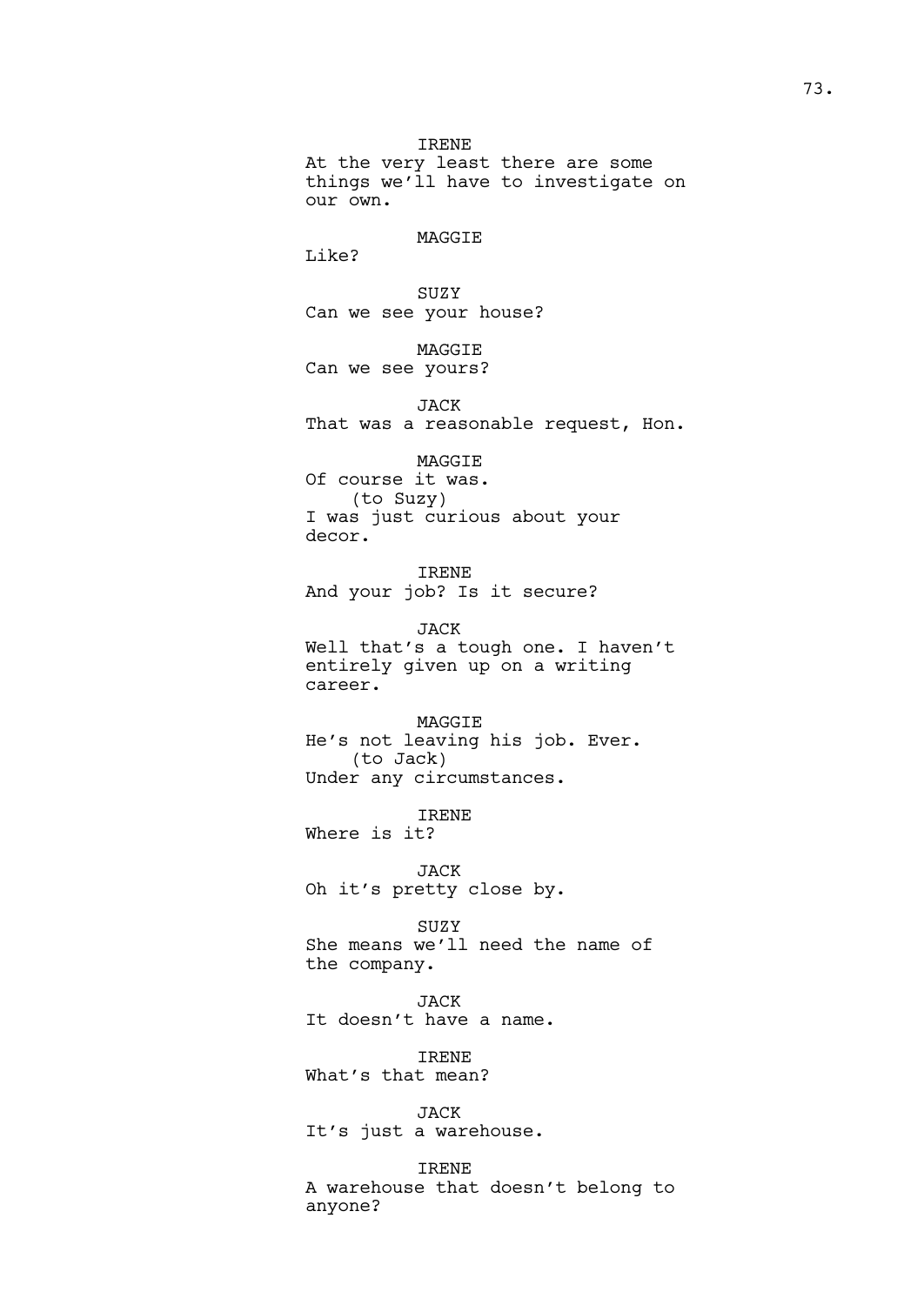JACK

No. It belongs to some guys.

IRENE Some guys who...?

JACK Store stuff there.

IRENE

Stuff like?

MAGGIE Okay I know where this is leading, and I think we need to step back.

IRENE

Actually I think we need to keep going.

## MAGGIE

I just mean step back to the circumstances around him needing this particular job. No matter what it was.

JACK We were starving.

MAGGIE Well not actually starving.

JACK I was. I was starving.

MAGGIE

Because you were giving most of your food to Malcolm. That's the kind of guy he is. Keep that in mind, okay.

## IRENE

Okay. Got it.

MAGGIE I mean keep it in my mind while we discuss the warehouse.

JACK

And what's in it.

SUZY Which is what?

JACK

Hot.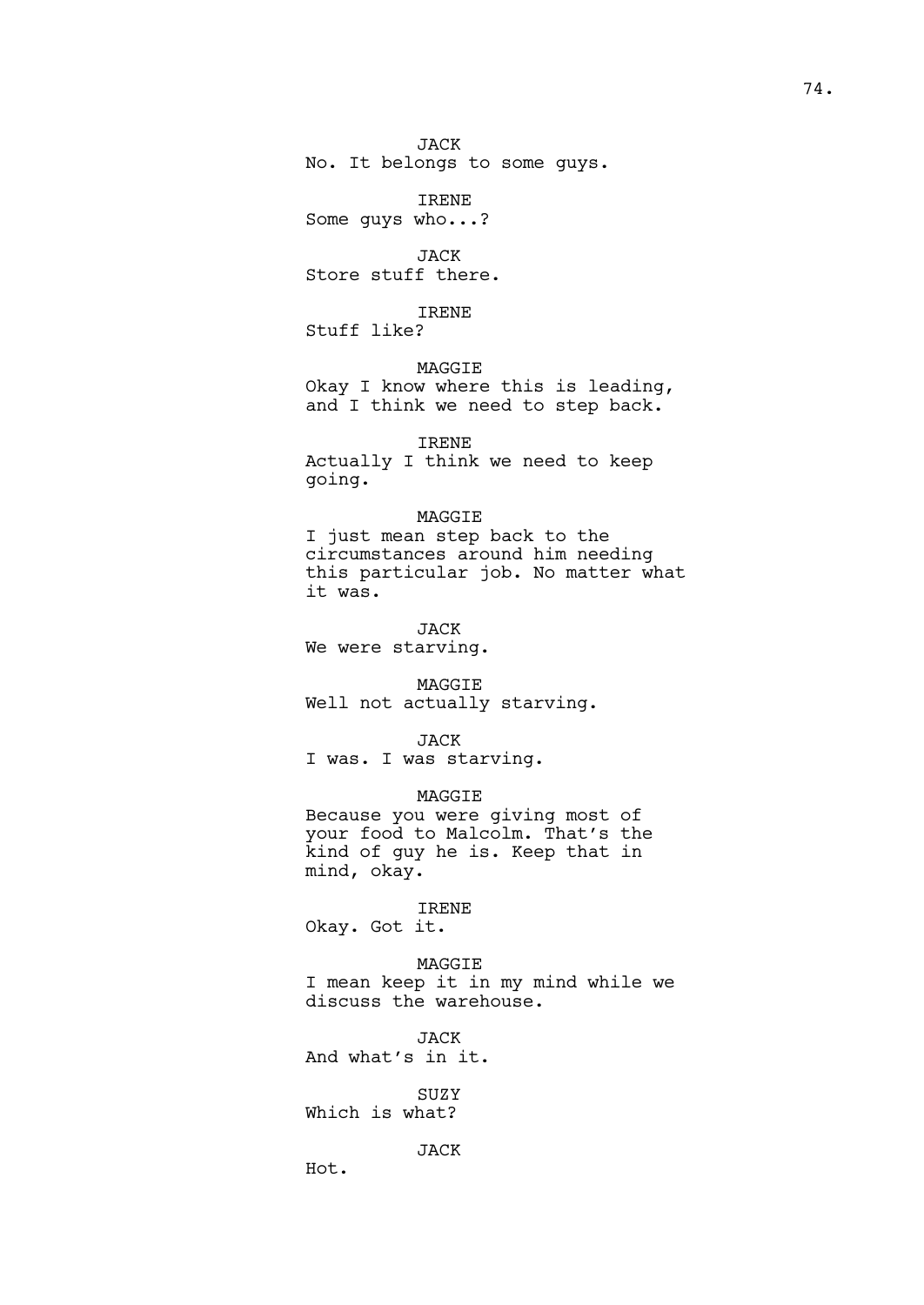SUZY You mean stolen.

JACK Yeah. Probably.

MAGGIE We're not actually sure. We never asked.

JACK Not asking was one of the terms of my employment.

MAGGIE Pretty much the only one actually.

JACK Yeah. Well I had to show up. But beyond that...

MAGGIE Are you keeping our situation in mind?

JACK The fact that I was starving.

MAGGIE And the reason why.

SUZY

I am.

IRENE

I'm trying.

MAGGIE

Just trying? Maybe that's because you've never even been close to starving.

IRENE

Either that. Or I've never worked for criminals and can't picture how I ever would.

SUZY And she's saying that's only because you've never been starving.

IRENE

Okay. But does it matter. He works for criminals and that's not something we can get behind.

SUZY

No. But can we just ignore it?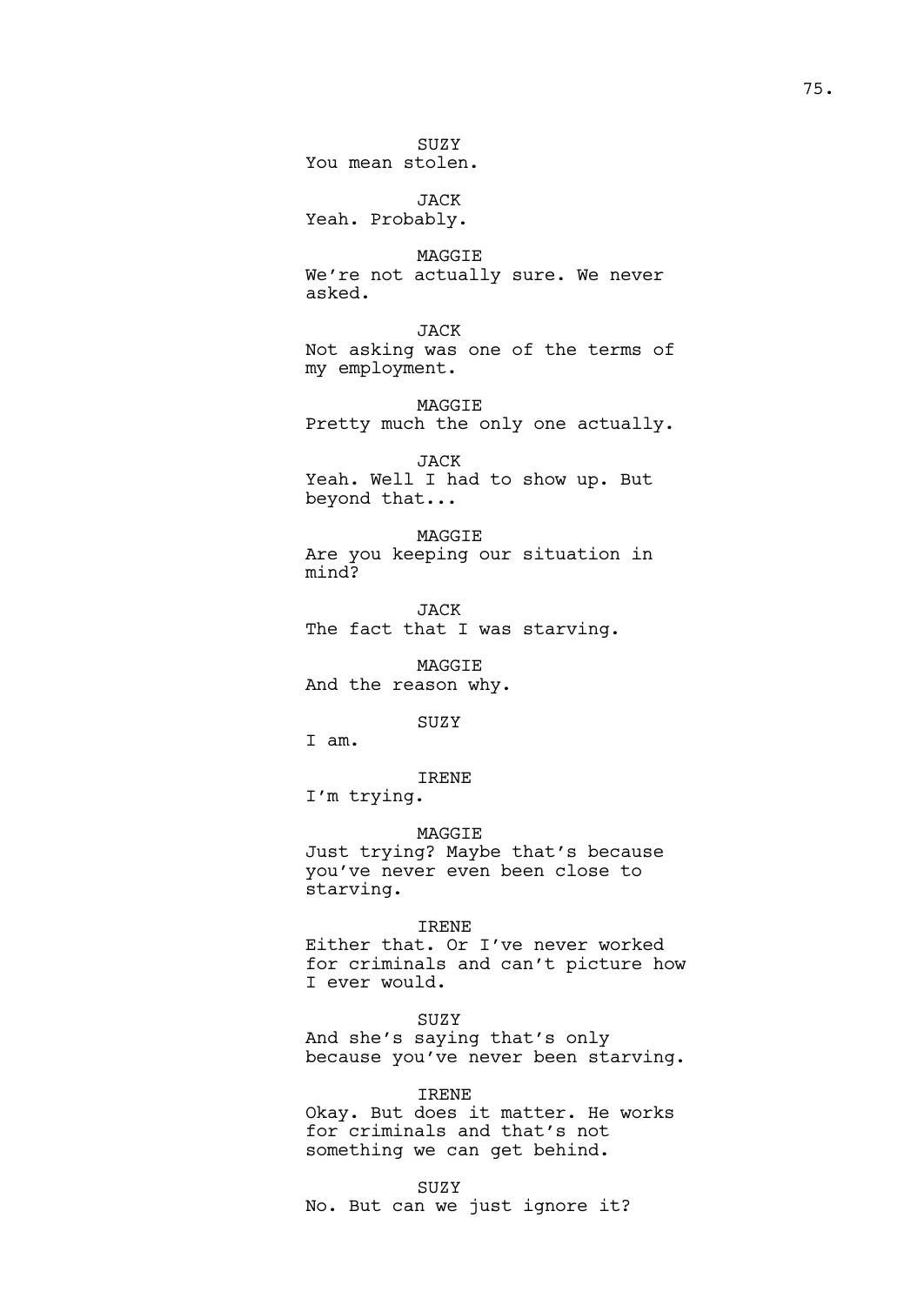IRENE Maybe you should ask your father that. (to Maggie) He's a cop.

#### MAGGIE

Great. (to Jack) We're screwed.

## **SUZY**

No. I won't say anything to him.

## IRENE

Not yet you mean.

### SUZY

Not ever. There's plenty I don't tell him. Do you think I'd want him to know how much weed I smoke. I mean if I actually smoked weed.

IRENE

Are saying you don't?

SUZY Do you care?

### IRENE

If I did, I'd have to let a third of the staff go. And then I'd have to crack down on all the serious drinkers, and I'm just not up to it.

## SUZY

Exactly. That's something you've just chosen to ignore then. So now we have an example of something we can measure other so-called transgressions against as we move forward. I want this to work.

### IRENE

If it can.

## SUZY

It has to. You heard them. They'll just take off. And what happens to Malcolm then?

MAGGIE Almost anything is possible.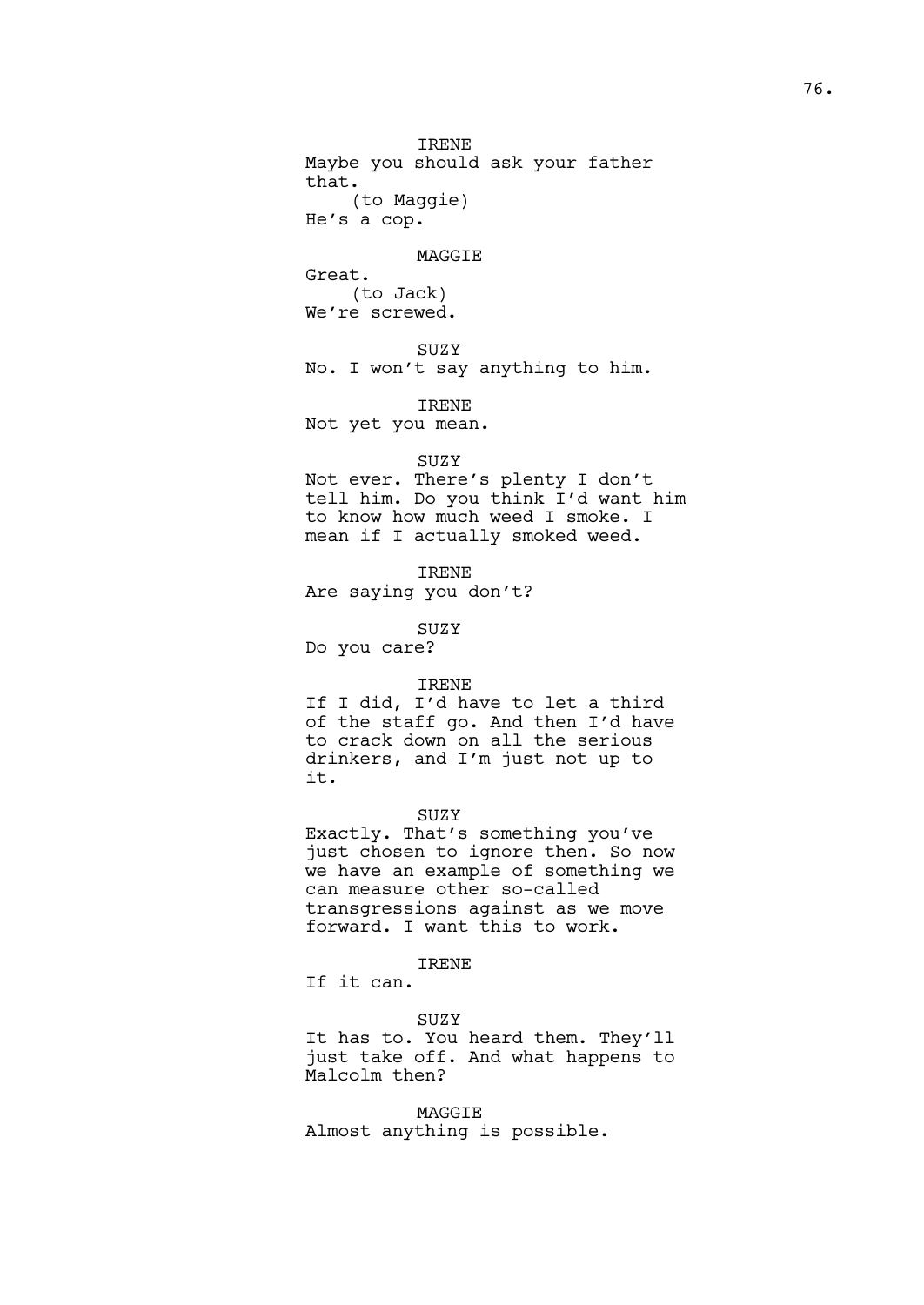(to Irene) Does it really matter who he works for.

IRENE Suppose they're not crooks. Suppose they're terrorists. Who knows what they're keeping in that warehouse.

JACK

Appliances.

MAGGIE Mostly washers and dryers.

SUZY Yeah so...do we really want to make a fuss over stolen appliances?

IRENE What happens if they get caught?

SUZY

Who?

IRENE

The guys doing the stealing. Then I guess there goes his job. I mean if he isn't arrested as an accomplice.

MAGGIE We've got that covered. He'll present himself in a certain way to the cops. (to Jack) Show them.

Jack lets his body slacken and his head kind of droop to the side.

> JACK (in a happtvoice that goes along with the posture) Hello, officers. What can I do for you?

IRENE You pretend you're...you're...

SUZY & IRENE/JACK/MAGGIE Developmentally dealyed/ Mentally challenged/Slow...

JACK Works like a charm. I've used it a few times in the past to get out of trouble with the law.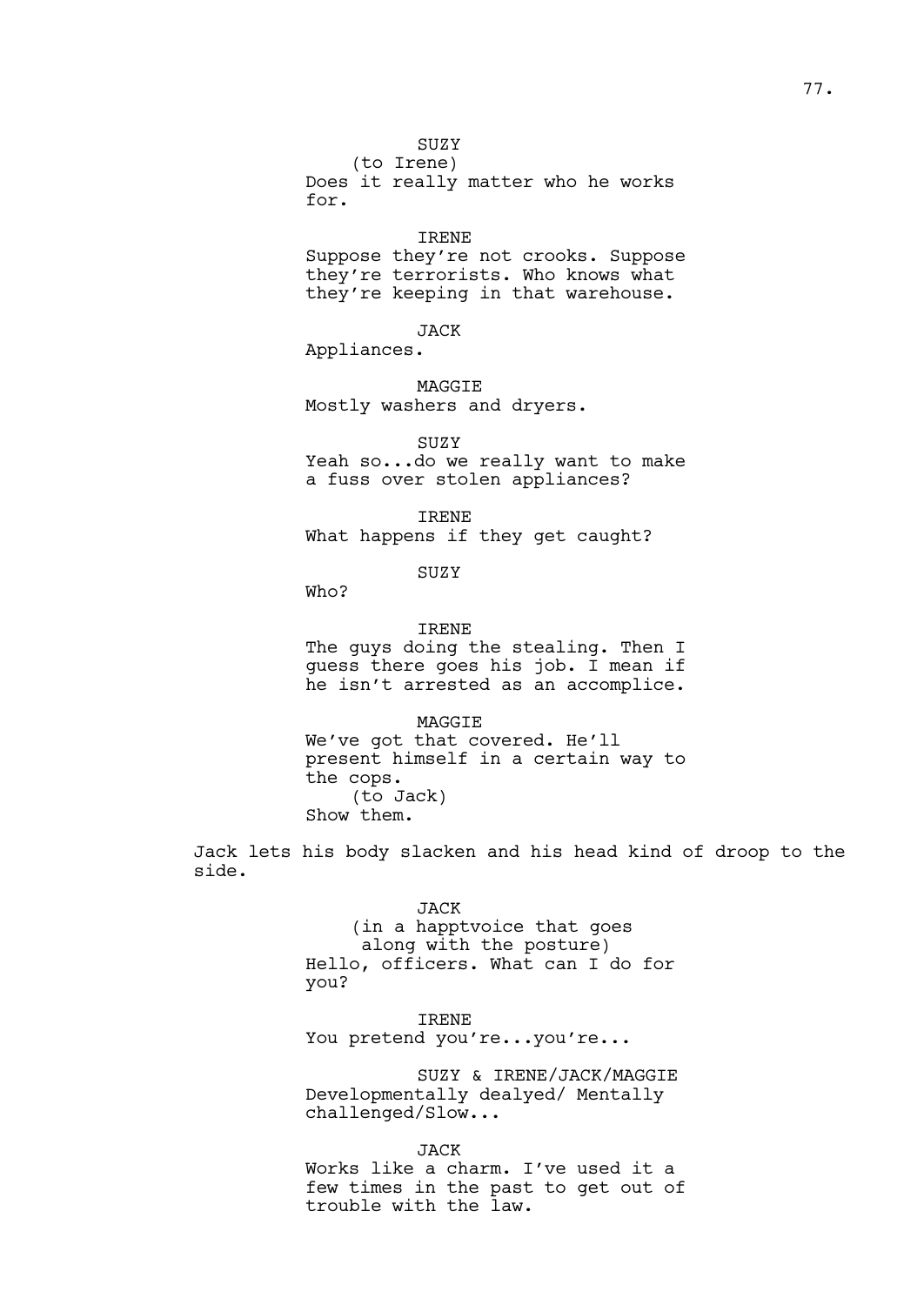MAGGIE Mostly for shoplifting.

JACK The police get kind of embarrassed, and they let me go.

### SUZY

Great. So that solves that problem. We'd just have to find him a new job. And how hard can that be?

JACK

Pretty hard.

MAGGIE Almost impossible.

#### JACK

But we'll try to stay open to the possibility.

SUZY

(to Irene) Can't ask for more than that, right.

IRENE

I guess not. So in this world you have us all in together now, we're kind of like their guardian angels.

MAGGIE

Think of it as an adoption. Like we did with Malcolm. You're adopting our whole family.

SUZY

Or maybe we're just helping out.

MAGGIE

I'd feel better if you thought of it as an adoption, it'd draw us closer together.

### JACK

I think that's true. And getting back to other job options for me. I'm actually a writer, like I said. Well not actually. More like hypothetically.

IRENE You're a hypothetical writer?

JACK Yeah. But that's probably the case with a lot of people. (MORE)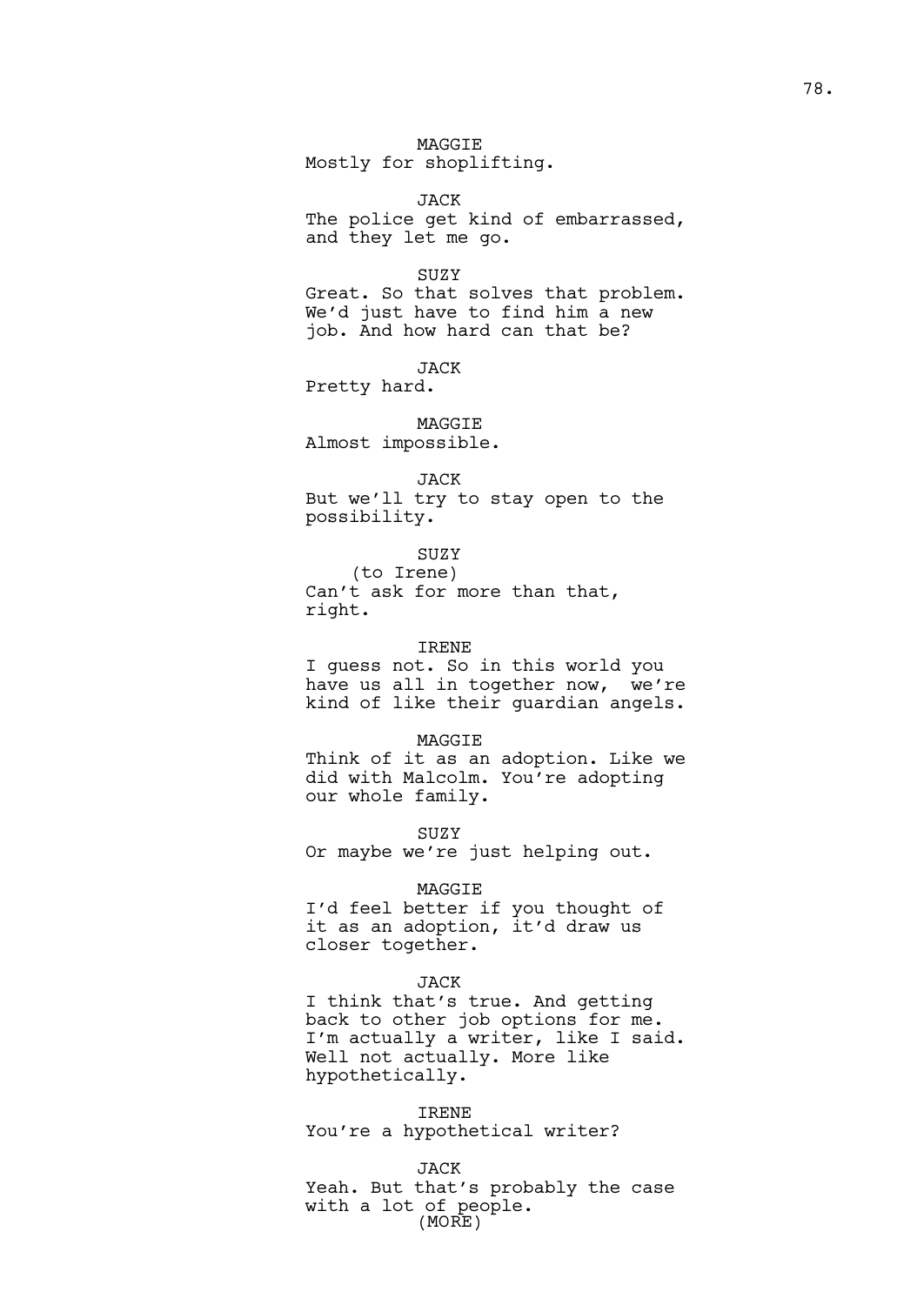## JACK (CONT'D)

And it concerns me. It really does. It's a thing I'd like to deal with at some point.

### MAGGIE

He's talking about how most people aren't in the jobs they've always dreamed about having. (to Jack) But that's a whole other matter.

**JACK** 

A matter that addresses the widespread depression and disorientation in society today. But who can really deal with that.

MAGGIE Certainly not you. No offense.

#### JACK

Absolutely none taken. (to Others) Let's just say that I have aspirations to move beyond the hypothetical.

IRNE

Okay. Sure. We'll keep that in mind.

## MAGGIE

(to Jack) She's humouring you. (to Irene) No need for that, dear. If we say something you don't fully understand, just ask for clarification.

### IRENE

Okay here's something I'd like a little clarification on. What about his school records? How long did you think you'd get away with telling us they were sent to you.

MAGGIE I don't know. I don't have the luxury of engaging in long term thinking.

IRENE (in her face) Not a good enough answer!

MAGGIE Jesus. Calm down.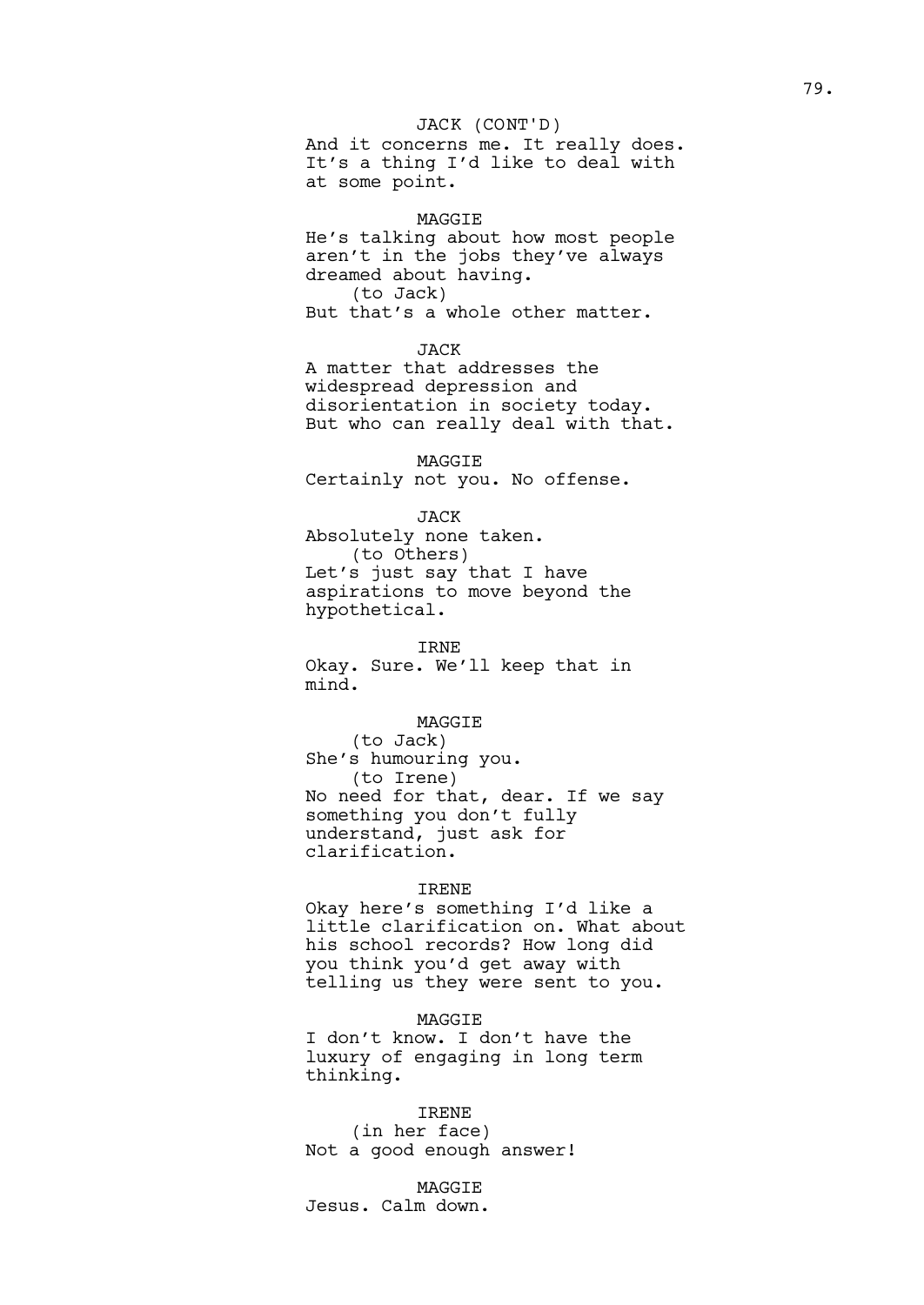### IRENE

How do we move him through the system. Get him into high school. University. He'll need transcripts.

MAGGIE We'll make some up.

IRENE Another bad response!

**MAGGTE** Come on. What's the harm in that?

IRENE

It's illegal.

MAGGIE Really? Where's the victim?

#### IRENE

You're looking at her. If we get caught my life is over. (off Suzy) She'll be okay. She has a family she can lean on. I don't have anyone.

#### MAGGIE

Big surprise. Sorry. That just slipped out.

SUZY I'll do it. You just show me what the transcripts look like, and I'll keep them up to date.

JACK

Another problem solved.

### IRENE

Yeah right. Just like that. Magical thinking seems to be the foundation on which you've built your entire lives. Keep on keeping on and it'll all work out somehow.

## JACK

We didn't have much choice. Stuff just got thrown at us. We did our best to deal with it but then--

IRENE My point is, it's fraud!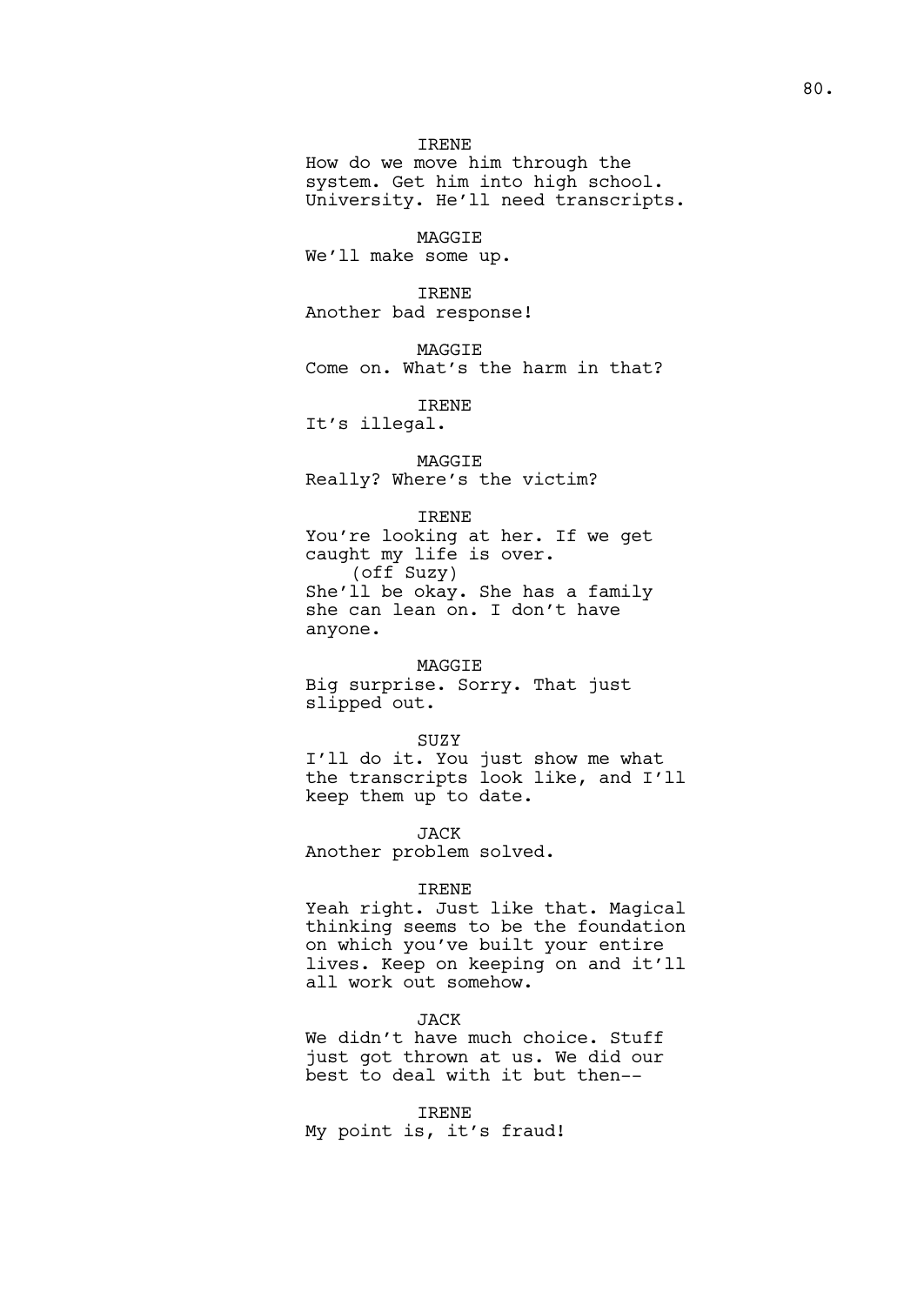## MAGGIE

But with no victim. That's important. No one gets hurt. Some rules just get broken.

IRENE

By us. Not by you. By us.

JACK

And we appreciate the fact that you're even considering doing that.

MAGGIE Yeah. I mean considering the narrowness of your life experience.

### IRENE

What the hell do you know about my life experience. You think it's all been a cakewalk for me. I put myself through school. I went bankrupt twice. And I had a serious illness to deal with.

SUZY

She's diabetic. The worst kind.

IRENE You're not supposed to know that.

SUZY

People talk.

### IRENE

Right. (to Jack) What about your house? It was abandoned, right. So I assume it's not in great shape.

MAGGIE We're working on it.

# SUZY

Does it have heat?

### JACK

It will when we have electricity. It's all baseboards.

SUZY And they're in good shape?

JACK

Well it's hard to tell because--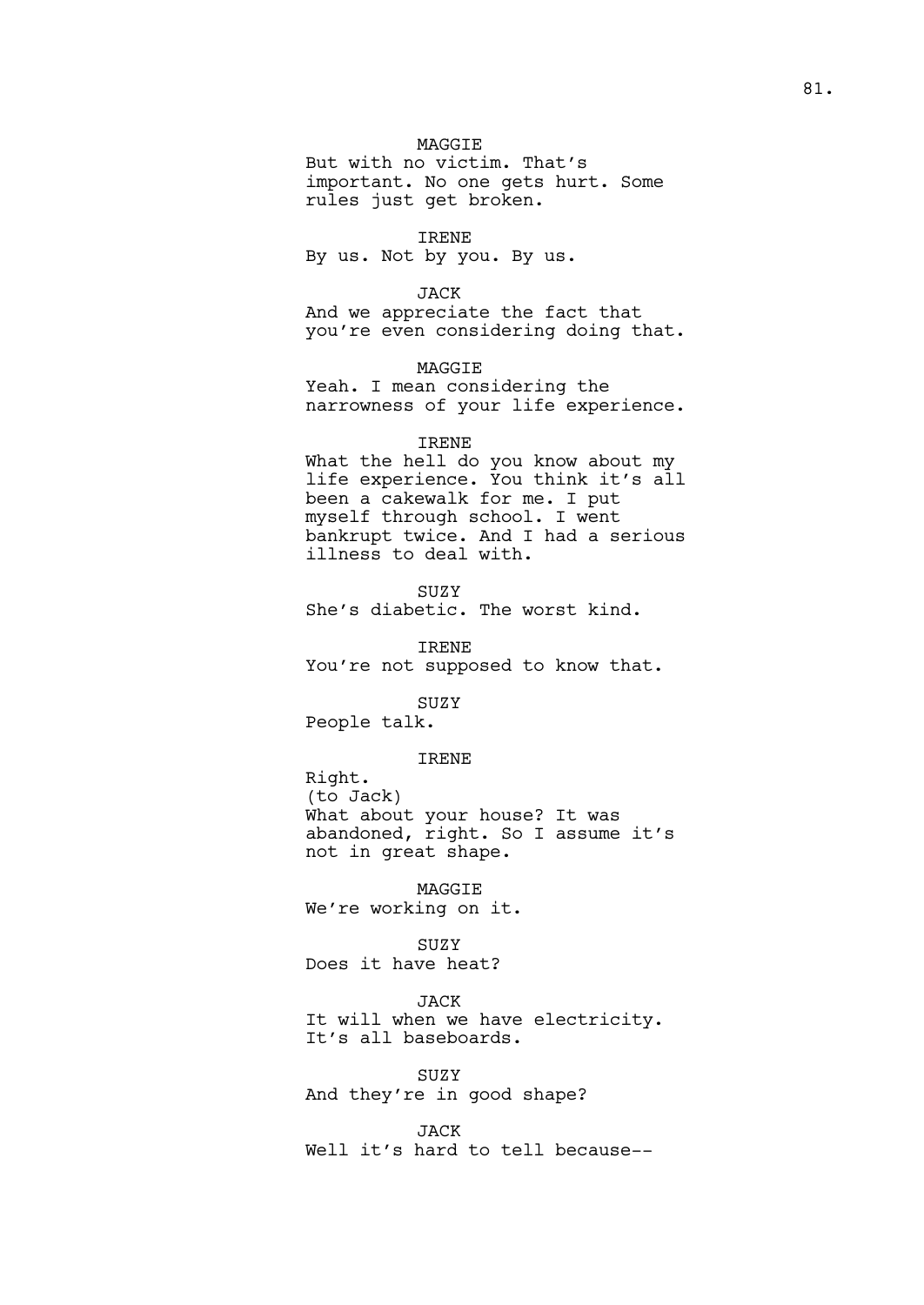IRENE You don't have electricity. Right. She was probably asking about the wiring. SUZY It should be checked. IRENE (to Jack) Can you do that? MAGGIE This is starting to sound like an inquisition. IRENE That's because it is. (to Jack) Do you know anything about wiring? JACK I could buy a book. IRENE You mean steal it. You could steal a book. **SUZY** That's a bit harsh. JACK No. She's right. Those self help books aren't cheap. I'd be inclined to steal it. IRENE And all that's gotta stop, okay. All the criminal behaviour. No more shoplifting or guarding stolen washing machines... SUZY And no more pretending to be a

lawyer or anyone else. It's not good.

IRENE And eventually you'll get caught. (to Jack) And not even that tasteless impression of a...a person who's...

SUZY Mentally challenged.

IRENE

Right. Not even that will save you.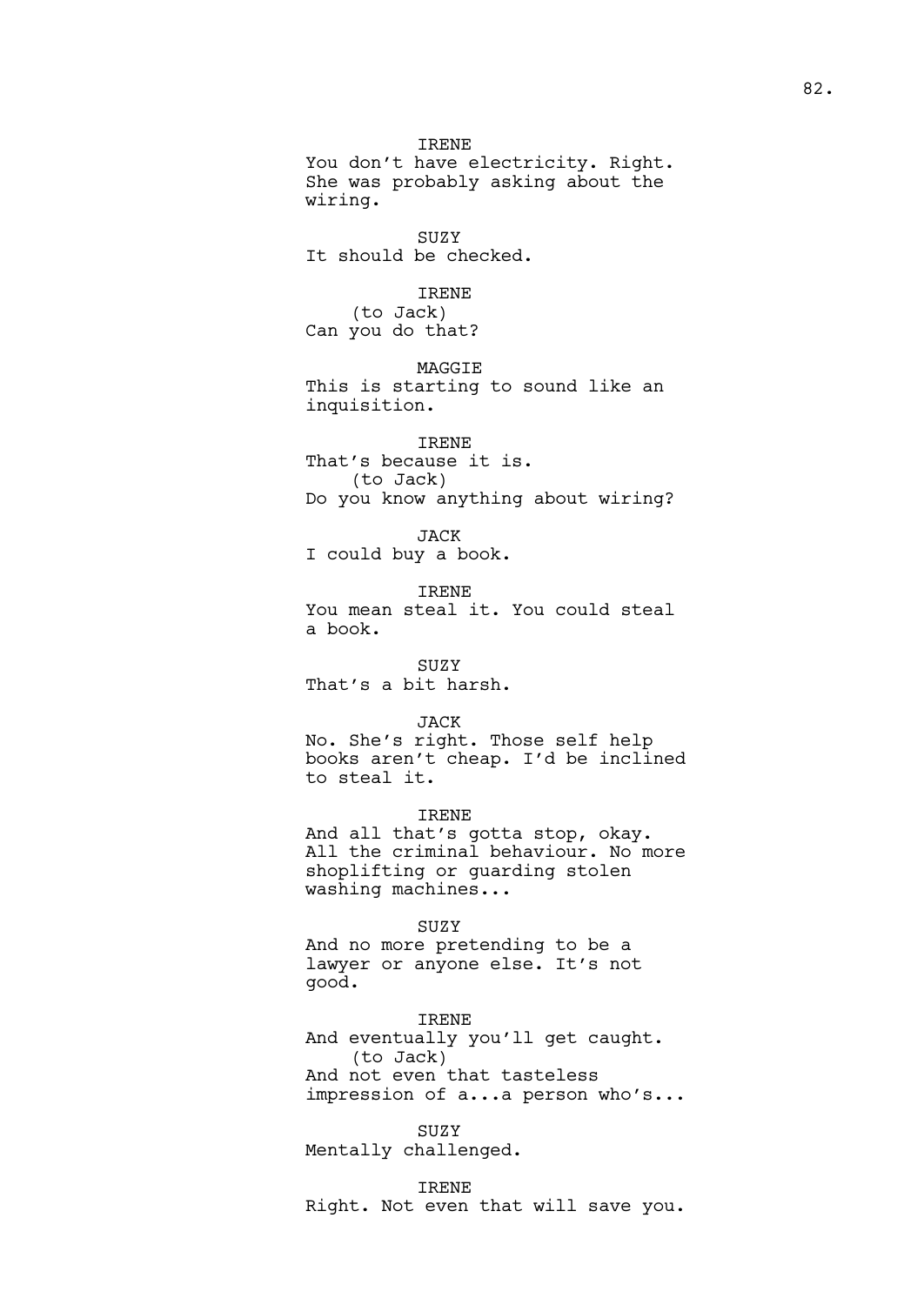MAGGIE We can't stop doing what we need to do to survive. JACK We're firm on that. Even the garden we've put in was planted with that in mind. IRENE Really. JACK Root vegetables. Because they store better. SUZY (to Irene) Smart, right? IRENE Effing brilliant. Look, there's time to humour them. They need jobs. Real ones. (to Jack) What did you do before you were... JACK Terminated? I worked for the city government. IRENE Doing what? JACK I'm not sure. I worked in the planning department, but I was never given anything to plan so--

IRENE But you're a planner.

### JACK

No. And I guess they found that out. I was transferred from there to the parks department because they were understaffed.

IRENE And at the parks department you...?

JACK Picked things up.

SUZY

Trash?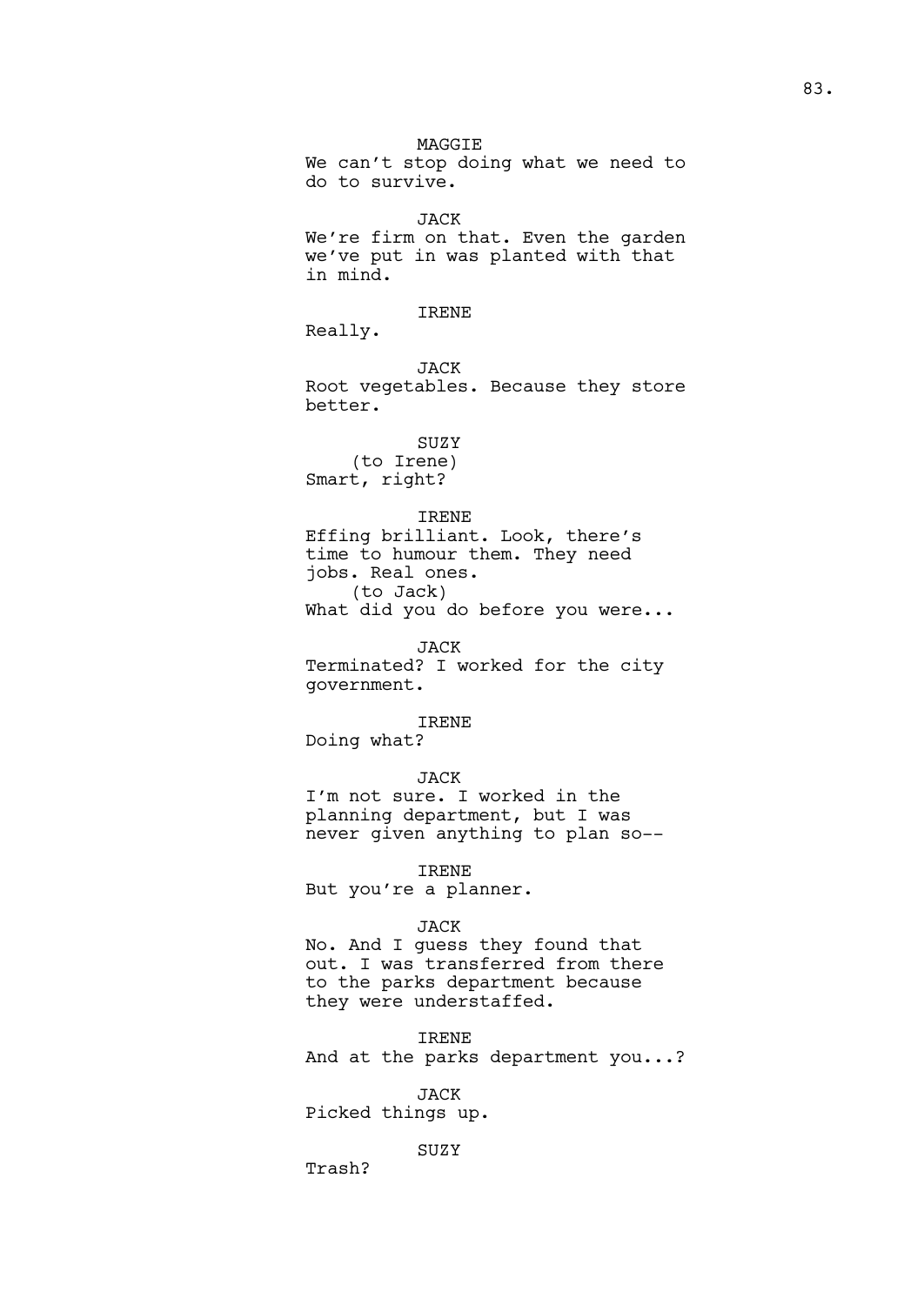## JACK

No. I picked things up in a truck and took them to wherever they were needed for some reason I hardlt ever understood

SUZY So you have a driver's license.

JACK I did. But I had an accident and lost it, so that's why--

SUZY

You were...

## JACK/SUZY

Terminated.

### MAGGIE

Look let's just cut to the chase here. He has no skills. I mean none that would help anyone in the short run. He has an artistic personality

JACK

But without the bullshit.

### MAGGIE

Yeah there's none of that, thank god. But basically he's pretty useless. Even at shoplifting. That's why he learned to do... (demonstrates head droop) ...that thing.

**SUZY** 

Don't do that anymore okay. Neither of you. I hate it.

## IRENE

(to Maggie) What about you?

## SUZY

She means for work.

## MAGGIE

I was a psychiatric nurse. But it seriously fucked me up, and I had an early burn out. So there's no way I'm going back. You got that? No fucking, dildo licking way at all!

(smiles) Besides Malcolm needs me at home.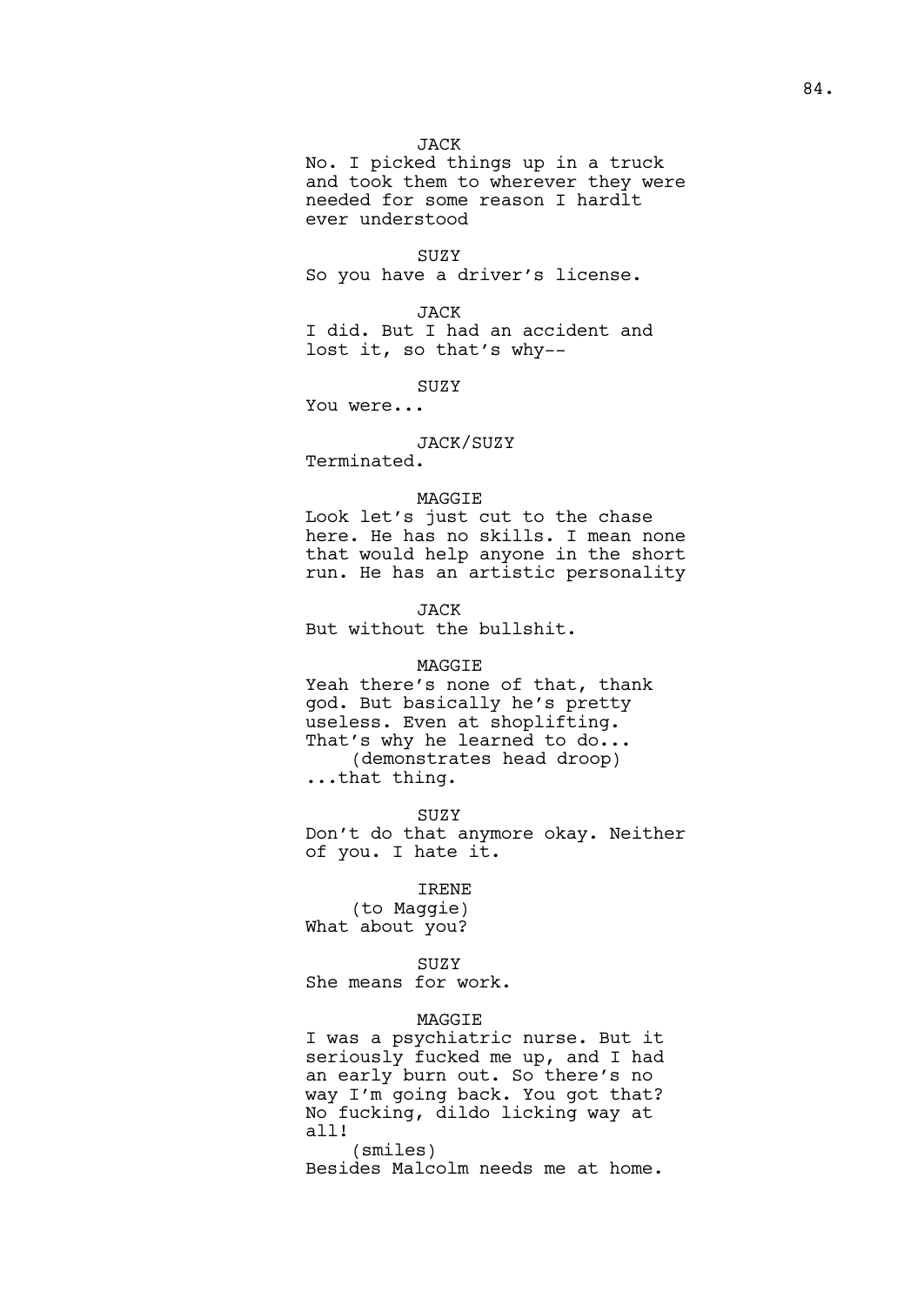SUZY Yeah. That makes sense. That's good. (to Irene) So we just need to find something for him. IRENE Well I'm probably going to regret this, but maybe we can use him here at school. JACK As a writing teacher? That'd be unbelievable. IRENE Yes. It would. (to Suzy) I might be able to get them to hire another janitor for us. SUZY That'd be great. IRENE Maybe he could even help... whathisname, Spiro learn English. Get those parents off my back. SUZY A win win. IRENE I'm still pretty concerned about their wiring. SUZY I could get my dad to look at it. MAGGIE The cop? Bad idea. IRENE Yeah. I'll do it. MAGGIE You know about that stuff? IRENE One of the things I had to learn to do for myself because I have no

MAGGIE

Or a husband.

friends.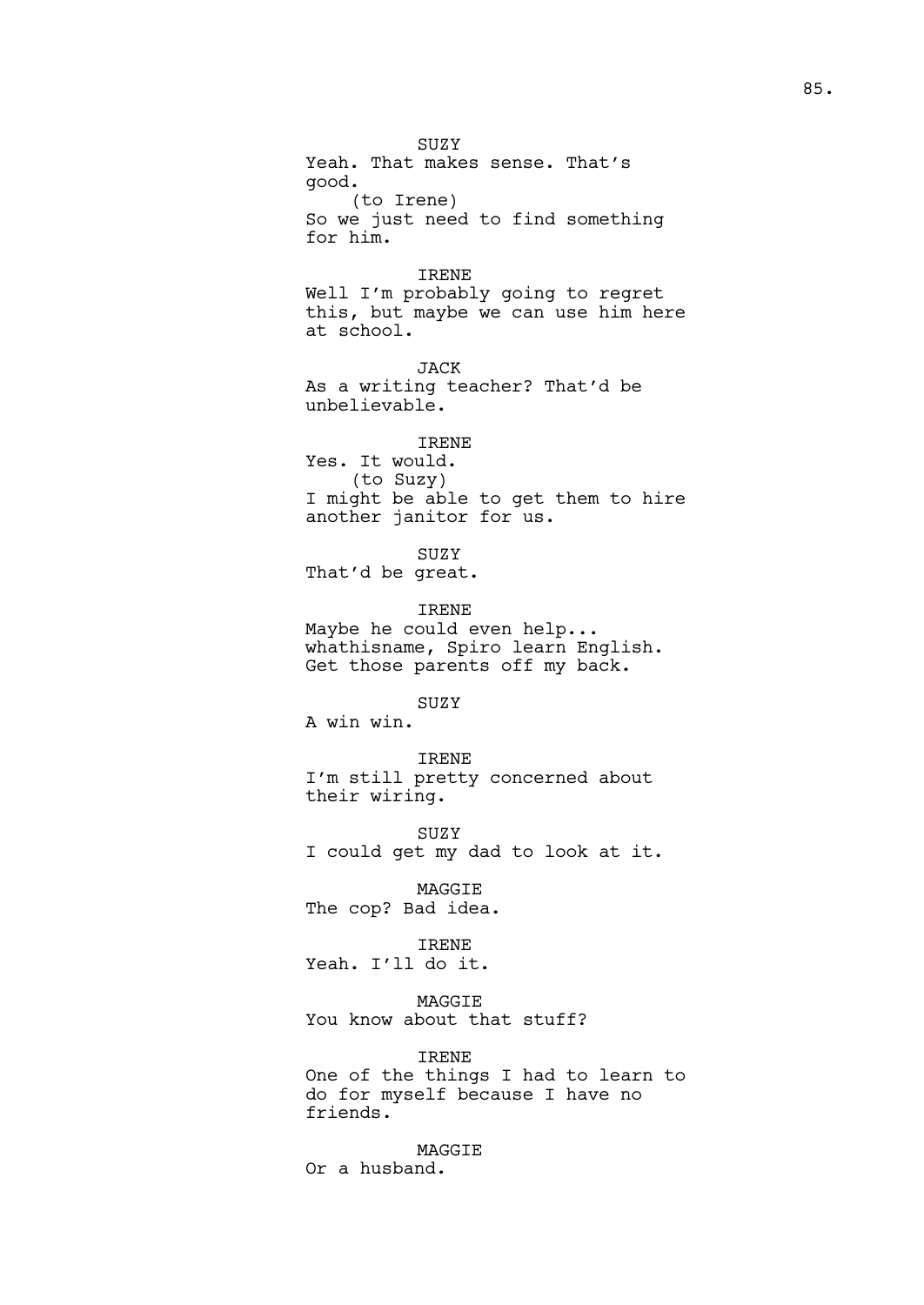SUZY

Or a wife. She's gay.

IRENE

What?

SUZY Well you are, aren't you.

Suzy's phone rings.

SUZY (CONT'D) I have to take this.

IRENE Just tell him you're not quitting.

SUZY It's my father.

Suzy leaves.

MAGGIE

(to Irene) That's interesting. I mean that you're gay.

IRENE Gimme a break.

MAGGIE

You're one of us.

IRENE

What?

# MAGGIE

You've been driven into a corner by ignorance and fear, and there's only so much of that a person can take. I've seen what it can do to people. I was a psychiatric nurse, as I just said.

IRENE And you treated a lot of insane gay people, did you?

MAGGIE Just one. But it was a very sad and painful experience.

IRENE

For you?

MAGGIE For him *and* me.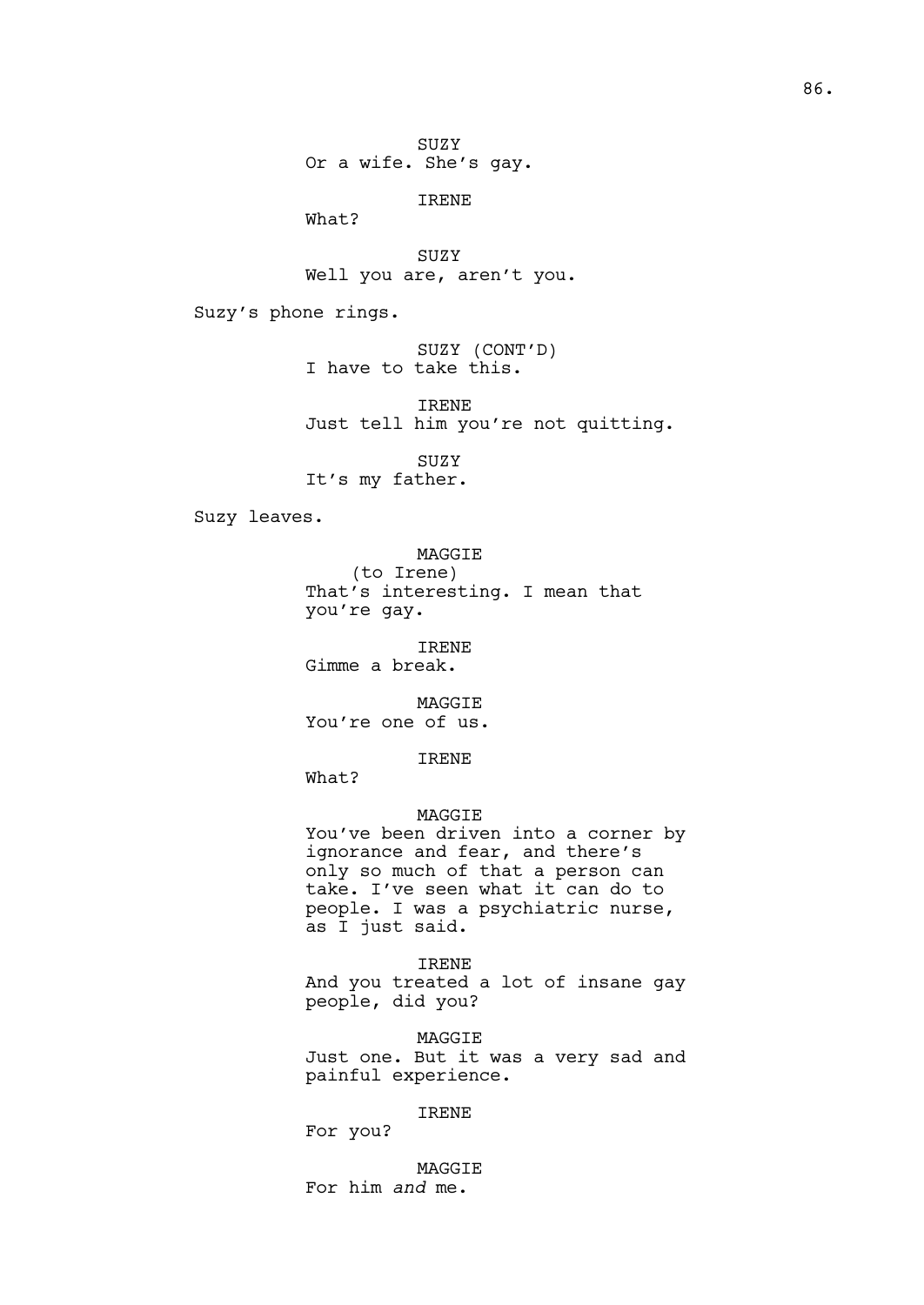**JACK** 

It was. Many nights she couldnt sleep and she wasn't eating much and she always looked so...sad.

Maggie touches him affectionately.

## MAGGIE

(to Irene) But I'm not sure the guy was actually gay. At least that's not how he identified. He was transgendered. And by the way, the word insane is just as inappropriate as the word retarded. Which is what you were trying not to say a while ago. I'll give you credit for that. But it's troubling that you're so unevolved. Just below the surface, I mean. You present well enough superficially to get by, I suppose.

IRENE

I think you've missed something here. I'm trying to help you.

MAGGIE And that means I should censor myself?

IRENE Yeah. Please do that.

JACK She always speaks the truth.

IRENE Except when she's lying. Which is reasonably often apparently.

Suzy comes back in.

SUZY

Okay here's something else we have to deal with. Malcolm's been arrested.

#### IRENE

For what?

SUZY He was seen with his knife.

IRENE (to Maggie) You let him keep it?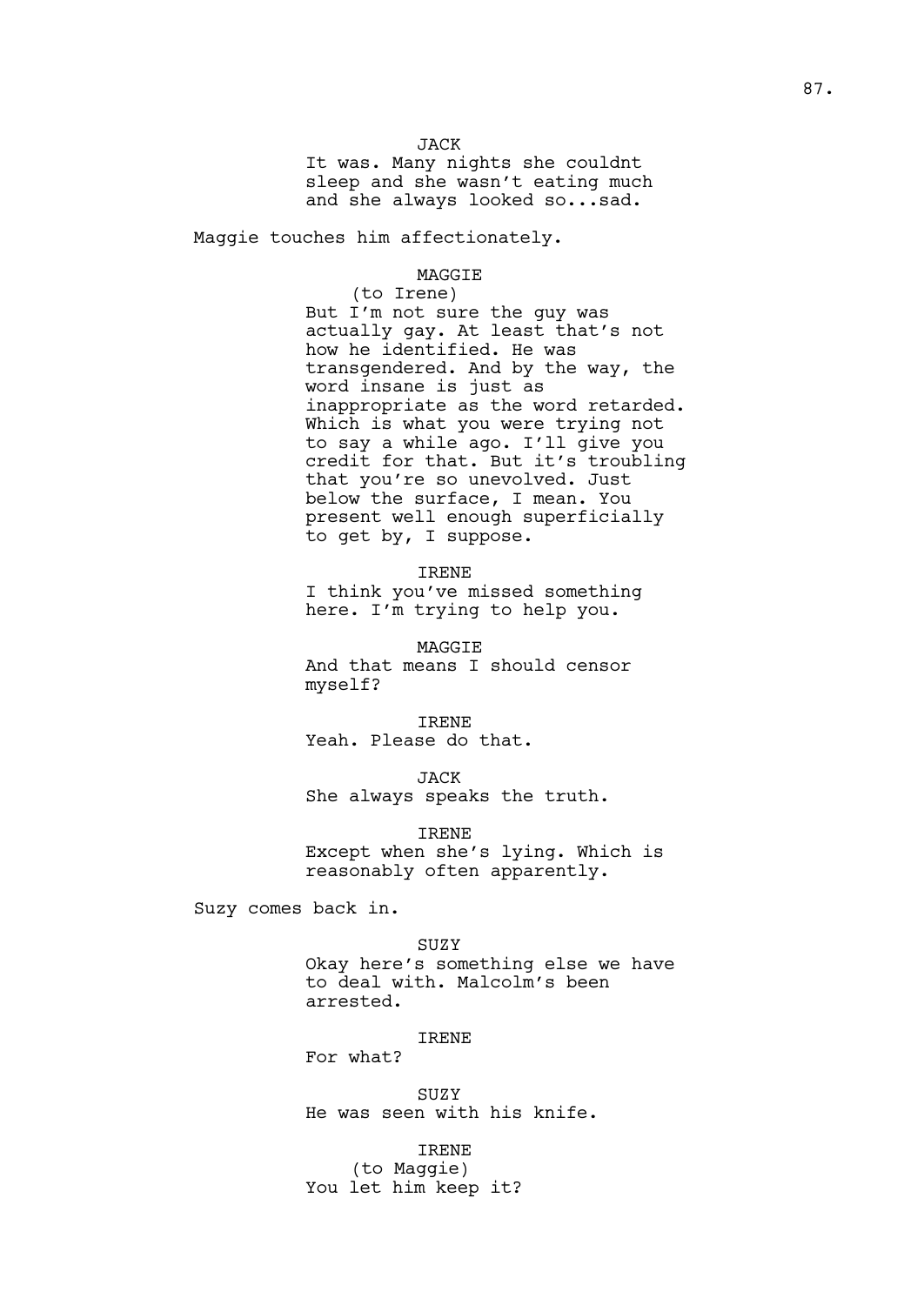MAGGIE Well he was still in danger as far as I was concerned.

SUZY

Anyway he asked the cops, one of whom was my father, to get in touch with me.

JACK Smart boy. We don't have cell phones.

SUZY (to Irene) We have to get them one.

IRENE Sure. Put it on the list.

SUZY Anyway that was my dad asking what he should do.

MAGGIE He should let him go. What's all the fuss?

SUZY

Malcolm was threatening a group of boys.

MAGGIE

You mean a gang. "Group of boys" means gang in this city. A gang of nasty little turds probably.

IRENE

Do we know that?

SUZY

Witnesses say they were definitely harassing Malcolm.

MAGGIE

(to Jack) There you go.

JACK It happens a lot. They sense his

vulnerability.

SUZY But he'd been seen with the knife so...the police had to take him in.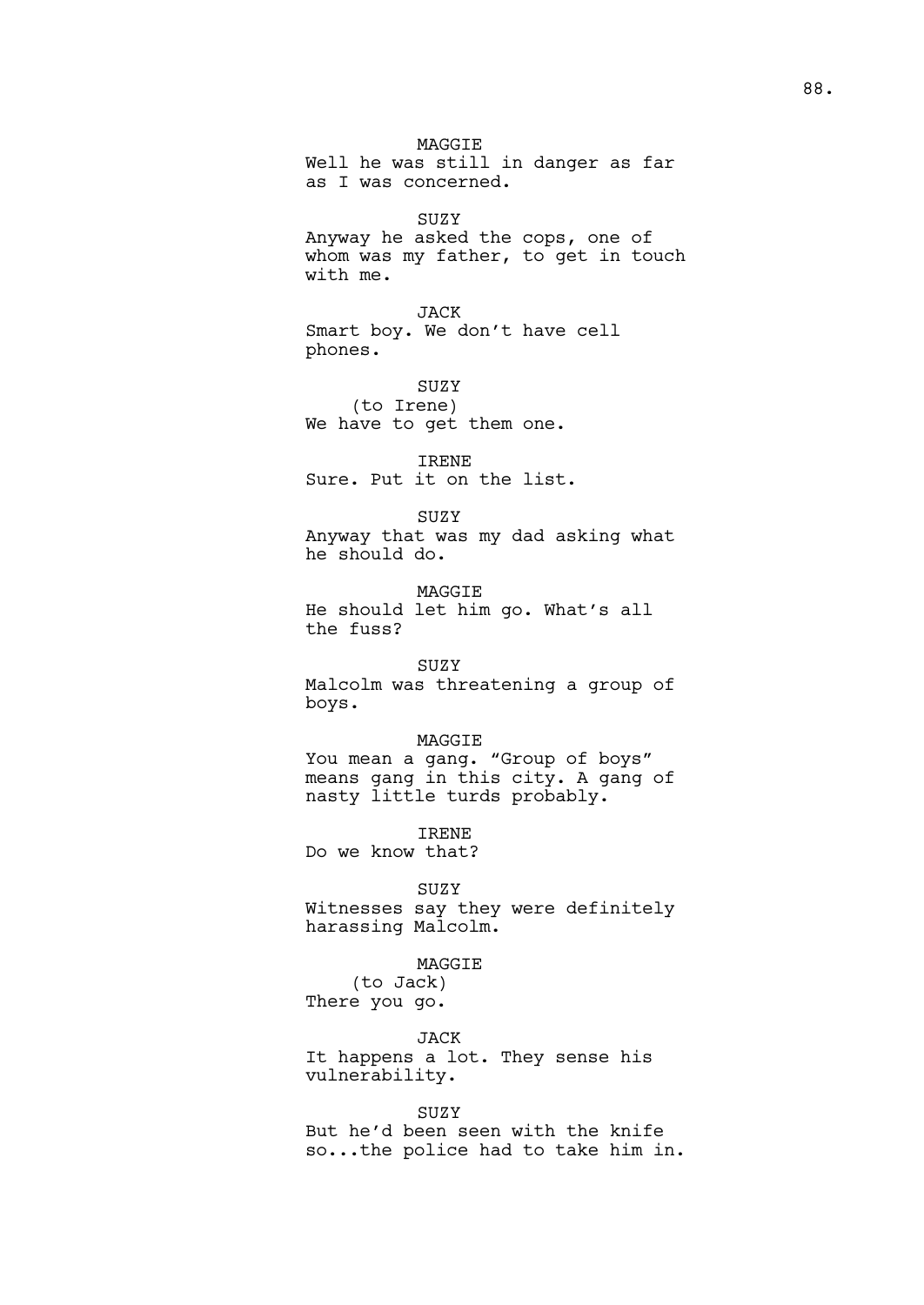MAGGIE

An overreaction. What ever happened to the benefit of the doubt?

SUZY

I'm going to go get him. Either of you want to come with me?

JACK

I'll go.

**MAGGTE** I'm better dressed.

JACK

That's true.

SUZY No. Let him come. He's less likely to annoy them.

JACK Oh I can't actually go into the station. I might be recognized.

SUZY You mean from your previous encounters.

## IRENE

Previous encounters. Sounds like he was dating some of them. They've probably got a wanted poster of him on their wall.

SUZY Could that be true?

JACK Oh yes. I'll just wait for you down the street.

SUZY

Sure.

They start out.

IRENE About that job. It'd be from seven to four.

Jack stops. So does Suzy.

JACK (a little worried) Seven in the morning?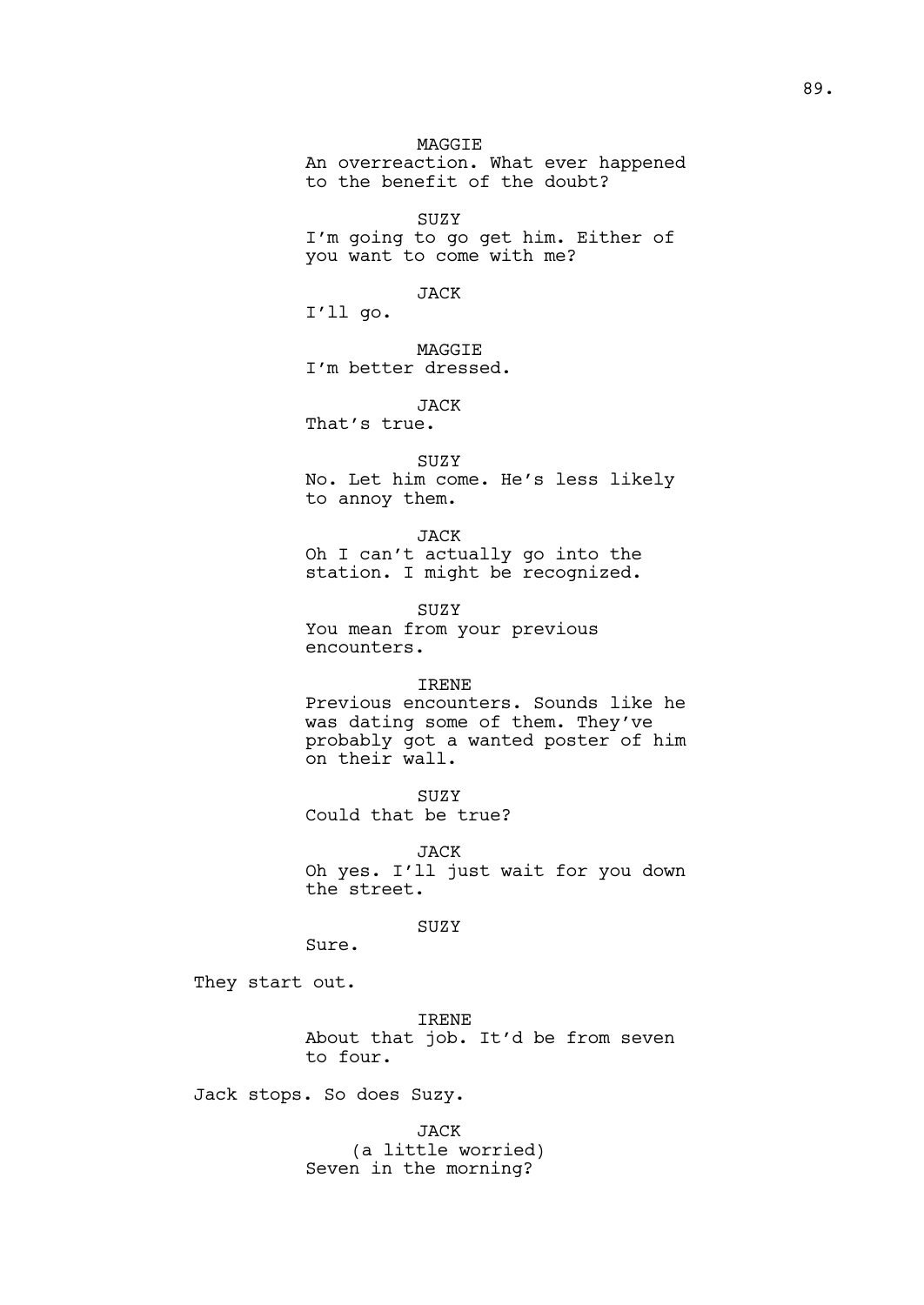You can do it.

JACK Sure. I know that. I'll just have to get myself psyched.

SUZY Good man.

She leads him out.

MAGGIE

He'll do fine. He'll be a credit to our family. All five of us.

IRENE

What the hell are you talking about?

### MAGGIE

Well that's what we'll be. We'll be bonded by all our infractions. Just like a normal family.

IRENE Normal. We'd be anything but fucking normal.

## MAGGIE

Come on. Given your status you should be more open to different family structures. In fact, an outside observer could think we were the ones adopting you, looking after you.

IRENE

Because I'm a lesbian.

## MAGGIE

A very troubled lesbian. You remind me a lot of my patient.

## IRENE

The transgendered one.

# MAGGIE

Who else. Only real difference is that he was open about his psychic pain. And you're defeated by yours. Boy he had it rough. It was way worse back then for those people.

IRENE

You think it's a lot better for them now, do you?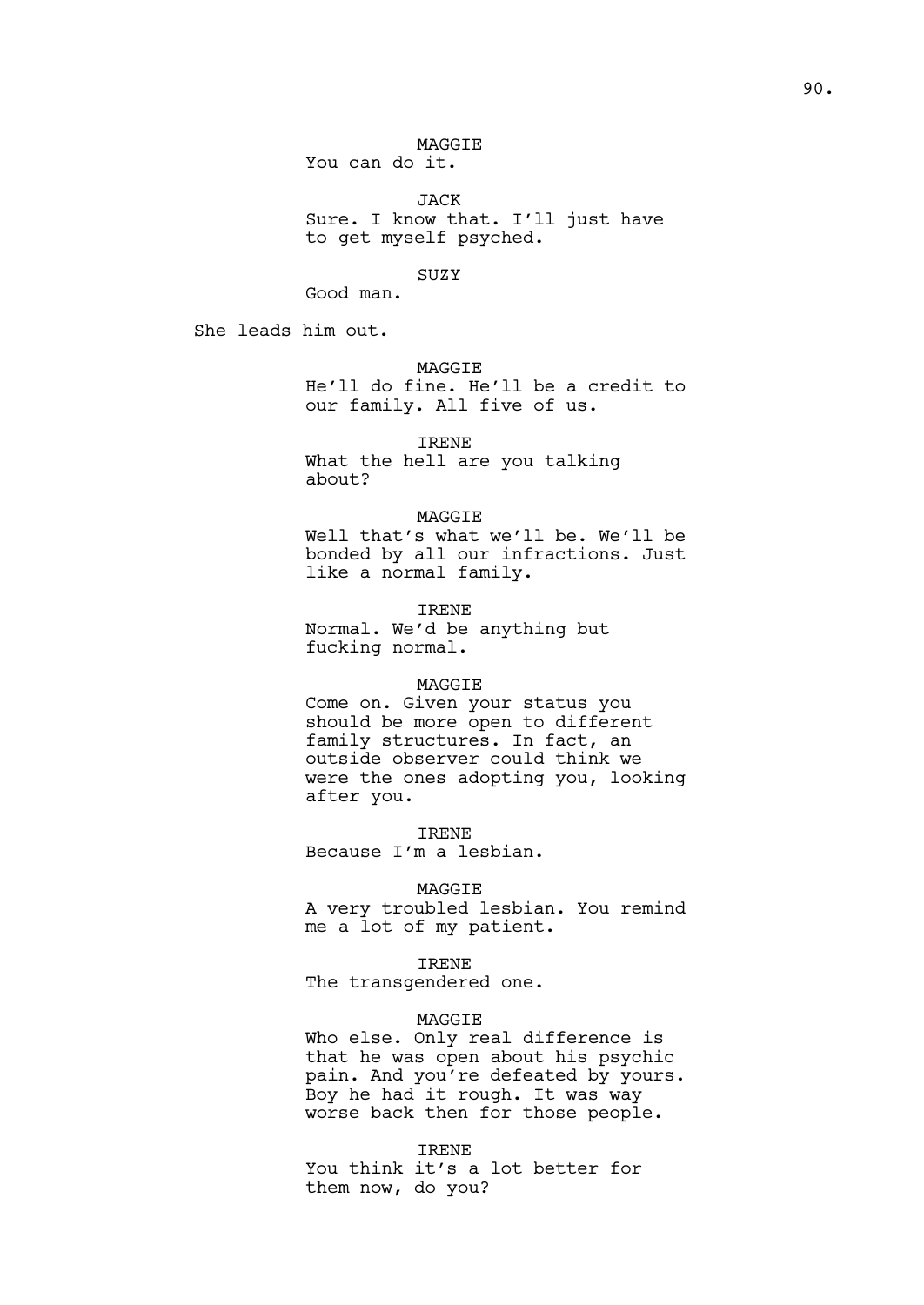MAGGIE Absolutely. You don't?

IRENE

Not that much.

MAGGIE

Well you'd know better than me, wouldn't you?

# IRENE

Why?

## MAGGIE

Right. You're just a lesbian. So you wouldn't necessarily know anything about that. Unless you've done some research.

# IRENE

About what?

## MAGGIE

Making the change. Come to think of it, I bet you have. You'd probably do better as a man.

IRENE

And you'd probably do better as a mute.

MAGGIE Come on. Admit it.

IRENE What's wrong with you?

The lights start to fade

## MAGGIE

Where should I start? Come on. We're family. You must have given it *some* thought.

## IRENE

No. I haven't.

# MAGGIE

Never once? Never once did you think to yourself "I wish I were a man."

### IRENE

I think *that* all the time. But it's different.

## MAGGIE

How?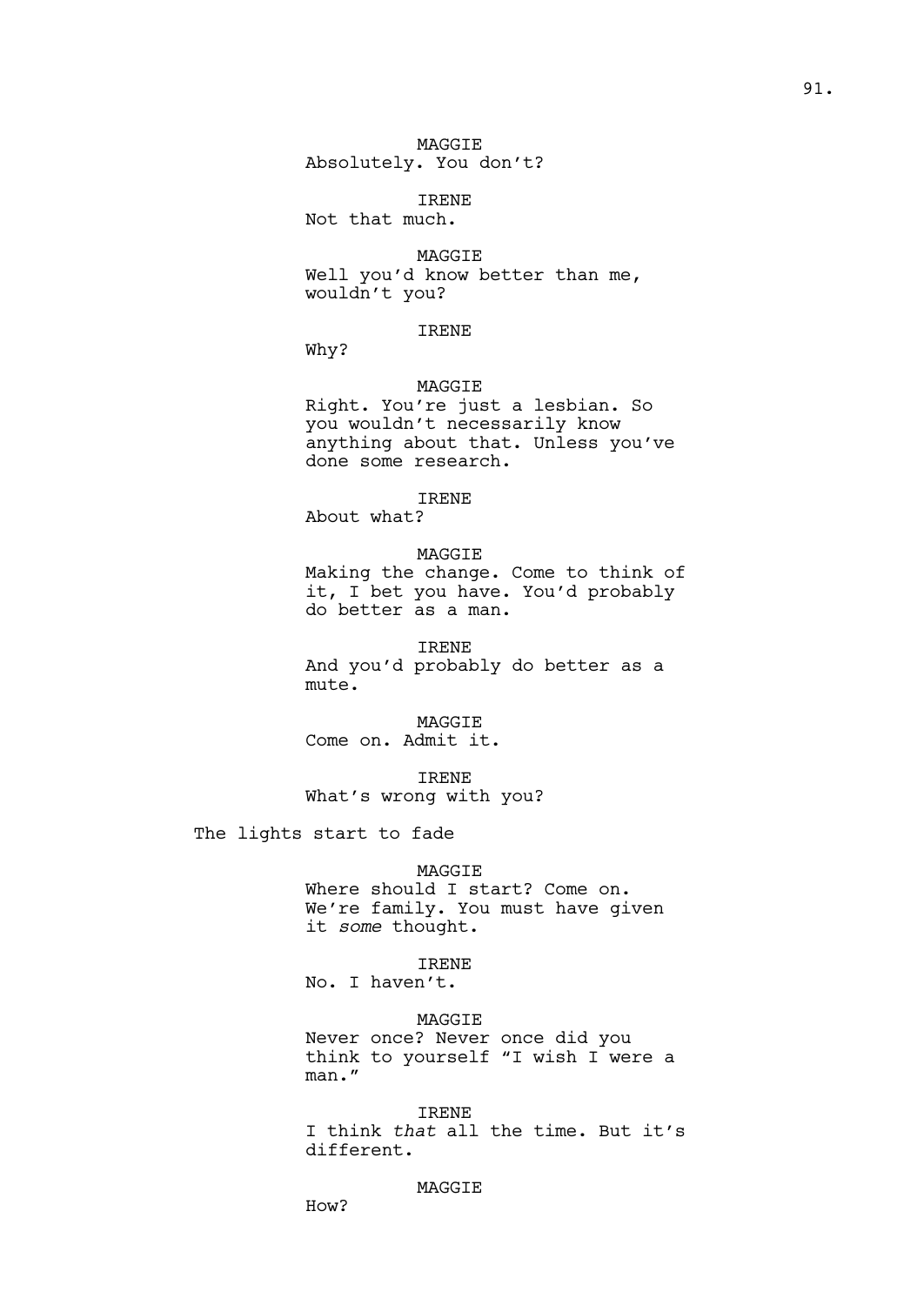## IRENE

You know how, for godsake. When women think that it's about income. And respect. And safety.

#### MAGGIE

Yeah. But for you it might also mean going all the way. I mean you're already half-way there, right.

### IRENE

That's so fucking ignorant!

## MAGGIE

Relax. I was just being provocative. You know, trying to get at the truth. The truth is very big with me.

### IRENE

Except when you're lying about everything.

MAGGIE Not everything.

IRENE Almost everything.

#### MAGGIE

Not the important stuff.

## IRENE

Especially the important stuff.

# MAGGIE

Well yeah, *that* important stuff. But not the really important stuff. Do you require some clarification on what that means?

#### IRENE

No. I don't.

# MAGGIE

I think you do.

## IRENE

No I'm okay. Honest.

### MAGGIE

Are you sure. It's all right if you're not. I don't mind explaining. Really I don't.

Blackout